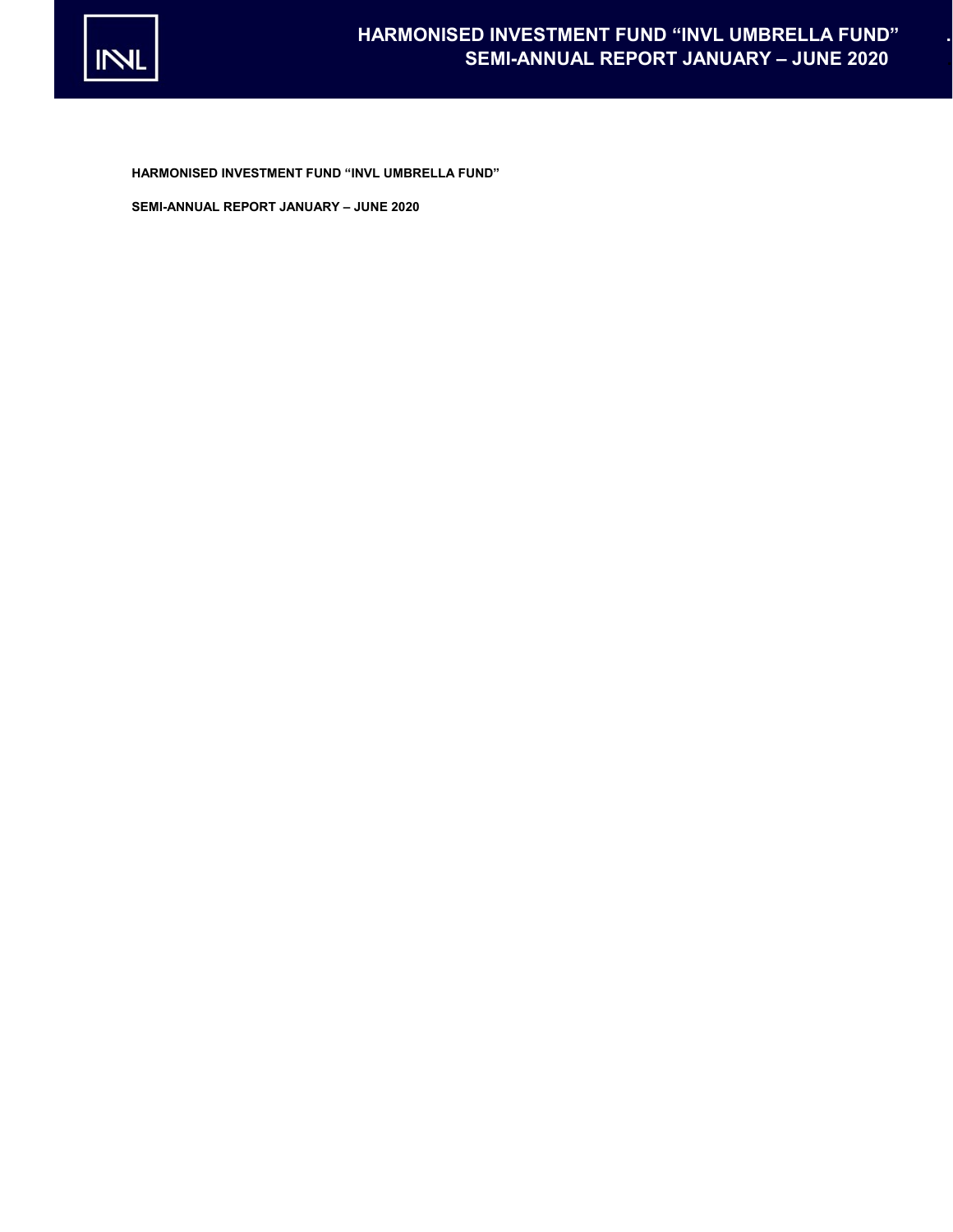

## I. GENERAL INFORMATION

1. The main information of the harmonised investment fund "INVL Umbrella Fund": Information is provided under section General information in the explanatory notes. 2. Reporting period covered by these financial statements:

Information is provided under section General information in the explanatory notes.

3. Details of the management company:

Information is provided under section General information in the explanatory notes.

4. Details of the depository:

Information is provided under section General information in the explanatory notes.

# II. NET ASSET VALUE, NUMBER AND VALUE OF INVESTMENT UNITS

5. Net asset value (NAV), number and value of investment units:

Information is provided in Note 2.

Information is provided in Note 3. 6. Number of investment units distributed and redeemed over the reporting period and value: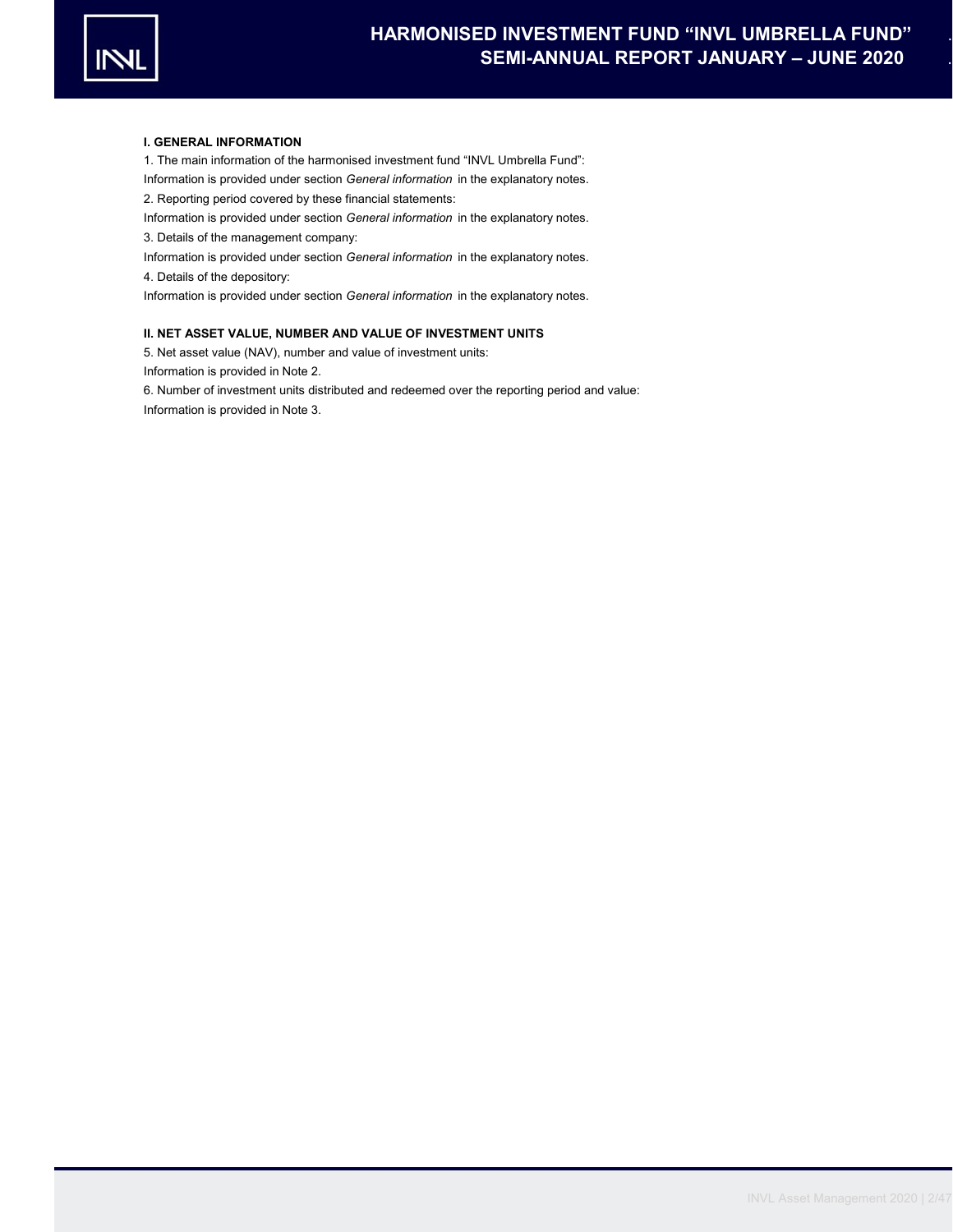# III. EXPENSE AND TURNOVER RATIOS OF THE COLLECTIVE INVESTMENT UNDERTAKING

7. Deductions from assets of the collective investment undertaking:

INVL Emerging Europe ex Russia TOP20 Subfund

| Deductions                                                                                                                                            |                                                                                                                                                             | Rates of deductions (%)<br>for the reporting period, in EUR                                                                                                 |         |         | % of average net asset value<br>for the reporting period |         |
|-------------------------------------------------------------------------------------------------------------------------------------------------------|-------------------------------------------------------------------------------------------------------------------------------------------------------------|-------------------------------------------------------------------------------------------------------------------------------------------------------------|---------|---------|----------------------------------------------------------|---------|
|                                                                                                                                                       | Maximum rates as per<br>founding documents                                                                                                                  | Rates applied during the<br>reporting period                                                                                                                | 2020-06 | 2019-06 | 2020-06                                                  | 2019-06 |
| Management fee:                                                                                                                                       |                                                                                                                                                             |                                                                                                                                                             |         |         |                                                          |         |
| Fixed rate                                                                                                                                            | No more than 1.5% of the<br>Subfund's average annual net<br>asset value                                                                                     | No more than 1.5% of the<br>Subfund's average annual net<br>asset value                                                                                     | 2945    | 63 073  | 0,05                                                     | 0.74    |
| Success fee                                                                                                                                           | No more than 15% of the<br>increase in the Subfund's net<br>asset value                                                                                     | No more than 15% of the<br>increase in the Subfund's net<br>asset value                                                                                     |         |         |                                                          |         |
| Other operating costs (Subfund change fee)                                                                                                            | No more than 5% of the value<br>of the Subfund's unit                                                                                                       | 2% of the value of the<br>Subfund's unit                                                                                                                    |         |         |                                                          |         |
| Other operating costs (Subfund change fee)                                                                                                            | No more than 0.25% of the<br>value of the Subfund's units<br>changed                                                                                        | No more than 0.25% of the<br>value of the Subfund's units<br>changed                                                                                        |         |         |                                                          |         |
| Depository fee                                                                                                                                        | No more than 0.5% of the<br>Subfund's average annual net<br>asset value                                                                                     | No more than 0.5% of the<br>Subfund's average annual net<br>asset value                                                                                     | 582     | 7 2 8 1 | 0,01                                                     | 0.08    |
| <b>Transaction fee</b>                                                                                                                                | No more than 1% of the value<br>of transactions executed                                                                                                    | No more than 1% of the value<br>of transactions executed                                                                                                    | 3 9 4 0 | 7793    | 0,07                                                     | 0,09    |
| Audit fee                                                                                                                                             | Fee payable to audit firm and<br>financial institutions for<br>services rendered - no more<br>than 1% of the Subfund's<br>average annual net asset<br>value | Fee payable to audit firm and<br>financial institutions for<br>services rendered - no more<br>than 1% of the Subfund's<br>average annual net asset<br>value |         | 1 602   |                                                          | 0.02    |
| Fee charged by the bank for keeping records of<br>participants                                                                                        |                                                                                                                                                             |                                                                                                                                                             | 238     | 2 2 8 0 | $\blacksquare$                                           | 0,03    |
| Other operating costs (bank charges)                                                                                                                  | No more than 1% of the                                                                                                                                      | No more than 1% of the                                                                                                                                      | ÷.      | 25      |                                                          | $\sim$  |
| Other operating costs (fees charged by the market<br>maker, quotation costs and one-off fees)                                                         | Subfund's average annual net<br>asset value                                                                                                                 | Subfund's average annual net<br>asset value                                                                                                                 | 62      | 1 0 3 0 |                                                          | 0,01    |
| Other operating costs (third party fees charged on<br>services of the Depository through use of services<br>provided by other financial institutions) |                                                                                                                                                             |                                                                                                                                                             | 1 3 4 8 |         | 0,02                                                     |         |
| Total expenses included in TER, in EUR                                                                                                                |                                                                                                                                                             |                                                                                                                                                             |         |         |                                                          | 5 1 7 5 |
| Total expenses, in EUR                                                                                                                                |                                                                                                                                                             |                                                                                                                                                             |         |         |                                                          | 9 1 1 5 |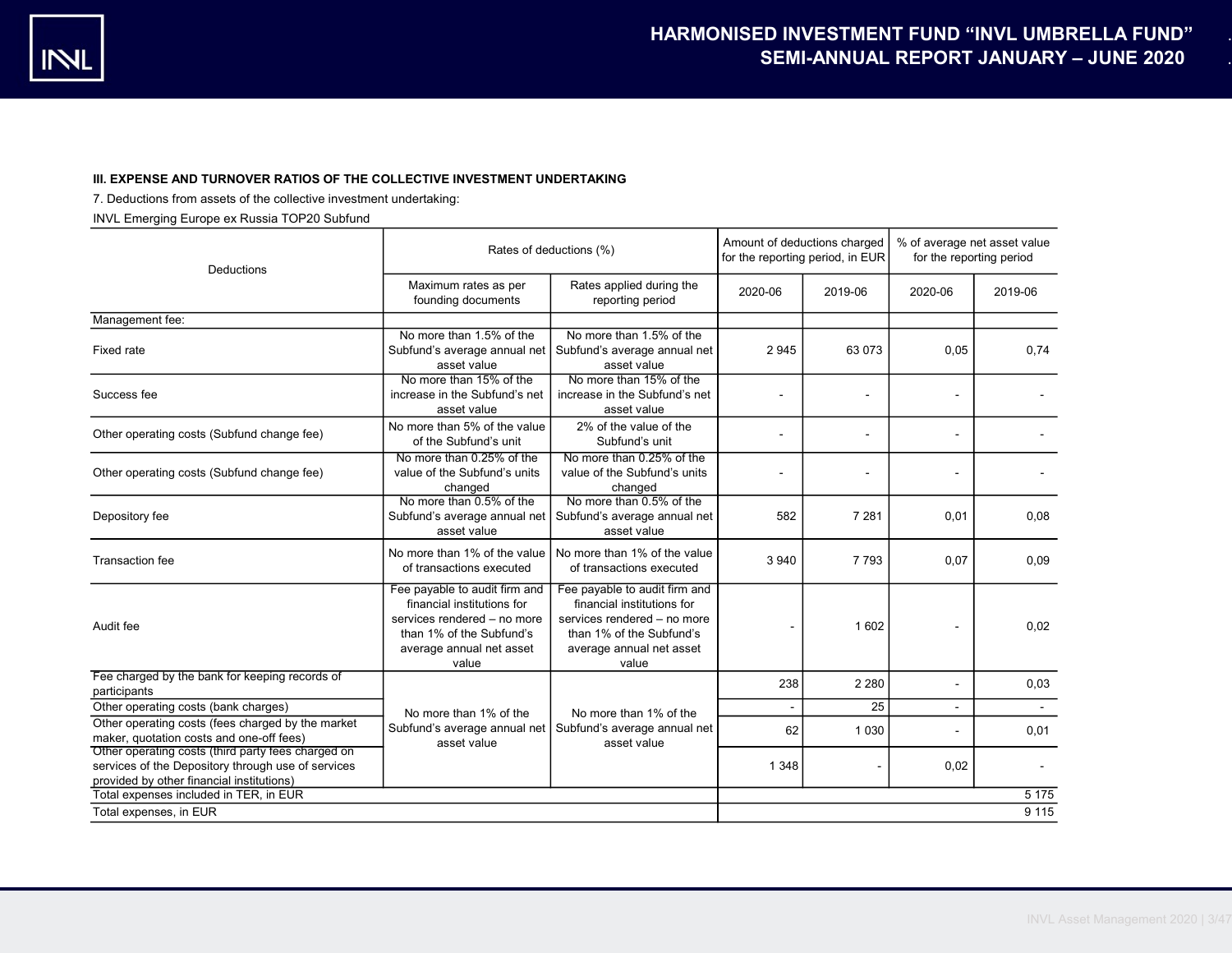# Note 20. Expense ratios and turnover rates (continued)

INVL Emerging Europe Bond Subfund

| Deductions                                                                                    |                                                                                                                                                    | Rates of deductions (%)<br>for the reporting period, in EUR                                                                                        |         |              | % of average net asset value<br>for the reporting period |         |
|-----------------------------------------------------------------------------------------------|----------------------------------------------------------------------------------------------------------------------------------------------------|----------------------------------------------------------------------------------------------------------------------------------------------------|---------|--------------|----------------------------------------------------------|---------|
|                                                                                               | Maximum rates as per<br>founding documents                                                                                                         | Rates applied during the<br>reporting period                                                                                                       | 2020-06 | 2019-06      | 2020-06                                                  | 2019-06 |
| Management fee:                                                                               |                                                                                                                                                    |                                                                                                                                                    |         |              |                                                          |         |
| Fixed rate                                                                                    | No more than 1% of the<br>Subfund's average annual net<br>asset value                                                                              | No more than 1% of the<br>Subfund's average annual net<br>asset value                                                                              | 150 852 | 151 513      | 0,49                                                     | 0.49    |
| Success fee                                                                                   | Not applicable                                                                                                                                     | Not applicable                                                                                                                                     | ٠       | $\mathbf{r}$ |                                                          |         |
| Other operating costs (Subfund change fee)                                                    | No more than 5% of the value<br>of the Subfund's unit                                                                                              | Not applicable                                                                                                                                     |         |              |                                                          |         |
| Other operating costs (Subfund change fee)                                                    | No more than 0.25% of the<br>value of the Subfund's units<br>changed                                                                               | No more than 0.25% of the<br>value of the Subfund's units<br>changed                                                                               | 16      |              |                                                          |         |
| Depository fee                                                                                | No more than 0.5% of the<br>Fund's average annual net<br>asset value                                                                               | No more than 0.5% of the<br>Fund's average annual net<br>asset value                                                                               | 15 965  | 15 009       | 0.05                                                     | 0.05    |
| <b>Transaction</b> fee                                                                        | No more than 1% of the<br>average annual value of<br>transactions executed                                                                         | No more than 1% of the<br>average annual value of<br>transactions executed                                                                         |         |              |                                                          |         |
| Audit fee                                                                                     | Fee payable to audit firm and<br>financial institutions for<br>services rendered - no more<br>than 1% of the Subfund's<br>average annual net asset | Fee payable to audit firm and<br>financial institutions for<br>services rendered - no more<br>than 1% of the Subfund's<br>average annual net asset | 3 4 5 2 | 2738         | 0,01                                                     | 0,01    |
| Fee charged by the bank for keeping records or<br>narticinants                                |                                                                                                                                                    |                                                                                                                                                    | 4 2 9 6 | 4 7 9 4      | 0,01                                                     | 0,02    |
| Other operating costs (bank charges)                                                          | No more than 1% of the<br>Subfund's average annual net                                                                                             | No more than 1% of the<br>Subfund's average annual net                                                                                             | 89      | 74           |                                                          |         |
| Other operating costs (fees charged by the market<br>maker, quotation costs and one-off fees) | asset value                                                                                                                                        | asset value                                                                                                                                        | 1459    | 1 5 9 3      |                                                          | 0.01    |
| Total expenses included in TER, in EUR                                                        |                                                                                                                                                    |                                                                                                                                                    |         |              |                                                          | 176 113 |
| Total expenses, in EUR                                                                        |                                                                                                                                                    |                                                                                                                                                    |         | 176 129      |                                                          |         |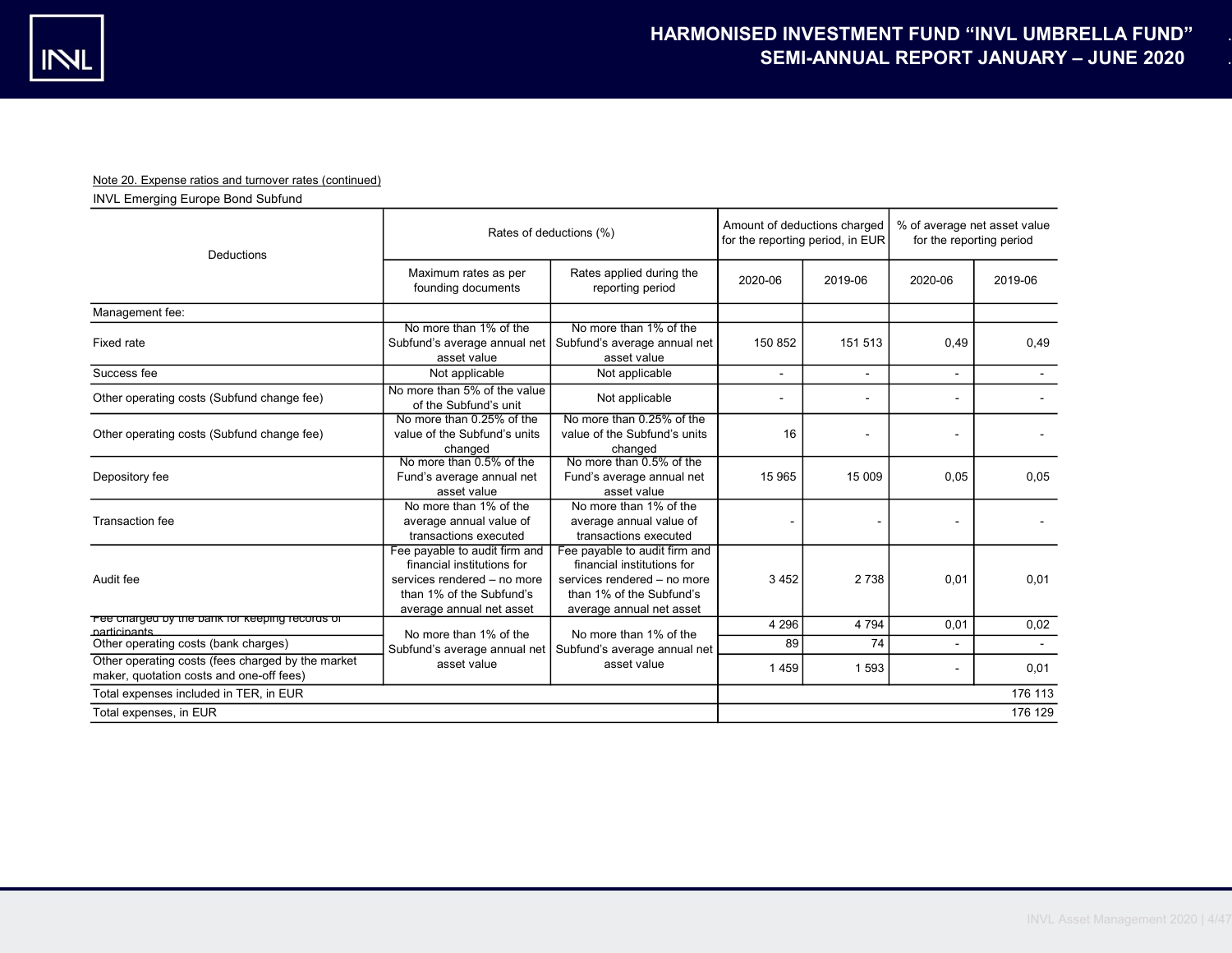# Note 20. Expense ratios and turnover rates (continued)

INVL Global Emerging Markets Bond Subfund

| Deductions                                                                                                | Rates of deductions (%)                                                                                                                            | Amount of deductions charged<br>for the reporting period, in EUR                                                                                   |         | % of average net asset value<br>for the reporting period |                |         |
|-----------------------------------------------------------------------------------------------------------|----------------------------------------------------------------------------------------------------------------------------------------------------|----------------------------------------------------------------------------------------------------------------------------------------------------|---------|----------------------------------------------------------|----------------|---------|
|                                                                                                           | Maximum rates as per<br>founding documents                                                                                                         | Rates applied during the<br>reporting period                                                                                                       | 2020-06 | 2019-06                                                  | 2020-06        | 2019-06 |
| Management fee:                                                                                           |                                                                                                                                                    |                                                                                                                                                    |         |                                                          |                |         |
| Fixed rate                                                                                                | No more than 1.25% of the<br>Subfund's average annual net<br>asset value                                                                           | No more than 1.25% of the<br>Subfund's average annual net<br>asset value                                                                           | 46 907  | 39 789                                                   | 0.61           | 0.61    |
| Success fee                                                                                               | Not applicable                                                                                                                                     | Not applicable                                                                                                                                     |         | $\sim$                                                   | $\blacksquare$ |         |
| Other operating costs (Subfund change fee)                                                                | No more than 5% of the value<br>of the Subfund's unit                                                                                              | Not applicable                                                                                                                                     |         |                                                          |                |         |
| Other operating costs (Subfund change fee)                                                                | No more than 0.25% of the<br>value of the Subfund's units<br>changed                                                                               | No more than 0.25% of the<br>value of the Subfund's units<br>changed                                                                               | 1       | 73                                                       |                |         |
| Depository fee                                                                                            | No more than 0.5% of the<br>Fund's average annual net<br>asset value                                                                               | No more than 0.5% of the<br>Fund's average annual net<br>asset value                                                                               | 3862    | 3 3 5 3                                                  | 0,05           | 0,05    |
| Transaction fee                                                                                           | No more than 1% of the<br>average annual value of<br>transactions executed                                                                         | No more than 1% of the<br>average annual value of<br>transactions executed                                                                         |         |                                                          |                |         |
| Audit fee                                                                                                 | Fee payable to audit firm and<br>financial institutions for<br>services rendered - no more<br>than 1% of the Subfund's<br>average annual net asset | Fee payable to audit firm and<br>financial institutions for<br>services rendered - no more<br>than 1% of the Subfund's<br>average annual net asset | 743     | 825                                                      | 0,01           | 0,01    |
| Fee charged by the bank for keeping records or<br>narticinants                                            |                                                                                                                                                    |                                                                                                                                                    | 1803    | 1655                                                     | 0,02           | 0,03    |
| Other operating costs (bank charges)                                                                      | Fee payable to audit firm and<br>financial institutions for<br>services rendered - no more<br>than 1% of the Subfund's<br>average annual net asset | Fee payable to audit firm and<br>financial institutions for<br>services rendered - no more<br>than 1% of the Subfund's<br>average annual net asset | 79      | 38                                                       |                |         |
| Kitos veiklos išlaidos (mokesčiai rinkos formuotojui,<br>kotiravimo išlaidos bei neperiodiniai mokesčiai) | value                                                                                                                                              | value                                                                                                                                              | 59      |                                                          |                |         |
| Total expenses included in TER, in EUR                                                                    |                                                                                                                                                    |                                                                                                                                                    |         |                                                          |                | 53 453  |
| Total expenses, in EUR                                                                                    |                                                                                                                                                    |                                                                                                                                                    |         |                                                          |                | 53 4 54 |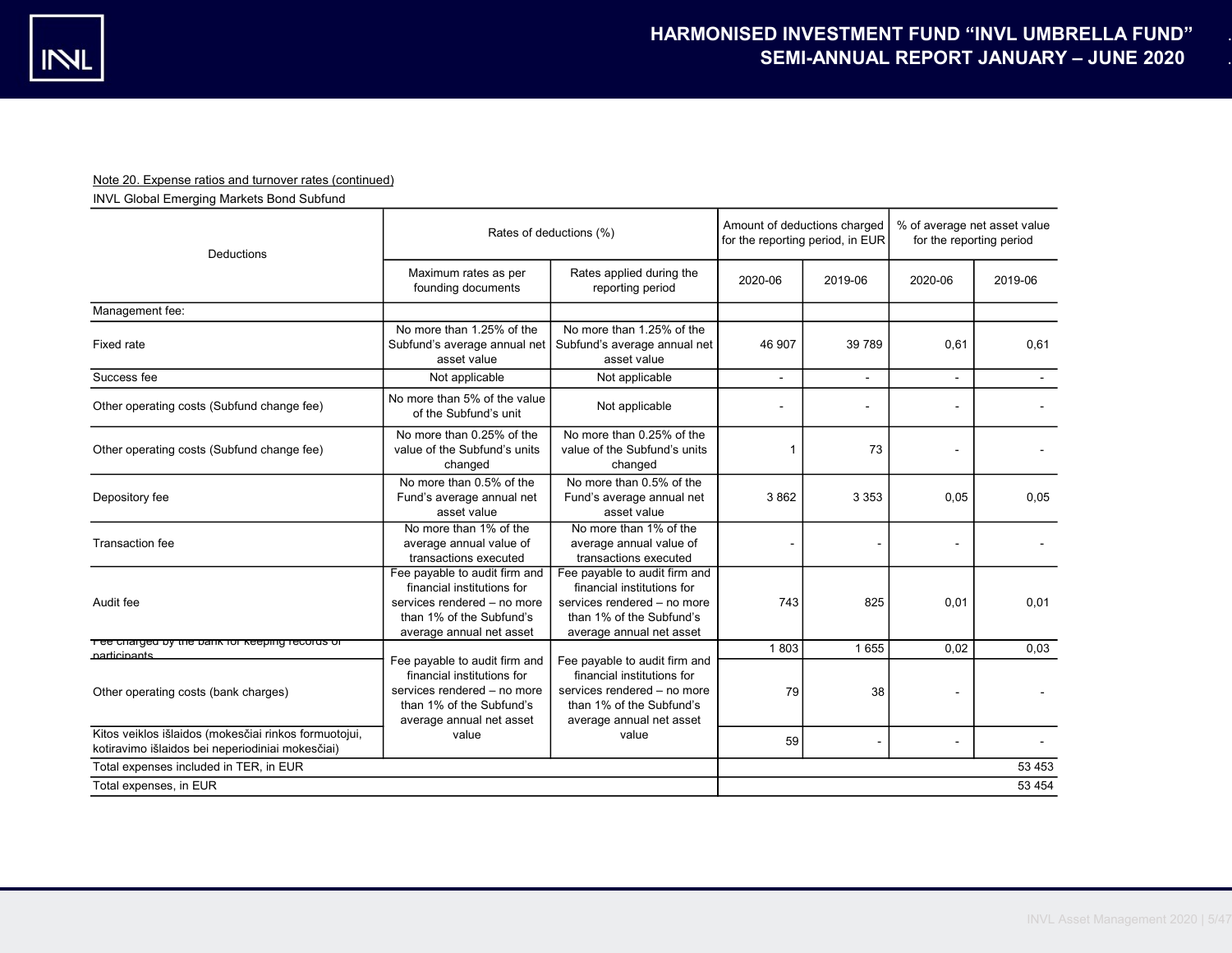# Note 20. Expense ratios and turnover rates (continued)

INVL Russia TOP20 Subfund

| Deductions                                                                                               |                                                                                                                                                    | Rates of deductions (%)                                                                                                                            |         |         | % of average net asset value<br>for the reporting period |         |
|----------------------------------------------------------------------------------------------------------|----------------------------------------------------------------------------------------------------------------------------------------------------|----------------------------------------------------------------------------------------------------------------------------------------------------|---------|---------|----------------------------------------------------------|---------|
|                                                                                                          | Maximum rates as per<br>founding documents                                                                                                         | Rates applied during the<br>reporting period                                                                                                       | 2020-06 | 2019-06 | 2020-06                                                  | 2019-06 |
| Management fee:                                                                                          |                                                                                                                                                    |                                                                                                                                                    |         |         |                                                          |         |
| Fixed rate                                                                                               | No more than 1.5% of the<br>Subfund's average annual net<br>asset value                                                                            | No more than 1.5% of the<br>Subfund's average annual net<br>asset value                                                                            | 50 615  | 55 951  | 0,74                                                     | 0,74    |
| Success fee                                                                                              | No more than 15% of the<br>increase in the Subfund's net                                                                                           | No more than 15% of the<br>increase in the Subfund's net                                                                                           | 98 350  | 139 757 | 1,43                                                     | 1,84    |
| Other operating costs (Subfund change fee)                                                               | No more than 5% of the value<br>of the Subfund's unit                                                                                              | 2% of the value of the<br>Subfund's unit                                                                                                           | 252     | 21      |                                                          |         |
| Other operating costs (Subfund change fee)                                                               | No more than 0.25% of the<br>value of the Subfund's units<br>changed                                                                               | No more than 0.25% of the<br>value of the Subfund's units<br>changed                                                                               | 86      | 56      |                                                          |         |
| Depository fee                                                                                           | No more than 0.5% of the<br>Fund's average annual net<br>asset value                                                                               | No more than 0.5% of the<br>Fund's average annual net<br>asset value                                                                               | 5931    | 6416    | 0,09                                                     | 0,08    |
| <b>Transaction fee</b>                                                                                   | No more than 1% of the<br>average annual value of<br>transactions executed                                                                         | No more than 1% of the<br>average annual value of<br>transactions executed                                                                         | 8 9 4 2 | 8 5 0 1 | 0,13                                                     | 0,11    |
| Audit fee                                                                                                | Fee payable to audit firm and<br>financial institutions for<br>services rendered - no more<br>than 1% of the Subfund's<br>average annual net asset | Fee payable to audit firm and<br>financial institutions for<br>services rendered - no more<br>than 1% of the Subfund's<br>average annual net asset | 861     | 1 602   | 0,01                                                     | 0,02    |
| Fee charged by the bank for keeping records of<br>participants                                           |                                                                                                                                                    |                                                                                                                                                    | 1868    | 1792    | 0,03                                                     | 0,02    |
| Other operating costs (bank charges)                                                                     | No more than 1% of the                                                                                                                             | No more than 1% of the<br>Subfund's average annual net   Subfund's average annual net                                                              | 90      | 93      |                                                          |         |
| Other operating costs (fees charged by the market<br>maker, quotation costs and one-off fees)            | asset value                                                                                                                                        | asset value                                                                                                                                        | 908     | 1 0 3 1 | 0,01                                                     | 0,01    |
| Other operating costs (third party fees charged on<br>services of the Depository through use of services |                                                                                                                                                    |                                                                                                                                                    | 2877    | 1582    | 0,04                                                     | 0,02    |
| Total expenses included in TER, in EUR                                                                   |                                                                                                                                                    |                                                                                                                                                    |         |         |                                                          | 161 500 |
| Total expenses, in EUR                                                                                   |                                                                                                                                                    |                                                                                                                                                    |         |         |                                                          | 170 780 |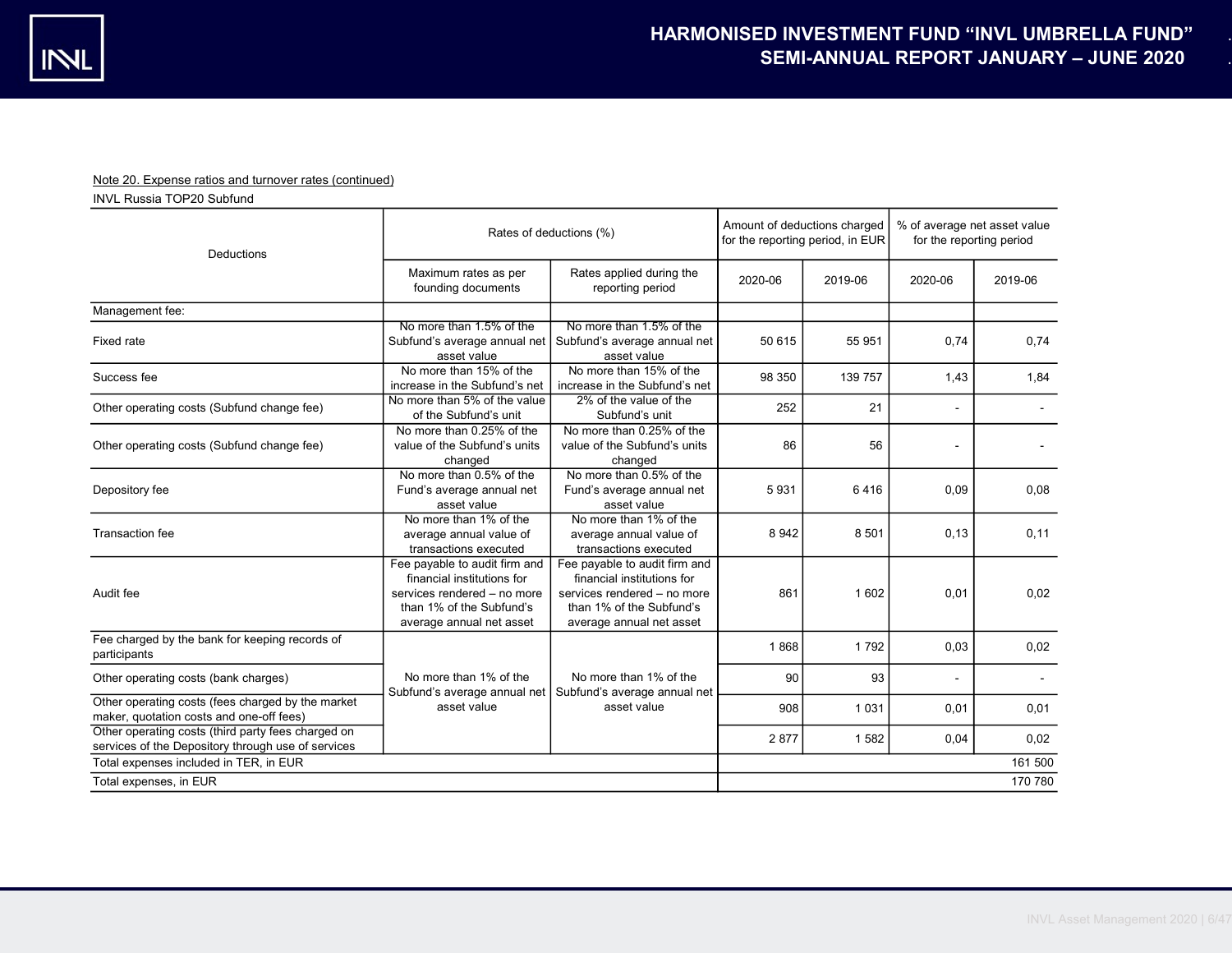

8. Intermediary fee:

Information is provided in Note 9.

9. Information on all existing arrangements on distributions and hidden commission fees:

Over the reporting period, the management company did not enter into any formal or informal arrangements on distributions, nor any hidden commission fees were applied to the Fund.

10. Illustration of impact of deductions on investor's ultimate return on investments:

Information is provided on the annual report.

# IV. INFORMATION ON THE INVESTMENT PORTFOLIO OF THE COLLECTIVE INVESTMENT UNDERTAKING

11. Structure of investment portfolio at the end of the reporting period:

Information is provided in Note 4.

12. Breakdown of investments by the criteria that meet the investment strategy:

Information is provided in Note 5.

13. Transactions involving derivative financial instruments conducted over the reporting period, other than those referred to in section 11 herein:

Information is provided in Note 8.

14. Types of derivative financial instruments referred to in section 11 of the financial statements, the related risks and quantitative limits and methods used to assess the risks incurred by the collective investment undertaking in relation to transactions involving derivative financial instruments. Description of how derivative financial instrument may be used to hedge investment instrument transaction (position) against risk:

Information is provided in Note 8.

15. Total value of liabilities arising on transactions involving derivative financial instruments at the end of the reporting period:

Information is provided in Note 8.

16. Risk extent related to derivative financial instruments taken by the master collective investment undertaking: the sum of the direct potential risk extent of the feeder collective investment undertaking and the actual derivative financial instruments risk of the master collective investment undertaking that is proportional to the feeder collective investment undertaking's investments in the master undertaking, and the sum of the direct potential risk extent of the feeder collective investment undertaking and the extent of potential maximum risk that was taken by the master collective investment undertaking according to transactions in derivative financial instruments and that was determined in the founding documents of the master collective investment undertaking and that is proportional to the feeder collective investment undertaking's investments to the master undertaking.

The Umbrella Fund is a non-master collective investment undertaking.

17. Analysis of the current investment portfolio's compliance (non-compliance) with the collective investment undertaking's investment strategy (investment trends, investment specialisation, geographical area, etc.):

Structure of investment portfolio is provided in Note 4.

18. Factors that had the major impact on the structure of investment portfolio and changes in its value over the reporting period:

Information is provided in Note 4.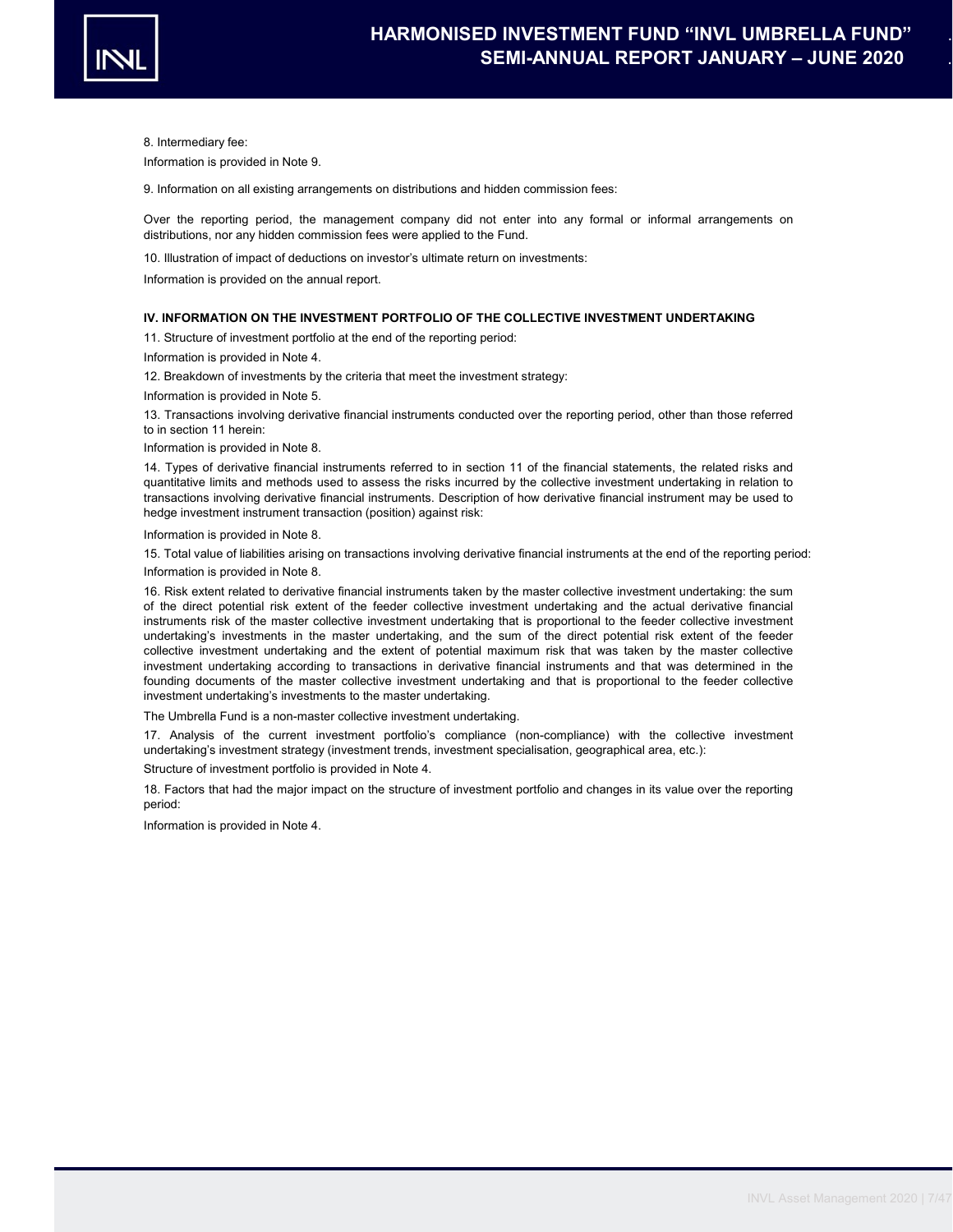

# V. RETURN ON IVESTMENTS AND RISK INDICATORS OF THE COLLECTIVE INVESTMENT UNDERTAKING

19. Benchmark index (if selected) and its brief description:

Information is provided on the annual report.

20. Change in value of unit (share) for the same period, change in annual return (gross and net) on investments, and change in value of benchmark index (if selected), and other indicators over the last 10 years of the fund's operation. If the collective investment undertaking operated for a period shorter than 10 years, return on investments for the period during which the portfolio was managed:

Information is provided on the annual report.

21. Average return on investments, average change in value of investment unit and average change in value of benchmark index (if selected) over the last three, five, ten years (average net return on investments, average change in value of unit and average change in value of benchmark index are calculated as a geometric mean of annual changes in net return on investments, annual changes in value of unit and annual changes in value of benchmark index, respectively):

Information is provided on the annual report.

22. Other indicators showing the risks pertaining to the investment portfolio:

Information is provided on the annual report.

# VI. FINANCIAL POSITION OF THE COLLECTIVE INVESTMENT UNDERTAKING

23. The financial statements of the collective investment undertaking have been prepared in accordance with the requirements of the Lithuanian laws and legal acts:

23.1. Statement of net assets;

23.2. Statement of changes in net assets;

23.3. Explanatory notes.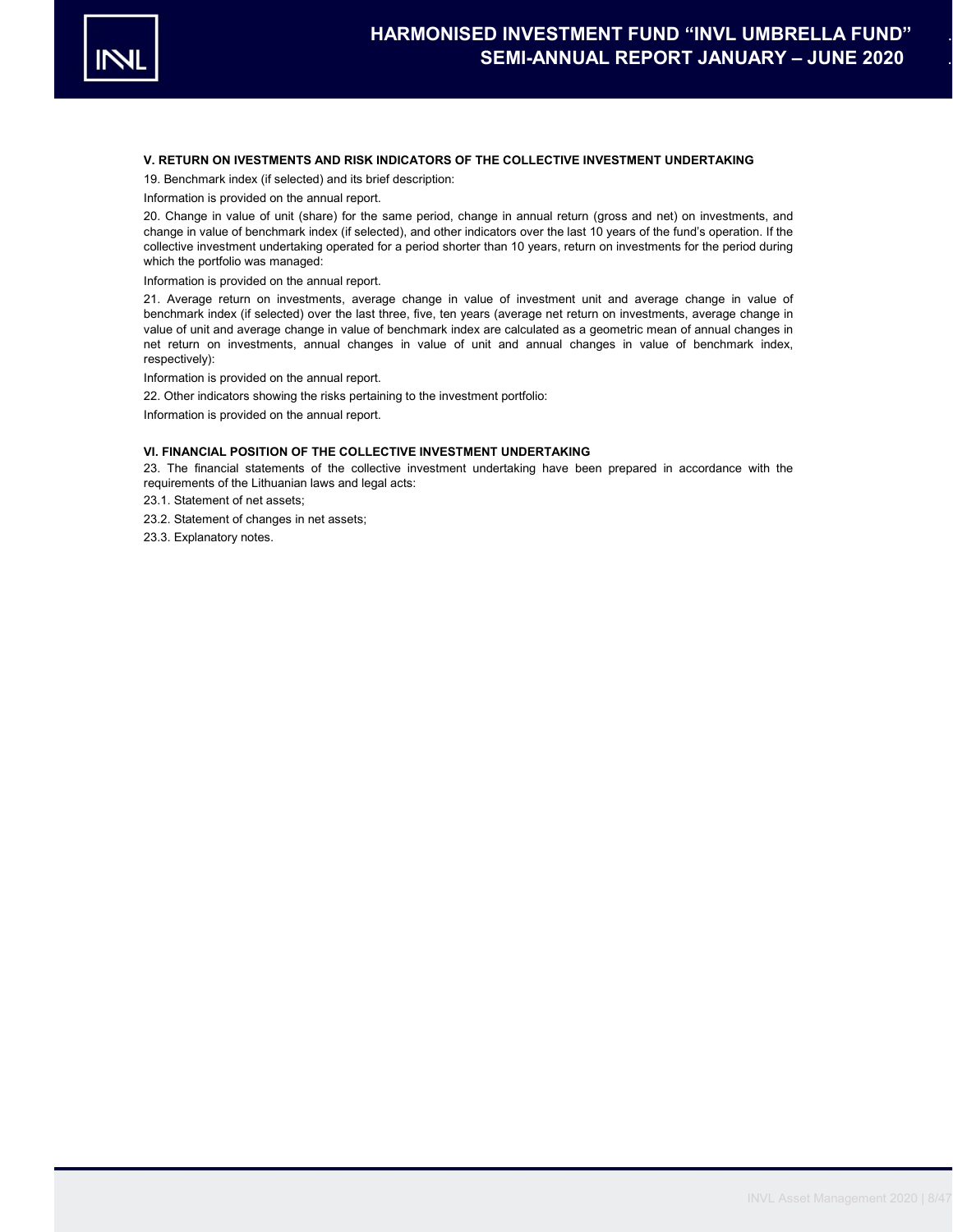# INVL ASSET MANAGEMENT UAB, 126263073, Gynėjų g. 14, Vilnius INVL Umbrella Fund STATEMENT OF NET ASSETS AS AT 30 JUNE 2020

| No              | <b>Assets</b>                                                                  | Note           | <b>INVL Emerging Europe</b><br>ex Russia TOP20<br><b>Subfund</b> | <b>Bond Subfund</b>      | <b>INVL Emerging Europe   INVL Global Emerging</b><br><b>Markets Bond Subfund</b> | <b>INVL Russia TOP20</b><br>Subfund | <b>Consolidated data</b> |
|-----------------|--------------------------------------------------------------------------------|----------------|------------------------------------------------------------------|--------------------------|-----------------------------------------------------------------------------------|-------------------------------------|--------------------------|
| А.              | <b>ASSETS</b>                                                                  |                |                                                                  | 31 370 586               | 7919014                                                                           | 7 268 696                           | 46 558 296               |
| 1.              | <b>CASH</b>                                                                    | $\overline{4}$ |                                                                  | 3 068 638                | 537 433                                                                           | 405 077                             | 4 011 148                |
| 2.              | <b>TIME DEPOSITS</b>                                                           |                |                                                                  |                          |                                                                                   |                                     |                          |
| 3.              | <b>MONEY MARKET INSTRUMENTS</b>                                                |                | $\overline{\phantom{a}}$                                         | $\overline{\phantom{a}}$ | $\overline{\phantom{a}}$                                                          | $\overline{\phantom{a}}$            | $\sim$                   |
| 3.1.            | <b>Treasury bills</b>                                                          |                | $\overline{\phantom{0}}$                                         | $\overline{\phantom{0}}$ | $\overline{\phantom{a}}$                                                          | $\blacksquare$                      |                          |
| 3.2.            | Other money market instruments                                                 |                |                                                                  |                          |                                                                                   |                                     |                          |
| $\overline{4}$  | <b>TRANSFERABLE SECURITIES</b>                                                 | 4,6            | $\overline{\phantom{0}}$                                         | 27 157 169               | 7 274 640                                                                         | 6 845 046                           | 41 276 855               |
| 4.1.            | Non-equity securities                                                          | 4,6            | $\overline{\phantom{0}}$                                         | 27 157 169               | 7 274 640                                                                         |                                     | 34 431 809               |
| 4.1.1.          | Non-equity securities issued or guaranteed by governments and<br>central banks | 4,6            |                                                                  | 4 590 404                | 1844 507                                                                          |                                     | 6 434 911                |
| 4.1.2           | Other non-equity securities                                                    | 4,6            | $\overline{\phantom{a}}$                                         | 22 566 765               | 5 430 133                                                                         | $\overline{a}$                      | 27 996 898               |
| 4.2.            | Equity securities                                                              | 4,6            | $\overline{\phantom{a}}$                                         |                          | $\overline{\phantom{a}}$                                                          | 6845046                             | 6 845 046                |
| 4.3.            | Investment units and shares of other collective investment<br>undertakings     |                |                                                                  | $\overline{\phantom{a}}$ | $\overline{\phantom{a}}$                                                          | $\overline{\phantom{a}}$            |                          |
| 5.              | <b>PREPAYMENTS</b>                                                             |                | $\overline{a}$                                                   |                          | $\overline{a}$                                                                    |                                     |                          |
| $6\overline{6}$ | <b>AMOUNTS RECEIVABLE</b>                                                      | $\overline{4}$ | $\overline{\phantom{a}}$                                         | 652 209                  | $\overline{\phantom{a}}$                                                          | 18 573                              | 670 782                  |
| 6.1.            | Amounts receivable from sale of investments                                    |                | $\overline{\phantom{0}}$                                         | 652 209                  | $\overline{\phantom{a}}$                                                          |                                     | 652 209                  |
| 6.2.            | Other amounts receivable                                                       | $\overline{4}$ | $\overline{\phantom{0}}$                                         |                          |                                                                                   | 18 573                              | 18 573                   |
| 7.              | <b>INVESTMENT AND OTHER ASSETS</b>                                             | 4,6            |                                                                  | 492 570                  | 106 941                                                                           | $\overline{\phantom{a}}$            | 599 511                  |
| 7.1.            | Investment assets                                                              |                |                                                                  |                          |                                                                                   | $\overline{\phantom{a}}$            |                          |
| 7.2.            | Derivative financial instruments                                               | 4,6            | $\overline{\phantom{a}}$                                         | 492 570                  | 106 941                                                                           | $\overline{\phantom{a}}$            | 599 511                  |
| 7.3.            | Other assets                                                                   |                | $\overline{\phantom{a}}$                                         |                          |                                                                                   | $\overline{\phantom{a}}$            |                          |
| В.              | <b>LIABILITIES</b>                                                             | 4              | $\overline{\phantom{a}}$                                         | 541 903                  | 14 265                                                                            | 24 017                              | 580 185                  |
| 1.              | Amounts payable                                                                | $\overline{4}$ | $\overline{\phantom{a}}$                                         | 37 826                   | 14 265                                                                            | 24 017                              | 76 108                   |
| 1.1.            | Amounts payable for financial and investment assets                            |                | $\overline{\phantom{a}}$                                         |                          |                                                                                   |                                     |                          |
| 1.2.            | Amounts payable to management company and depository                           | $\overline{4}$ | $\overline{\phantom{a}}$                                         | 33 850                   | 10 065                                                                            | 11 2 22                             | 55 137                   |
| 1.3.            | Other payables                                                                 | $\overline{4}$ | $\overline{\phantom{a}}$                                         | 3976                     | 4 200                                                                             | 12795                               | 20 971                   |
| 2.              | Accrued charges                                                                |                | $\overline{\phantom{0}}$                                         |                          |                                                                                   |                                     |                          |
| 3.              | Borrowings from credit institutions                                            |                | $\overline{\phantom{a}}$                                         |                          | $\overline{\phantom{a}}$                                                          |                                     |                          |
| 4.              | Liabilities under contracts on derivative financial instruments                |                | $\overline{\phantom{a}}$                                         | 504 077                  | $\overline{\phantom{a}}$                                                          | $\overline{\phantom{a}}$            | 504 077                  |
| 5.              | <b>Other liabilities</b>                                                       |                | $\overline{\phantom{a}}$                                         |                          |                                                                                   |                                     |                          |
| C.              | <b>NET ASSETS</b>                                                              | 2              |                                                                  | 30 828 683               | 7 904 749                                                                         | 7 244 679                           | 45 978 111               |
|                 | <b>General Director</b>                                                        |                | Laura Križinauskienė                                             |                          |                                                                                   | 31 August 2020                      |                          |
|                 | Head of Funds Accounting                                                       |                | Aušra Montvydaitė                                                |                          |                                                                                   | 31 August 2020                      |                          |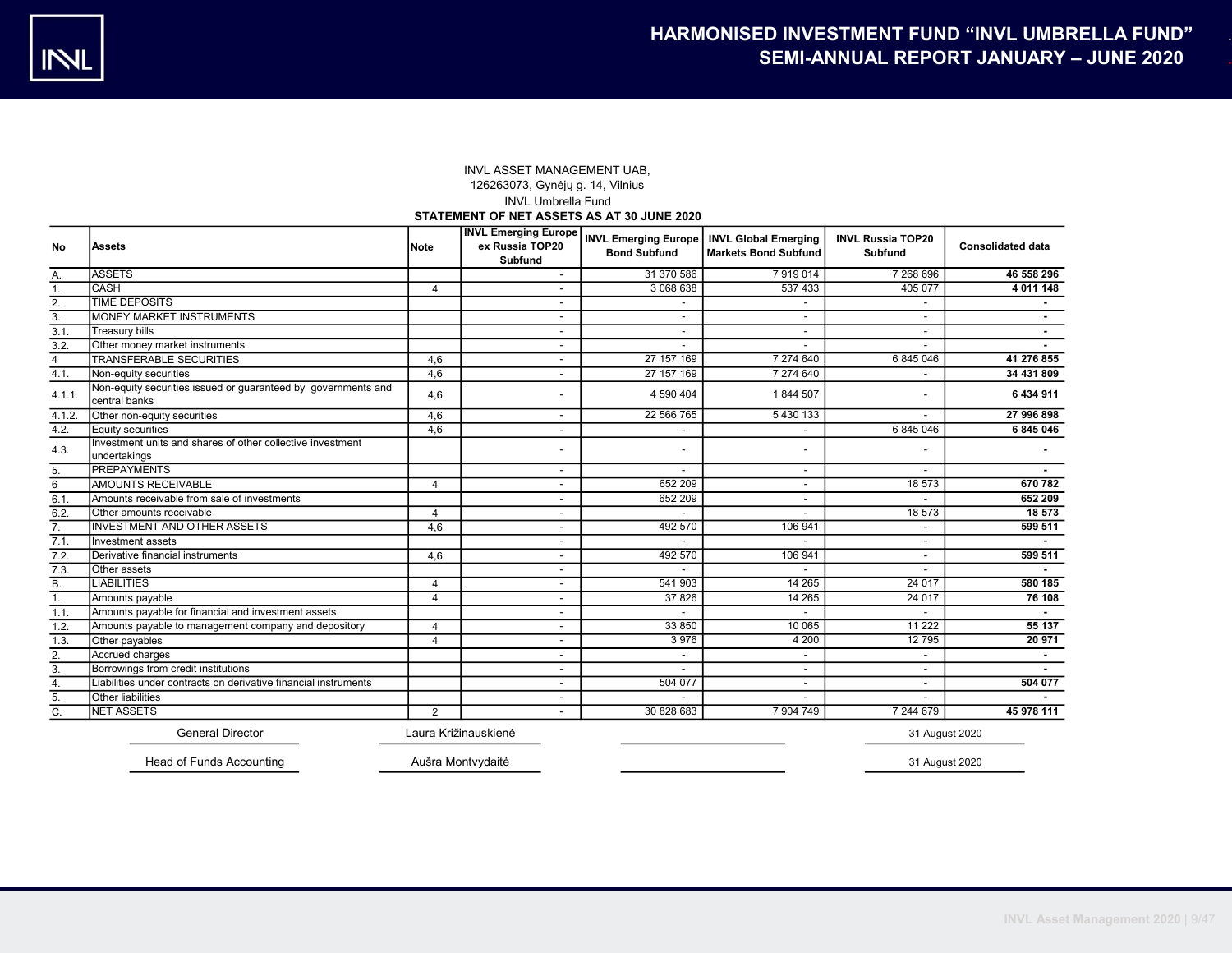#### INVL ASSET MANAGEMENT UAB, 126263073, Gynėjų g. 14, Vilnius INVL Umbrella Fund

### STATEMENT OF NET ASSETS AS AT 30 JUNE 2019

| No               | <b>Assets</b>                                                                  | Note           | <b>INVL Emerging Europe</b><br>ex Russia TOP20<br>Subfund | <b>INVL Emerging Europe</b><br><b>Bond Subfund</b> | <b>INVL Global Emerging</b><br><b>Markets Bond Subfund</b> | <b>INVL Russia TOP20</b><br>Subfund | <b>Consolidated data</b> |  |  |
|------------------|--------------------------------------------------------------------------------|----------------|-----------------------------------------------------------|----------------------------------------------------|------------------------------------------------------------|-------------------------------------|--------------------------|--|--|
| А.               | <b>ASSETS</b>                                                                  |                | 5 648 918                                                 | 30 591 588                                         | 7 471 857                                                  | 8 243 791                           | 51 956 154               |  |  |
| 1.               | <b>CASH</b>                                                                    | 4              | 453 526                                                   | 4 618 812                                          | 592 721                                                    | 376 500                             | 6 041 559                |  |  |
| 2.               | <b>TIME DEPOSITS</b>                                                           |                |                                                           |                                                    |                                                            |                                     |                          |  |  |
| 3.               | MONEY MARKET INSTRUMENTS                                                       |                | $\overline{\phantom{a}}$                                  | $\overline{\phantom{a}}$                           | $\overline{\phantom{a}}$                                   | $\overline{\phantom{a}}$            |                          |  |  |
| 3.1.             | <b>Treasury bills</b>                                                          |                | $\overline{\phantom{0}}$                                  | $\overline{\phantom{a}}$                           | $\overline{\phantom{a}}$                                   | $\blacksquare$                      |                          |  |  |
| 3.2.             | Other money market instruments                                                 |                |                                                           | $\overline{\phantom{a}}$                           |                                                            | $\blacksquare$                      |                          |  |  |
| $\overline{4}$   | <b>TRANSFERABLE SECURITIES</b>                                                 | 4,6            | 5 195 392                                                 | 25 909 155                                         | 6856926                                                    | 7810878                             | 45 772 351               |  |  |
| 4.1.             | Non-equity securities                                                          | 4.6            |                                                           | 25 909 155                                         | 6 585 660                                                  |                                     | 32 494 815               |  |  |
| $4.1.1$ .        | Non-equity securities issued or guaranteed by governments and<br>central banks | 4,6            |                                                           | 3 836 747                                          | 1877692                                                    |                                     | 5 714 439                |  |  |
| 4.1.2.           | Other non-equity securities                                                    | 4,6            | $\overline{a}$                                            | 22 072 408                                         | 4 707 968                                                  | $\overline{\phantom{a}}$            | 26 780 376               |  |  |
| 4.2.             | Equity securities                                                              | 4,6            | 5 195 392                                                 |                                                    |                                                            | 7810878                             | 13 006 270               |  |  |
| 4.3.             | Investment units and shares of other collective investment<br>undertakings     |                |                                                           | $\overline{\phantom{a}}$                           | 271 266                                                    |                                     | 271 266                  |  |  |
| 5.               | <b>PREPAYMENTS</b>                                                             |                |                                                           | $\qquad \qquad \blacksquare$                       |                                                            |                                     |                          |  |  |
| 6                | <b>AMOUNTS RECEIVABLE</b>                                                      | 4              | $\overline{\phantom{0}}$                                  | $\overline{\phantom{a}}$                           | $\overline{\phantom{a}}$                                   | 56 413                              | 56 413                   |  |  |
| 6.1.             | Amounts receivable from sale of investments                                    | $\overline{4}$ | $\overline{\phantom{0}}$                                  |                                                    | $\overline{\phantom{a}}$                                   | 28 061                              | 28 061                   |  |  |
| 6.2.             | Other amounts receivable                                                       | 4              | $\overline{\phantom{0}}$                                  |                                                    |                                                            | 28 3 5 2                            | 28 35 2                  |  |  |
| 7.               | <b>INVESTMENT AND OTHER ASSETS</b>                                             | 4.6            | $\overline{\phantom{a}}$                                  | 63 621                                             | 22 210                                                     |                                     | 85 831                   |  |  |
| 7.1.             | Investment assets                                                              |                | $\overline{\phantom{0}}$                                  |                                                    |                                                            | $\blacksquare$                      |                          |  |  |
| 7.2.             | Derivative financial instruments                                               | 4,6            | $\overline{\phantom{0}}$                                  | 63 621                                             | 22 210                                                     |                                     | 85 831                   |  |  |
| 7.3.             | Other assets                                                                   |                |                                                           |                                                    |                                                            |                                     |                          |  |  |
| Β.               | <b>LIABILITIES</b>                                                             | $\overline{4}$ | 47 517                                                    | 34 318                                             | 282 309                                                    | 64 511                              | 428 655                  |  |  |
| 1.               | Amounts payable                                                                | $\overline{4}$ | 47 517                                                    | 34 318                                             | 282 309                                                    | 64 511                              | 428 655                  |  |  |
| 1.1.             | Amounts payable for financial and investment assets                            | $\overline{4}$ | 23 681                                                    | $\overline{\phantom{0}}$                           | 270 032                                                    | $\overline{\phantom{a}}$            | 293 713                  |  |  |
| 1.2.             | Amounts payable to management company and depository                           | $\overline{4}$ | 10 990                                                    | 31 4 14                                            | 8 3 1 7                                                    | 54 049                              | 104 770                  |  |  |
| 1.3.             | Other payables                                                                 | $\overline{4}$ | 12 846                                                    | 2 9 0 4                                            | 3 9 6 0                                                    | 10 462                              | 30 172                   |  |  |
| 2.               | Accrued charges                                                                |                | $\overline{\phantom{0}}$                                  | $\overline{\phantom{a}}$                           | $\overline{\phantom{a}}$                                   | $\overline{\phantom{a}}$            |                          |  |  |
| $\overline{3}$ . | Borrowings from credit institutions                                            |                | $\overline{\phantom{0}}$                                  | $\overline{\phantom{a}}$                           | -                                                          | $\overline{\phantom{a}}$            | $\sim$                   |  |  |
| 4.               | Liabilities under contracts on derivative financial instruments                |                |                                                           | $\overline{\phantom{a}}$                           | -                                                          |                                     | $\sim$                   |  |  |
| 5.               | Other liabilities                                                              |                |                                                           |                                                    | $\overline{\phantom{0}}$                                   |                                     |                          |  |  |
| C.               | <b>NET ASSETS</b>                                                              | 2              | 5 601 401                                                 | 30 557 270                                         | 7 189 548                                                  | 8 179 280                           | 51 527 499               |  |  |
|                  | <b>General Director</b><br>Laura Križinauskienė<br>31 August 2020              |                |                                                           |                                                    |                                                            |                                     |                          |  |  |

Head of Funds Accounting Aušra Montvydaitė 31 August 2020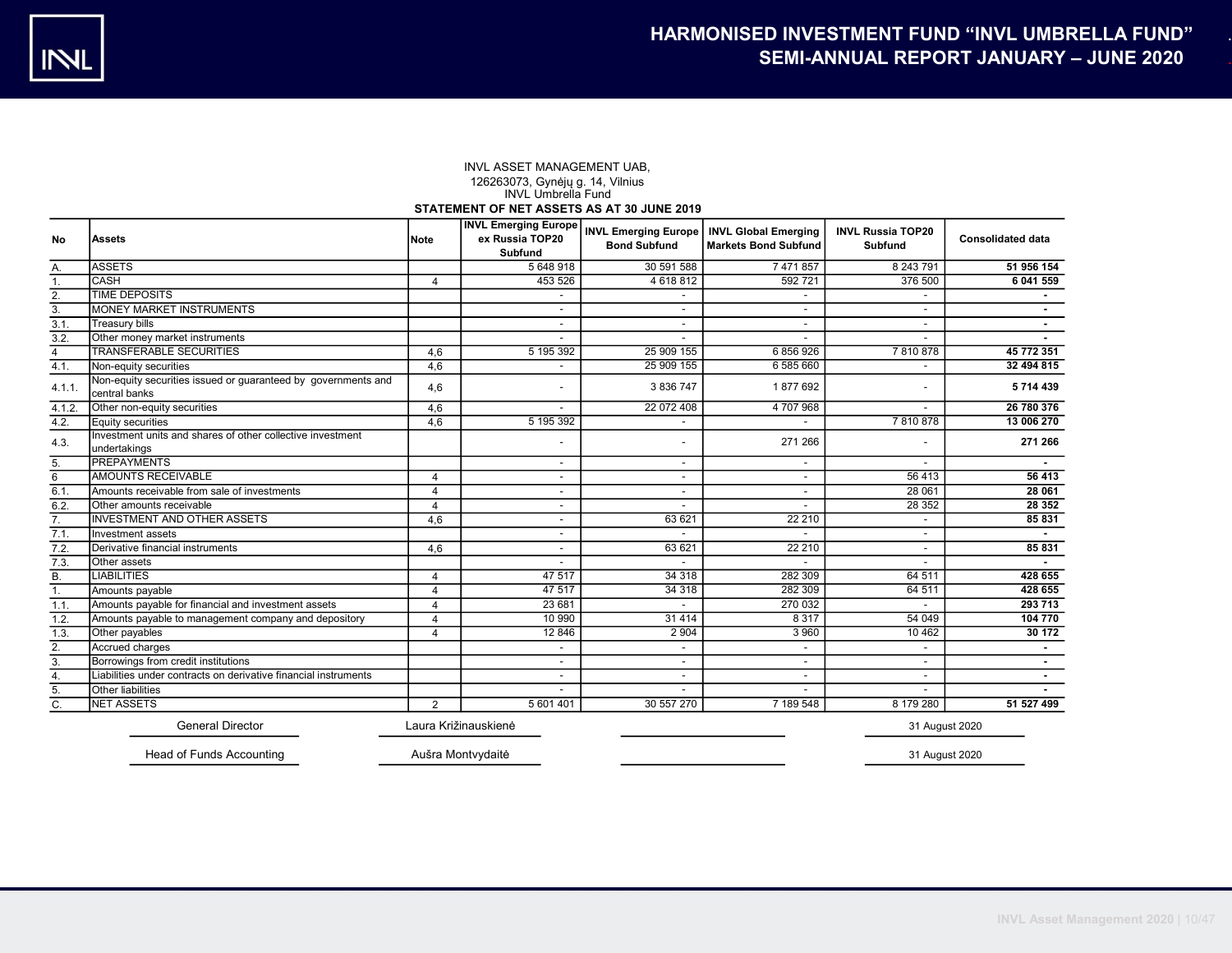# INVL ASSET MANAGEMENT UAB, 126263073, Gynėjų g. 14, Vilnius INVL Umbrella Fund

## STATEMENT OF CHANGES IN NET ASSETS FOR JANUARY - JUNE 2020

| No     | ltems                                                           | Note                 | <b>INVL Emerging Europe</b><br>ex Russia TOP20<br>Subfund | <b>INVL Emerging Europe</b><br><b>Bond Subfund</b> | <b>INVL Global Emerging</b><br><b>Markets Bond Subfund</b> | <b>INVL Russia TOP20</b><br><b>Subfund</b> | <b>Consolidated data</b> |
|--------|-----------------------------------------------------------------|----------------------|-----------------------------------------------------------|----------------------------------------------------|------------------------------------------------------------|--------------------------------------------|--------------------------|
| 1.     | NET ASSET VALUE AT 1 JANUARY                                    | $\overline{2}$       | 5 601 401                                                 | 30 557 271                                         | 7 189 547                                                  | 8 179 280                                  | 51 527 499               |
| 2.     | <b>INCREASE IN NET ASSET VALUE</b>                              |                      |                                                           |                                                    |                                                            |                                            |                          |
| 2.1.   | Contributions of participants                                   | 3                    | 1071                                                      | 5 399 718                                          | 2 721 642                                                  | 2 015 891                                  | 10 138 322               |
| 2.2.   | Transfers from other funds                                      |                      |                                                           |                                                    |                                                            |                                            |                          |
| 2.3.   | Guarantee contributions                                         |                      | $\overline{\phantom{0}}$                                  | $\overline{\phantom{a}}$                           | $\overline{\phantom{0}}$                                   |                                            |                          |
| 2.4.   | Investment income                                               |                      | $\overline{\phantom{0}}$                                  | $\overline{\phantom{a}}$                           | 973                                                        | 94 010                                     | 94 983                   |
| 2.4.1  | Interest income                                                 |                      | $\overline{\phantom{0}}$                                  | $\blacksquare$                                     |                                                            |                                            |                          |
| 2.4.2. | <b>Dividends</b>                                                |                      |                                                           | $\overline{\phantom{0}}$                           | 973                                                        | 94 010                                     | 94 983                   |
| 2.4.3  | Rental income                                                   |                      |                                                           |                                                    |                                                            |                                            |                          |
| 2.5.   | Gain on change in value and sale of investments                 | 6                    | 137 586                                                   | 3 626 594                                          | 1 346 775                                                  | 5 848 184                                  | 10 959 139               |
| 2.6.   | Foreign exchange gain                                           |                      | 1732                                                      | 213 835                                            | 21 24 9                                                    | 182 177                                    | 418 993                  |
| 2.7.   | Gain on transactions involving derivative financial instruments |                      |                                                           | 64 671                                             | 10 4 9 2                                                   |                                            | 75 163                   |
| 2.8.   | Other increases in net asset value                              |                      | 375                                                       |                                                    | 1500                                                       |                                            | 1875                     |
|        | TOTAL INCREASE IN NET ASSET VALUE:                              |                      | 140 764                                                   | 9 304 818                                          | 4 102 631                                                  | 8 140 262                                  | 21 688 475               |
| 3.     | DECREASE IN NET ASSET VALUE                                     |                      |                                                           |                                                    |                                                            |                                            |                          |
| 3.1.   | Payments to participants                                        | 3                    | 53 737                                                    | 4 4 68 9 74                                        | 1556 160                                                   | 1 638 293                                  | 7 7 1 7 1 6 4            |
| 3.2.   | Transfers to other funds                                        | 3                    | 5 547 816                                                 | 2 6 24                                             |                                                            | 252                                        | 5 550 692                |
| 3.3.   | Loss on change in value and sale of investments                 | 6                    | 125 388                                                   | 4 187 195                                          | 1754 384                                                   | 7 071 938                                  | 13 138 905               |
| 3.4.   | Foreign exchange loss                                           |                      | 6109                                                      | 198 484                                            | 23 4 31                                                    | 193 600                                    | 421 624                  |
| 3.5.   | Loss on transactions involving derivative financial instruments |                      |                                                           |                                                    |                                                            |                                            |                          |
| 3.6.   | Management costs:                                               |                      | 9115                                                      | 176 129                                            | 53 4 54                                                    | 170 780                                    | 409 478                  |
| 3.6.1  | Fee to management company                                       |                      | 2 9 4 5                                                   | 150 868                                            | 46 908                                                     | 149 303                                    | 350 024                  |
| 3.6.2  | Fee to depository                                               |                      | 582                                                       | 15 965                                             | 3862                                                       | 5931                                       | 26 340                   |
| 3.6.3. | Fee to intermediaries                                           | 9                    | 3 9 4 0                                                   |                                                    |                                                            | 8 9 4 2                                    | 12 8 82                  |
| 3.6.4. | Audit fee costs                                                 |                      |                                                           | 3 4 5 2                                            | 743                                                        | 861                                        | 5 0 5 6                  |
| 3.6.5. | Interest costs                                                  |                      |                                                           |                                                    |                                                            |                                            |                          |
| 3.6.6. | <b>Other</b> costs                                              |                      | 1648                                                      | 5 8 4 4                                            | 1941                                                       | 5743                                       | 15 176                   |
| 3.7.   | Other decreases in net asset value                              |                      |                                                           |                                                    |                                                            |                                            |                          |
| 3.8.   | Reimbursement of costs (-)                                      |                      |                                                           |                                                    |                                                            |                                            |                          |
|        | TOTAL DECREASE IN NET ASSET VALUE:                              |                      | 5 742 165                                                 | 9 033 406                                          | 3 3 8 7 4 2 9                                              | 9 0 7 4 8 6 3                              | 27 237 863               |
| 4.     | Change in net asset value                                       |                      | (5601401)                                                 | 271 412                                            | 715 202                                                    | (934601)                                   | (554938)                 |
| 5.     | Profit distribution                                             |                      |                                                           |                                                    |                                                            |                                            |                          |
| 6.     | NET ASSET VALUE AT 31 DECEMBER                                  | $\overline{2}$       | $\overline{\phantom{a}}$                                  | 30 828 683                                         | 7 904 749                                                  | 7 244 679                                  | 45 978 111               |
|        | <b>General Director</b>                                         | Laura Križinauskienė |                                                           |                                                    |                                                            | 31 August 2020                             |                          |
|        | Head of Funds Accounting                                        | Aušra Montvydaitė    |                                                           |                                                    |                                                            | 31 August 2020                             |                          |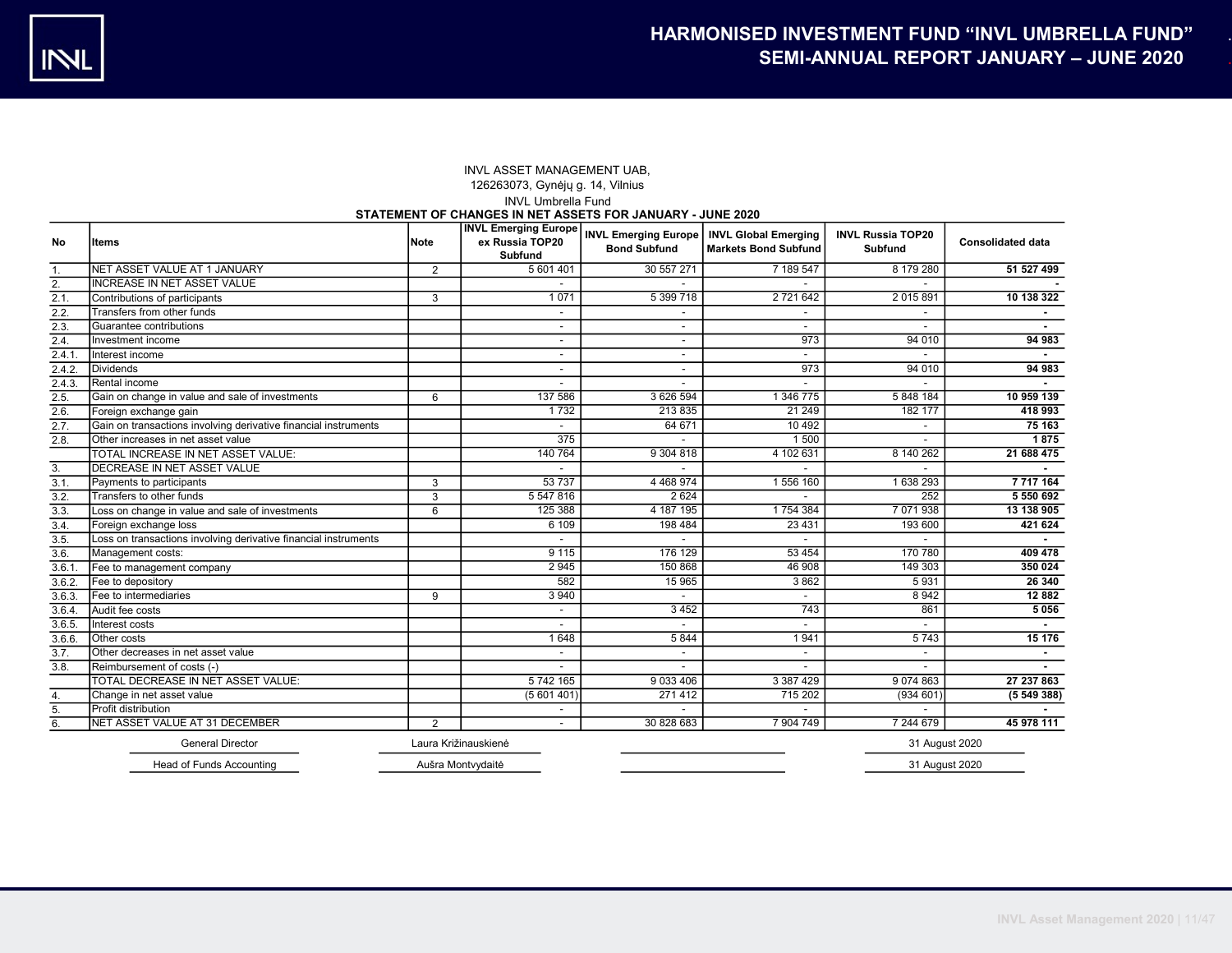## INVL Umbrella Fund STATEMENT OF CHANGES IN NET ASSETS FOR JANUARY - JUNE 2019 INVL ASSET MANAGEMENT UAB, 126263073, Gynėjų g. 14, Vilnius

| No     | lltems                                                          | Note           | <b>INVL Emerging Europe</b><br>ex Russia TOP20<br><b>Subfund</b> | <b>Bond Subfund</b>      | <b>INVL Emerging Europe   INVL Global Emerging</b><br><b>Markets Bond Subfund</b> | <b>INVL Russia TOP20</b><br><b>Subfund</b> | <b>Consolidated data</b> |
|--------|-----------------------------------------------------------------|----------------|------------------------------------------------------------------|--------------------------|-----------------------------------------------------------------------------------|--------------------------------------------|--------------------------|
| 1.     | NET ASSET VALUE AT 1 JANUARY                                    | 2              | 8 393 245                                                        | 36 520 546               | 6959562                                                                           | 7 176 245                                  | 59 049 598               |
| 2.     | <b>INCREASE IN NET ASSET VALUE</b>                              |                |                                                                  |                          |                                                                                   |                                            |                          |
| 2.1.   | Contributions of participants                                   | 3              | 73 092                                                           | 2 482 420                | 793 083                                                                           | 1458478                                    | 4 807 073                |
| 2.2.   | Transfers from other funds                                      | 3              | $\overline{\phantom{a}}$                                         |                          | 29 3 9 1                                                                          | 22 2 2 2                                   | 51 613                   |
| 2.3.   | Guarantee contributions                                         |                | $\overline{\phantom{a}}$                                         |                          | $\overline{\phantom{a}}$                                                          |                                            |                          |
| 2.4.   | Investment income                                               |                | 278 886                                                          | 10 314                   |                                                                                   | 139 219                                    | 428 419                  |
| 2.4.1  | Interest income                                                 |                |                                                                  | 10 3 14                  | $\overline{\phantom{a}}$                                                          | 95                                         | 10 409                   |
| 2.4.2. | Dividends                                                       |                | 278 886                                                          |                          | $\overline{\phantom{a}}$                                                          | 139 124                                    | 418 010                  |
| 2.4.3. | Rental income                                                   |                |                                                                  |                          |                                                                                   |                                            |                          |
| 2.5.   | Gain on change in value and sale of investments                 | 6              | 2 630 819                                                        | 3 153 056                | 933 288                                                                           | 4 081 696                                  | 10 798 859               |
| 2.6.   | Foreign exchange gain                                           |                | 15 6 97                                                          | 240 667                  | 25 706                                                                            | 65 0 54                                    | 347 124                  |
| 2.7.   | Gain on transactions involving derivative financial instruments |                |                                                                  |                          |                                                                                   | $\overline{\phantom{a}}$                   |                          |
| 2.8.   | Other increases in net asset value                              |                |                                                                  |                          | 3 3 0 0                                                                           |                                            | 3300                     |
|        | TOTAL INCREASE IN NET ASSET VALUE:                              |                | 2 998 494                                                        | 5 886 457                | 1784768                                                                           | 5766669                                    | 16 436 388               |
| 3.     | <b>IDECREASE IN NET ASSET VALUE</b>                             |                |                                                                  |                          |                                                                                   |                                            |                          |
| 3.1.   | Payments to participants                                        | 3              | 734 303                                                          | 10 188 214               | 1628 399                                                                          | 2 548 202                                  | 15 099 118               |
| 3.2.   | Transfers to other funds                                        | 3              | 5449                                                             | 16 773                   |                                                                                   | 29 39 1                                    | 51 613                   |
| 3.3.   | Loss on change in value and sale of investments                 | $\overline{6}$ | 1 692 040                                                        | 1482005                  | 435 086                                                                           | 2 111 874                                  | 5721005                  |
| 3.4.   | Foreign exchange loss                                           |                | 26 531                                                           | 229 120                  | 19891                                                                             | 47 807                                     | 323 349                  |
| 3.5.   | Loss on transactions involving derivative financial instruments | 6              |                                                                  | 243 337                  | 69 513                                                                            |                                            | 312 850                  |
| 3.6.   | Management costs:                                               |                | 83 0 84                                                          | 175 721                  | 45 733                                                                            | 216 802                                    | 521 340                  |
| 3.6.1  | Fee to management company                                       |                | 63 073                                                           | 151 513                  | 39 862                                                                            | 195 785                                    | 450 233                  |
| 3.6.2. | Fee to depository                                               |                | 7 2 8 1                                                          | 15 009                   | 3 3 5 3                                                                           | 6416                                       | 32 059                   |
| 3.6.3. | Fee to intermediaries                                           | 9              | 7793                                                             |                          |                                                                                   | 8 5 0 1                                    | 16 294                   |
| 3.6.4. | Audit fee costs                                                 |                | 1602                                                             | 2 7 3 8                  | 825                                                                               | 1602                                       | 6767                     |
| 3.6.5. | Interest costs                                                  |                | $\overline{\phantom{a}}$                                         | $\overline{\phantom{a}}$ |                                                                                   | $\overline{a}$                             | $\sim$                   |
| 3.6.6. | <b>Other costs</b>                                              |                | 3 3 3 5                                                          | 6461                     | 1693                                                                              | 4 4 9 8                                    | 15 987                   |
| 3.7.   | Other decreases in net asset value                              |                | $\overline{\phantom{a}}$                                         | $\overline{\phantom{a}}$ | $\overline{\phantom{a}}$                                                          | $\overline{a}$                             | $\sim$                   |
| 3.8.   | Reimbursement of costs (-)                                      |                | $\overline{\phantom{a}}$                                         |                          | $\overline{\phantom{a}}$                                                          |                                            |                          |
|        | TOTAL DECREASE IN NET ASSET VALUE:                              |                | 2 541 407                                                        | 12 335 170               | 2 198 622                                                                         | 4 954 076                                  | 22 029 275               |
| 4.     | Change in net asset value                                       |                | 457 087                                                          | (6448713)                | (413 854)                                                                         | 812 593                                    | (5592887)                |
| 5.     | Profit distribution                                             |                |                                                                  | $\overline{\phantom{a}}$ | $\overline{\phantom{a}}$                                                          | $\overline{a}$                             |                          |
| 6.     | NET ASSET VALUE AT 31 DECEMBER                                  | $\overline{2}$ | 8 850 332                                                        | 30 071 833               | 6 545 708                                                                         | 7988838                                    | 53 456 711               |
|        | <b>General Director</b>                                         |                | Laura Križinauskienė                                             |                          |                                                                                   | 30 April 2020                              |                          |
|        | Head of Funds Accounting                                        |                | Aušra Montvydaitė                                                |                          |                                                                                   | 30 April 2020                              |                          |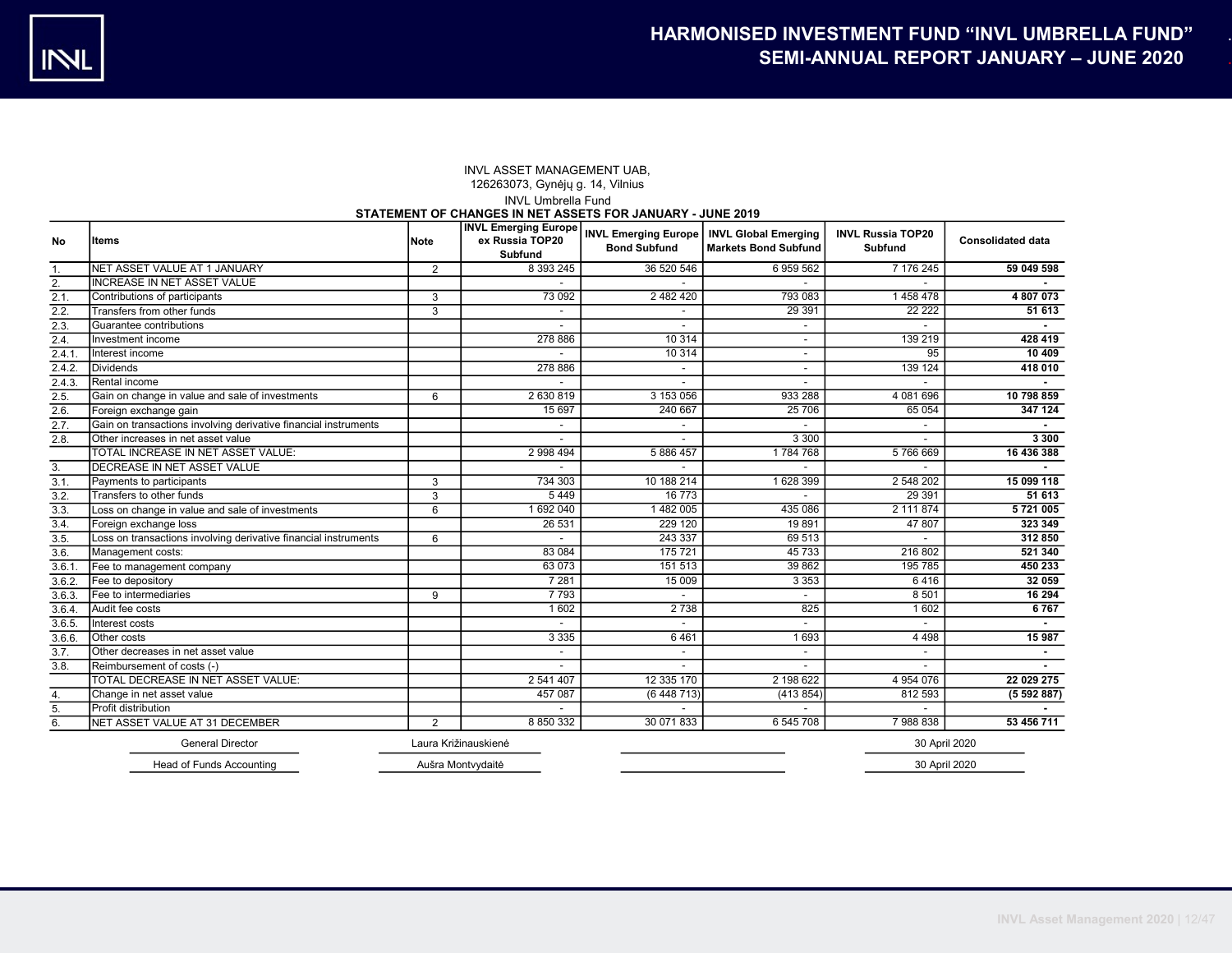# INVL ASSET MANAGEMENT UAB, 126263073, Gynėjų g. 14, Vilnius

# INVL Umbrella Fund

# Explanatory notes to the annual financial statements for Jnuary - June 2020

23.3.1. General information:

Details of the collective investment undertaking

| Name                                                                                                                | INVL Umbrella Fund (hereinafter "the Fund")                                                                                                                                                                            |
|---------------------------------------------------------------------------------------------------------------------|------------------------------------------------------------------------------------------------------------------------------------------------------------------------------------------------------------------------|
| Legal form                                                                                                          | Open-ended type special investment fund with no rights of a legal entity                                                                                                                                               |
| Date on which the Securities Commission<br>(currently the Bank of Lithuania) approved<br>the documents on formation | 29 October 2010                                                                                                                                                                                                        |
| Duration of operation                                                                                               | Indefinite period                                                                                                                                                                                                      |
| Location                                                                                                            | Vilnius                                                                                                                                                                                                                |
| Subfunds of the Umbrella Fund                                                                                       | <b>INVL Emerging Europe Bond Subfund</b><br>INVL Emerging Europe ex Russia TOP20 Subfund<br><b>INVL Russia TOP20 Subfund</b><br>INVL Global Emerging Markets Bond Subfund (hereinafter each individually<br>"Subfund") |
| Details of the management company                                                                                   |                                                                                                                                                                                                                        |
| Name                                                                                                                | <b>INVL Asset Management UAB</b>                                                                                                                                                                                       |
| Company code                                                                                                        | 126263073                                                                                                                                                                                                              |
| Office address                                                                                                      | Gynėjų g. 14, LT-01109 Vilnius                                                                                                                                                                                         |
| Register at which all data about the<br>undertaking is stored and compiled                                          | State enterprise Centre of Registers, Vilnius branch                                                                                                                                                                   |
| Telephone number                                                                                                    | (8~700) 55 959                                                                                                                                                                                                         |
| Fax number                                                                                                          | (8~5) 279 06 02                                                                                                                                                                                                        |
| Email address                                                                                                       | info@invl.com                                                                                                                                                                                                          |
| Website address                                                                                                     | www.invl.com                                                                                                                                                                                                           |
| Licence No                                                                                                          | VIK-005                                                                                                                                                                                                                |
| Manager of the collective investment<br>undertaking, other individuals making<br>investment decisions               | Andrej Cyba – Member of the Investment Committee;<br>Vaidotas Rūkas – Director of the Investment Management Department;<br>Arvydas Jacikevičius, Dainius Bložė, Regimantas Valentonis – Fund<br>Managers.              |
| Details of the depository                                                                                           |                                                                                                                                                                                                                        |
| Name                                                                                                                | <b>SEB Bankas AB</b>                                                                                                                                                                                                   |
| Company code                                                                                                        | 112021238                                                                                                                                                                                                              |
| Office address                                                                                                      | Gedimino pr. 12, LT-01103 Vilnius                                                                                                                                                                                      |
| Telephone number                                                                                                    | (8~5) 268 28 00                                                                                                                                                                                                        |
| Fax number                                                                                                          | $(8-5)$ 268 23 33                                                                                                                                                                                                      |
| Details of the audit company engaged to audit the annual financial statements*<br>Name                              | <b>IKPMG Baltics. UAB</b>                                                                                                                                                                                              |

| name             | <b>INPIVIG BAILICS, UAD</b>            |
|------------------|----------------------------------------|
| Company code     | 1111494971                             |
| Office address   | Konstitucijos pr. 29, LT-08105 Vilnius |
| Telephone number | 1+370 5 2102600                        |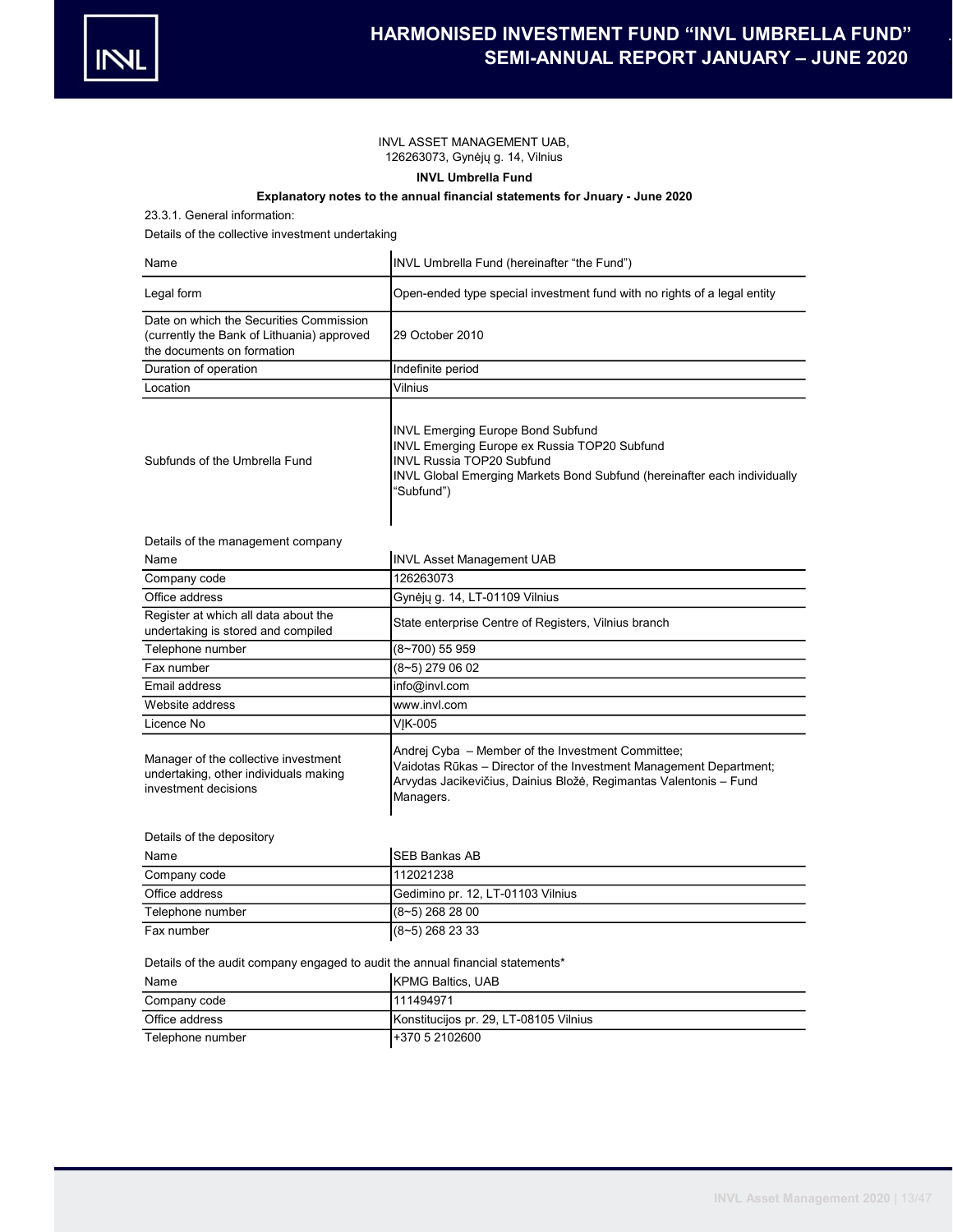

## 23.3.1. General information (continued)

# Listing

With effect from September 2013, three out of four subfunds are quoted on the NASDAQ OMX Vilnius AB stock exchange: the INVL Emerging Europe Bond Subfund, INVL Emerging Europe ex Russia TOP20 Subfund, and the INVL Russia TOP20 Subfund.

## Reporting period

From 1 January 2020 to 30 June 2020

The reporting data pertaining to the Fund are presented in this financial statement – the financial statements have not been prepared separately for each Subfund.

## 23.3.2. Accounting policies:

## Regulatory legislation adopted in the preparation of the financial statements

INVL Asset Management UAB manages the assets of the Fund, keeps the accounting records and prepares the financial statements of each Subfund in compliance with Business Accounting Standards (BAS), Lithuanian Law on Accounting, Lithuanian Law on Collective Investment Undertakings and other legal acts.

#### Generally accepted accounting principles

The financial year of the Fund coincides with the calendar year. Assets and liabilities reported in the Fund's financial statements as at the end of the reporting period are presented at the value as at 30 June 2020.

All amounts in these financial statements are presented in the euros (EUR).

## Investment policy and structure of investment portfolio

Each Subfund has a separate investment strategy.

## INVL Emerging Europe ex Russia TOP20 Subfund

The Subfund's investments are concentrically distributed among shares of 15–25 Emerging Europe (except for Russia) region companies. A high risk of fluctuations is assumed when making investments and the aim is to achieve a maximum return on investments in shares.

The Subfund's assets are invested in Central and Eastern Europe region. The Subfund's investments are not restricted to certain industry sector. The Subfund may invest in bonds of different maturities and with different credit ratings.

When no better investment possibilities are available in the market, up to 100% of the Subfund's assets may be invested in deposits, money market instruments and harmonised investments units (shares) of collective investment undertakings with the main investment trend focused on money market instruments or bonds and other forms of non-equity securities. The Subfund's assets may be invested in derivative financial instruments, provided they are used for risk management purposes.

#### INVL Emerging Europe Bond Subfund

The objective of the Subfund is to ensure a balanced growth in the Subfund's assets. Up to 100% of the Subfund's funds is invested the non-equity securities of the most promising emerging Europe governments and companies as selected by the managers. The Subfund combines riskier investments (corporate bonds) and safer ones (government bonds) in order to protect the value of assets and ensure a stable return on the Subfund's investments.

The Subfund's assets are invested in Central and Eastern Europe region. The Subfund's investments are not restricted to certain industry sector. The Subfund may invest in bonds of different maturities and with different credit ratings.

When no better investment possibilities are available in the market, up to 100% of the subfund's assets may be invested in deposits, money market instruments and harmonised investments units (shares) of collective investment undertakings with the main investment trend focused on money market instruments or bonds and other forms of non-equity securities. The Subfund's assets may be invested in derivative financial instruments, provided they are used for risk management purposes.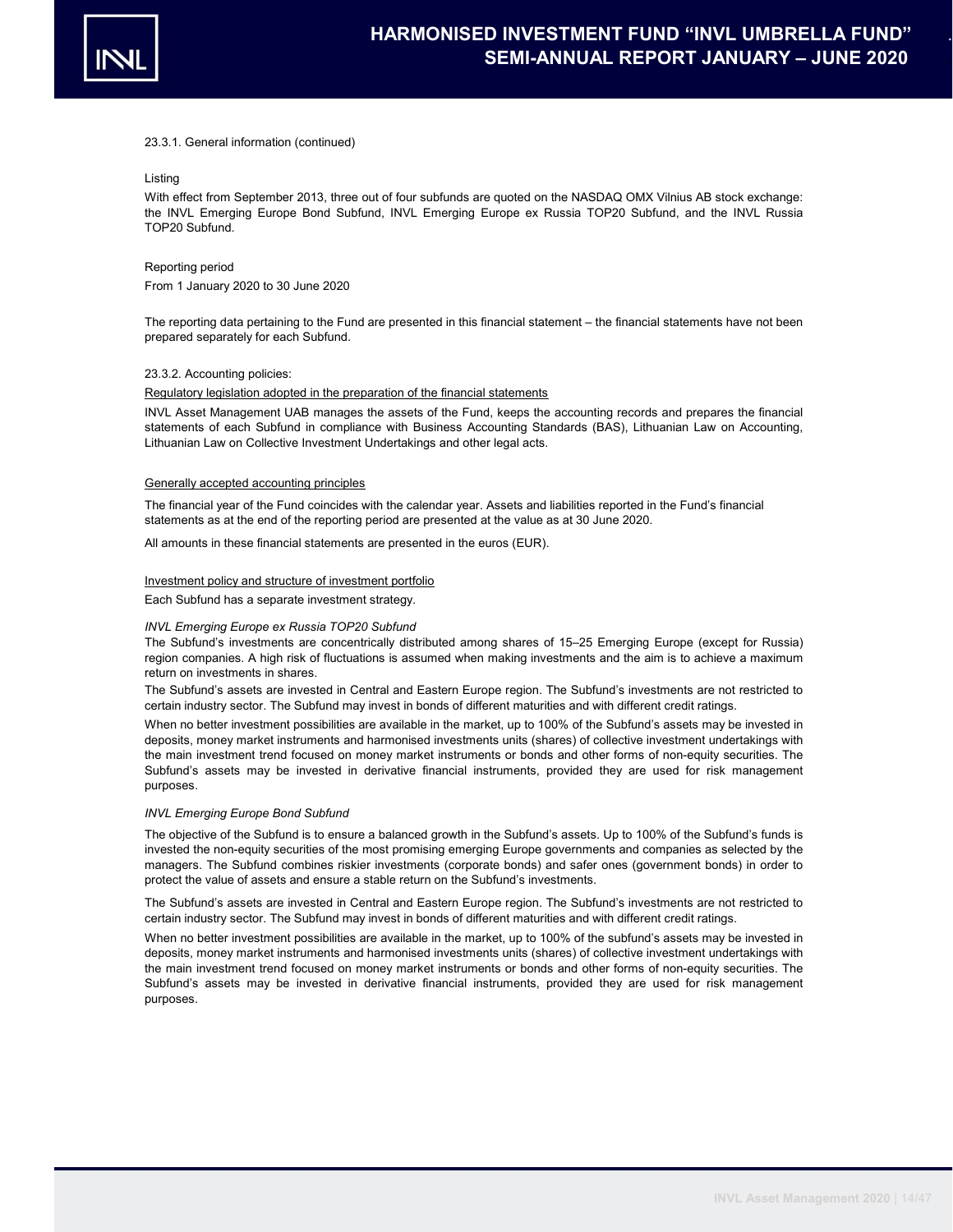

## 23.3.2. Accounting policies (continued)

#### INVL Global Emerging Markets Bond Subfund

At least 80% of the INVL Global Emerging Markets Bond Subfund's funds are invested in those debt securities of governments, municipalities and companies in emerging countries (securities exchanges and markets) that credit analysis shows to be the most promising.

The Subfund combines riskier investments (corporate bonds) and safer ones (government, municipality bonds) in order to protect the value of assets and ensure a stable return on the Subfund's investments. The Subfund's investments are not restricted to certain industry sector. The Subfund may invest in bonds of different types and with different credit ratings. Moreover, the objective will be to retain the average bond maturity not higher than that of the benchmark index.

When no better investment possibilities are available in the market, up to 100% of the Subfund's assets may be invested in deposits, money market instruments and harmonised investment units (shares) of collective investment undertakings with the main investment trend focused on money market instruments or bonds and other forms of non-equity securities. The Subfund's assets may be invested in derivative financial instruments, provided they are used for risk management purposes.

The Subfund invests no less than 80% of its funds in the securities denominated in the euros or the US dollars. Foreign exchange risk is hedged using derivative financial instruments. Open foreign currency position cannot exceed 20%.

## INVL Russia TOP20 Subfund

The Subfund's objective is to strive for maximum return on investments in shares of Russian companies.

The Subfund's assets are invested in the financial instruments of entities (companies and CIUs investing in such companies) operating in the Russian Federation. The Subfund's investment portfolio mostly comprises investments in shares. No more than 33% of the Subfund's assets may be invested outside the territory of Russian Federation in the financial instruments of companies operating in other CIS countries (including the former CIS countries). The Subfund's investments are based on strategic and tactic approach of distribution of assets and frequent adjustments to the portfolio to ensure higher growth of portfolio value.

The Subfund's portfolio comprises the shares of 15-25 different companies. Low diversification of the Subfund's investment portfolio allows ensuring maximum control over the selected positions and effective Subfund structure. Up to 100% of the Subfund's investment portfolio consists of investments in shares.

When no better investment possibilities are available in the market, up to 10% of the Subfund's assets may be invested in bonds and other forms of non-equity securities (government and corporate). The Subfund may invest in bonds of different maturities and with different credit ratings.

INVL Russia TOP20 Subfund invests in shares of emerging markets that have significant fluctuations in prices, therefore, continuous changes on stock exchanges may give rise to substantial fluctuations in the Subfund's net asset value.

Probability that the composition of the Fund's portfolio or portfolio management methods will give rise to significant fluctuations in the subfund's net asset value is remote.

The Fund's investment portfolio must be diversified following the procedures set out in the legislation of the Republic of Lithuania and rules of this Fund.

The structure of the Fund's investment portfolio is presented in Note 4.

#### Financial risk management

The Fund's exposure to financial risks is managed through the diversification of the investment portfolio based on diversification principles defined in the Fund's rules.

The Investment Committee decides on the composition of the Fund's investment portfolio in view of the current risk level of the portfolio and the effects of decisions made on the overall risk level of the portfolio.

The Fund's portfolio risk and liquidity are assessed periodically and reported to the Investment Committee.

The Fund's investment portfolio risk is assessed on the basis of constituent securities in view of:

- issuer's credit rating;
- price sensitivity to interest rate shifts;
- nominal currency risk;
- maturity;
- yield;
- weight of securities in total investment portfolio;
- liquidity.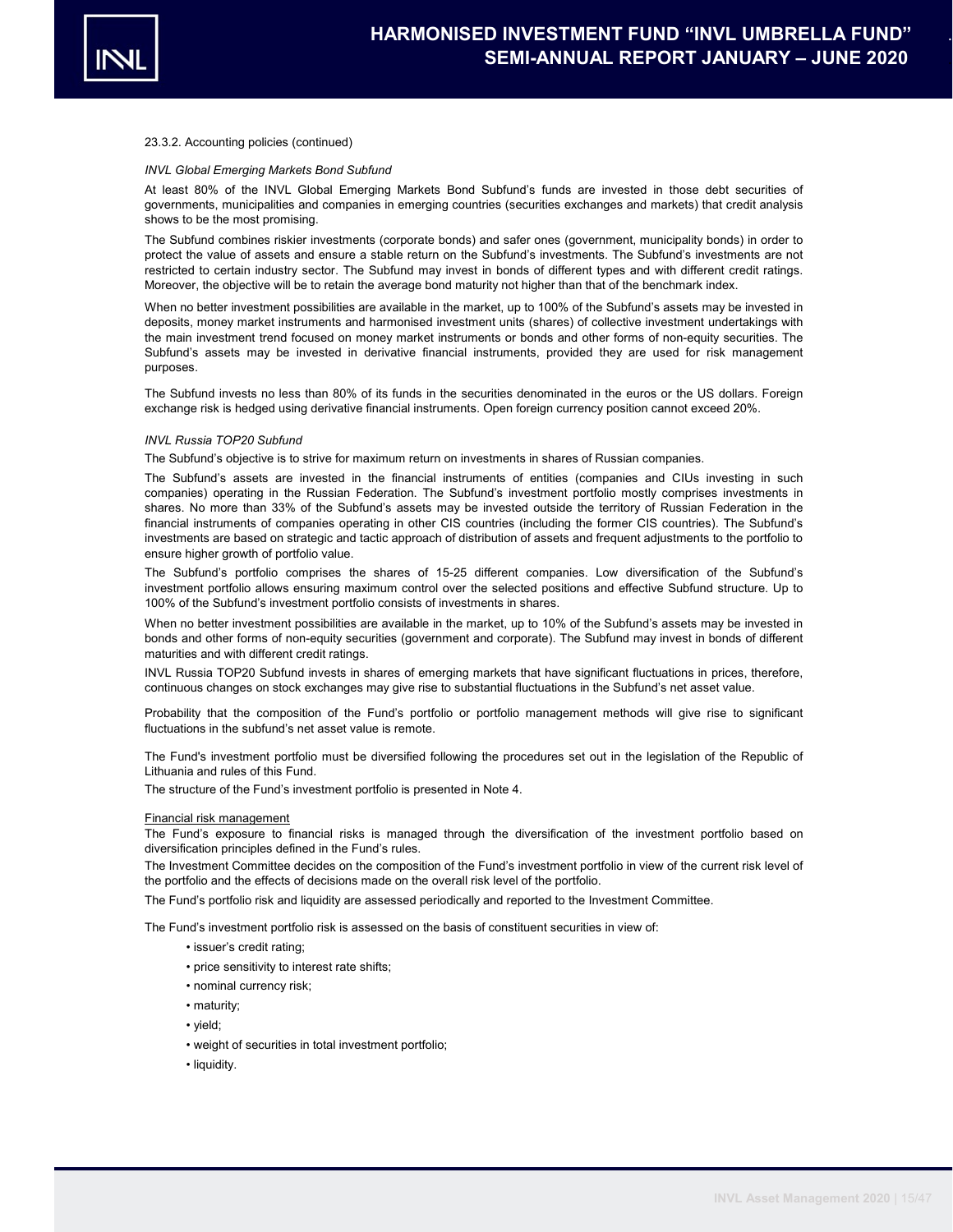

## 23.3.2. Accounting policies (continued)

### Policies for recognition of increase and decrease in assets and liabilities

Difference between the value of the Subfund's net assets and the value of the Subfund's liabilities reflects the value of net assets (NA).

Calculation of assets and liabilities is based on their fair value, which reflects the NA value, at which the sale of these assets are mostly probable.

Financial assets are recorded when the Subfund receives or obtains a contractual right to receive cash or any other financial assets, i.e. following the selected trade date approach, when the receivable financial asset and the liability to pay for it are recorded in the buyer's books of account at the date of the transaction. In the seller's books of account, the financial asset sold is written off, and a receivable amount and the result of disposal (gain or loss) are recorded at the date of the transaction. Planned transactions, guarantees and sureties received are not recognised as assets of the Subfund for as long as they do not meet the definition of financial assets.

Financial liabilities are recorded when the Subfund assumes a commitment to pay cash or any other financial assets (the selected trade date approach). Planned transactions, guarantees and sureties granted and not yet binding for fulfilment are not recognised as liabilities of the Subfund for as long as they do not meet the definition of financial liabilities.

Liabilities are recorded in line with the requirements of Business Accounting Standards. Liabilities (or part of them) should be written off only when they extinguish, i.e. when contractual liabilities are settled, annulled or have expired.

When calculating the NA value in foreign currency, the value of assets and liabilities is determined using a foreign exchange reference rate of EUR against other currencies published by the European Central Bank, and where such foreign exchange reference rate is not published by the European Central Bank, using the foreign exchange reference rate published on the date of estimation by the Bank of Lithuania. For the purpose of accounting, the most recent foreign exchange rate effective before the economic event or economic transaction should be applied.

## Rules on deductions to the accumulation undertaking and the deposit

The maximum rates of deductions from the Fund's assets charged for the management of the Fund and the services provided by the Depository are presented in the Fund's rules.

The specific rates of deductions for the management of the Fund are set by the decision of the Board of the Management Company and they are available to public on the Management Company's official website at address www.invl.com.

Any other costs not specified in the Fund's rules (including expenses related to the services provided by the depository) or in excess of the defined limits are born by the Management Company at its own expense.

The Fund's deductions over the reporting period are presented in 7 herein.

#### Investment valuation methods, investment revaluation intervals

The Fund's net assets are measured at fair value in accordance with the procedure prescribed by legal acts of the Republic of Lithuania and in line with the net assets calculation procedures approved by the Management Company.

Valuation of net assets (NA) is based on the following principles for determining the fair value of investments:

• The fair value of financial instruments traded on regulated markets is determined with reference to the quoted closing price of the instrument or, in case the closing price is not available, with reference to the average market price quoted on that regulated market and/or multilateral trading system, which has a higher liquidity, regularity and frequency of trade in these financial instruments, except for the cases defined in the Methodology for Calculation of Net Assets approved by the Bank of Lithuania;

• The fair value of financial instruments nor traded on regulated markets is determined with reference to the Methodology for Calculation of Net Assets approved by the Bank of Lithuania;

The fair value of non-equity securities is determined by calculating the price without the accumulated interest ("clean price") and adding the accumulated interest.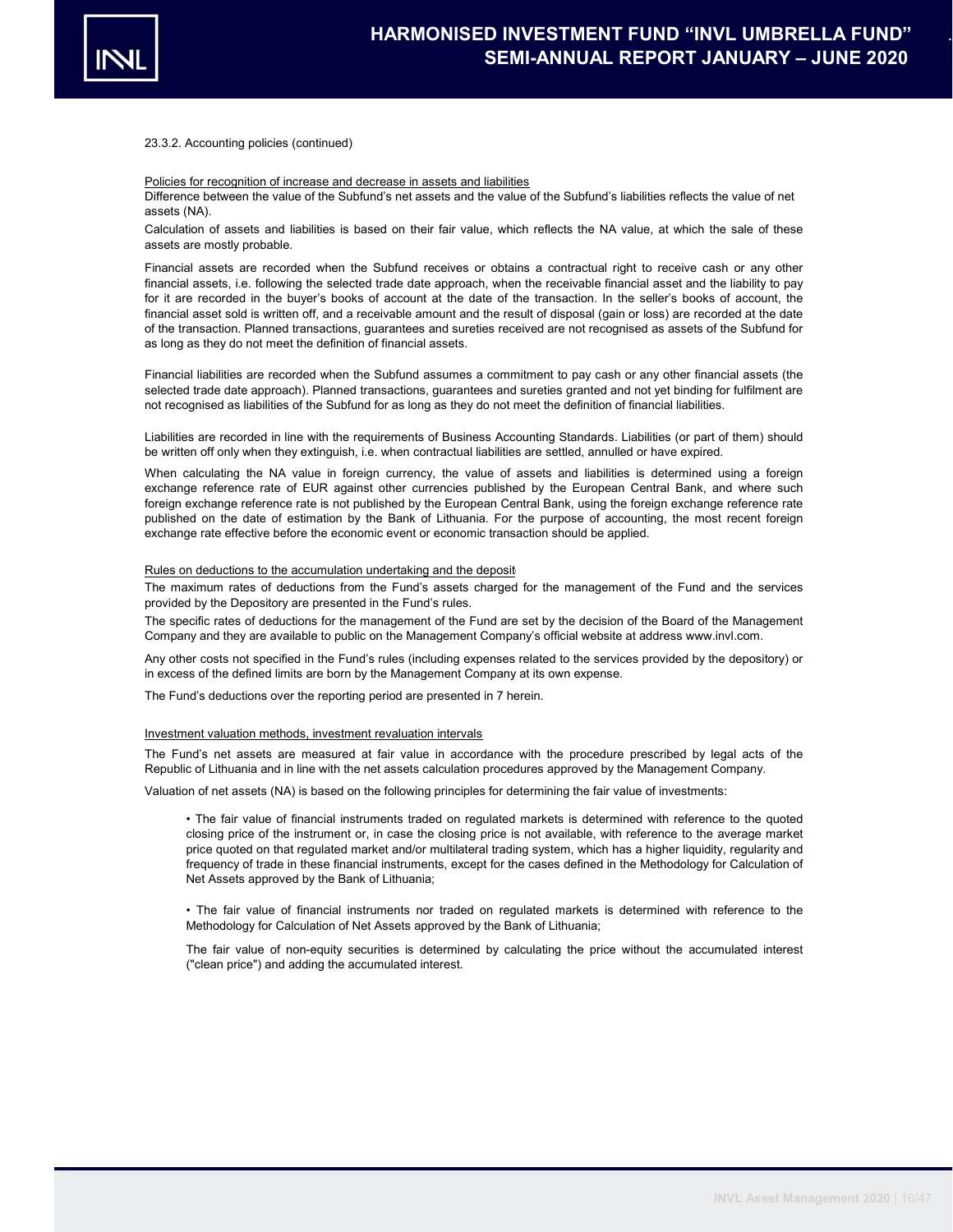

## 23.3.2. Accounting policies (continued)

• Valuation of investment units (shares) of collective investment undertakings is carried out with reference to the NAV determined by the collective investment undertaking or the last quoted redemption price;

• Valuation of time deposits is based on the amortised cost;

• Valuation of cash on hand and cash held at credit institutions, except for time deposits, is based on the nominal value;

• The value of forwards is calculated using the discounted cash flow method. The fair value of forwards or the current market value (CMV) is the difference between the payable and receivable amounts of the transaction discounted by the interbank offered rate (LIBOR) of the revaluation date and recalculated into euro at the official exchange rate of the revaluation date.

The value of all other derivative financial instruments is determined based on the most recent market value of an analogous previous transaction if there were no significant changes in economic circumstances during the period after the transaction date until the valuation date. In case of changes in economic circumstances, valuation is made based on the expected sale price determined according to the chosen valuation model which is generally applicable and recognised and in the financial market;

• Valuation of other assets is based on the most probable selling price determined by the selected valuation model, which is generally accepted in the financial market.

# Valuation of liabilities

Valuation of liabilities is based on the requirements of Business Accounting Standards:

- Liabilities initially are recognised at cost;
- Liabilities related to market prices are measured at fair value;
- Liabilities not related to market prices are carried at amortised cost, which approximates to the fair value.

## Rules on valuation of investment units

The initial value of the Subfund's unit, which was available before the first calculation of net asset value, was equal to EUR 28.9620, and, in the case of the INVL Global Emerging Markets Bond Subfund, it was equal to EUR 100.

The value of the Subfund's unit is calculated by dividing the Subfund's net asset value by the number of all fund's units in issue as at the date of calculation. The total value of all units of the subfund is always equal to the subfund's net asset value. The value of the Subfund's unit is determined as four figures after the decimal point and rounded according to the mathematical rules of rounding.

The value of the Subfund's unit and NA is announced not later than by 2pm of the following day after the calculation of net asset value, on the website at address www.invl.com.

## Cash and time deposits

Cash includes cash balances at accounts opened with credit institutions, overnight deposits and deposits with undefined maturity the repayment of which may be demanded in full or in part at any time without losing accumulated interest thereon (demand deposits).

Time deposits include a deposit amount with the specific deposit repayment date indicated in the deposit agreement, including the deposits with maturity of three months or less that cannot be taken from the account opened with the credit institutions without losing accumulated interest thereon. Time deposits are shown with accumulated interest thereon.

#### Amounts receivable and amounts payable

Amounts receivable represent amounts due to the fund on sale of investments, amounts due on guarantee contributions; amounts due from dividends; prepayments for receivable assets; amounts due from the Company that upon receipt are deducted from expenses for the reporting period, other than those defined in the Subfund's rules or which exceed the established limits; other amounts receivable under contracts or accounting documents.

Amounts payable represent amounts due to other subfunds to which the participant move, amounts due to the participants or their beneficiaries, amounts due to the distributors, amounts payable under the service agreement, and other amounts payable and receivable not specified elsewhere.

#### Subsequent events

All significant subsequent events that occurred after the end of the reporting period are disclosed in Note 15 of the explanatory notes.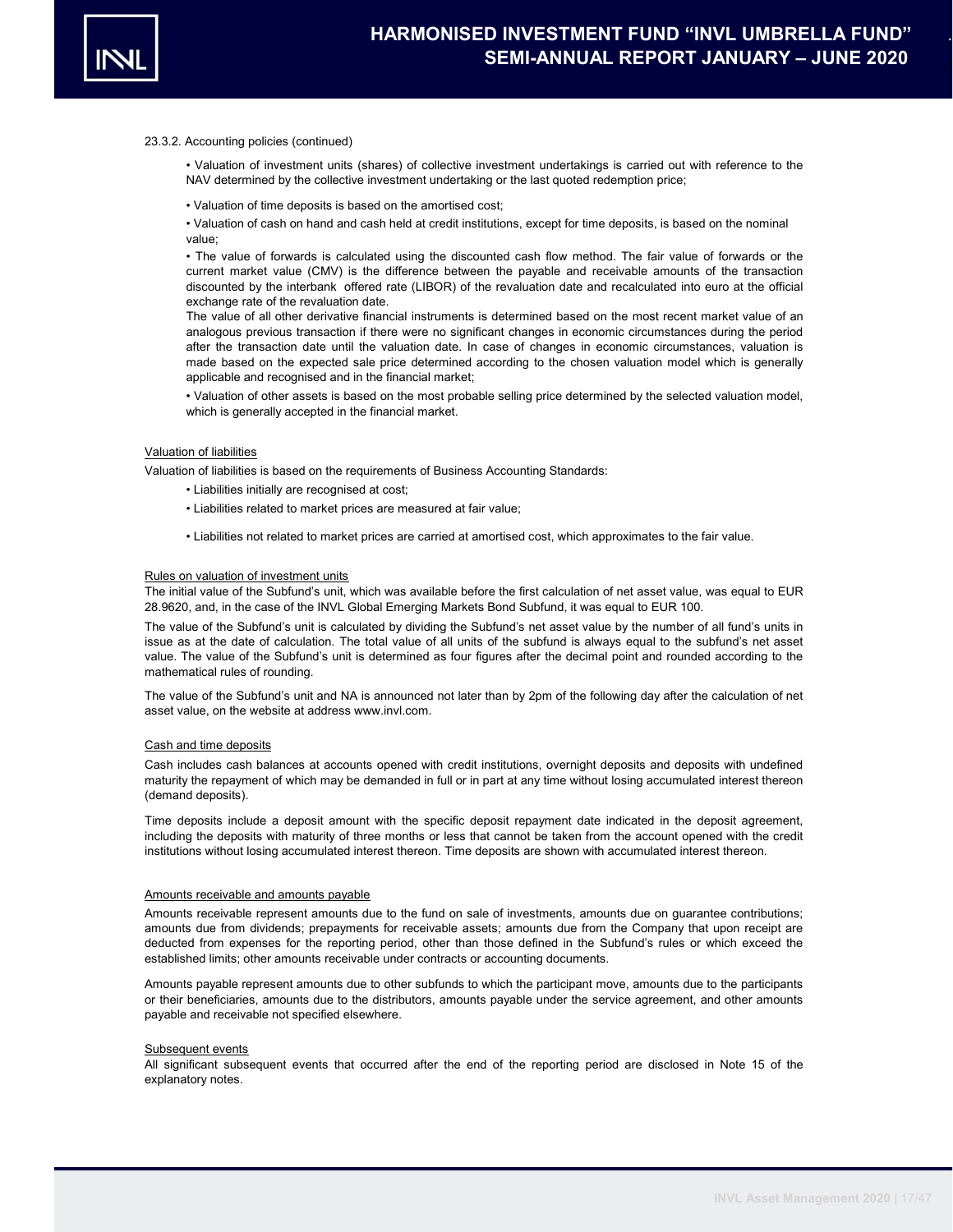

22.3.3. Notes:

Significant amounts reported in the financial statements are presented in the explanatory notes. Note 1. Significant amounts reported in the financial statements and reasons for their changes:

# Note 2. Net asset value, number and value of units

INVL Emerging Europe ex Russia TOP20 Subfund

|                      | Opening balance<br>at 1 January 2020 | Closing balance*<br>at 30 June 2020 | year ago<br>at 30 June 2019 | Two years ago<br>at 30 July 2018 |
|----------------------|--------------------------------------|-------------------------------------|-----------------------------|----------------------------------|
| Net asset value, EUR | 5601401                              |                                     | 8 850 332                   | 10 379 313                       |
| Unit value, EUR      | 34.7681 -                            |                                     | 34.2966                     | 31.7152                          |
| Number of units      | 161 107.2862 -                       |                                     | 258 052,6259                | 327 265.7227                     |

\*On 15 January 2020 INVL Emerging Europe ex Russia TOP20 subfund of the harmonized investment fund INVL Umbrella Fund was merged to the openended harmonized investment fund INVL Baltic Fund

## INVL Emerging Europe Bond Subfund

|                      | Opening balance<br>at 1 January 2020 | Closing balance<br>at 30 June 2020 | I year ago<br>at 30 June 2019 | Two years ago<br>at 30 July 2018 |
|----------------------|--------------------------------------|------------------------------------|-------------------------------|----------------------------------|
| Net asset value, EUR | 30 557 271                           | 30 828 683                         | 30 071 833                    | 42 176 740                       |
| Unit value, EUR      | 42.0770                              | 41.2908                            | 40.9145                       | 39.9742                          |
| Number of units      | 726 223,1048                         | 746 623,1807                       | 734 992,0010                  | 1 055 099,3020                   |

# INVL Global Emerging Markets Bond Subfund

|                      | Opening balance<br>at 1 January 2020 | Closing balance<br>at 30 June 2020 | 1 year ago<br>at 30 June 2019 | Two years ago<br>at 30 July 2018 |
|----------------------|--------------------------------------|------------------------------------|-------------------------------|----------------------------------|
| Net asset value, EUR | 7 189 547                            | 7904749                            | 6 545 708                     | 7 243 274                        |
| Unit value, EUR      | 119.3584                             | 113.9694                           | 115.4857                      | 109.4694                         |
| Number of units      | 60 234,9590                          | 69 358,5089                        | 56 679,8270                   | 66 167,0822                      |

#### INVL Russia TOP20 Subfund

|                      | Opening balance<br>at 1 January 2020 | Closing balance<br>at 30 June 2020 | 1 year ago<br>at 30 June 2019 | Two years ago<br>at 30 July 2018 |
|----------------------|--------------------------------------|------------------------------------|-------------------------------|----------------------------------|
| Net asset value, EUR | 8 179 280                            | 7 244 6791                         | 79888381                      | 12 035 931                       |
| Unit value, EUR      | 40,3999                              | 33,9939                            | 36,3226                       | 30.2178                          |
| Number of units      | 202 457,9782                         | 213 117,1856                       | 219 941,5356                  | 398 306,5203                     |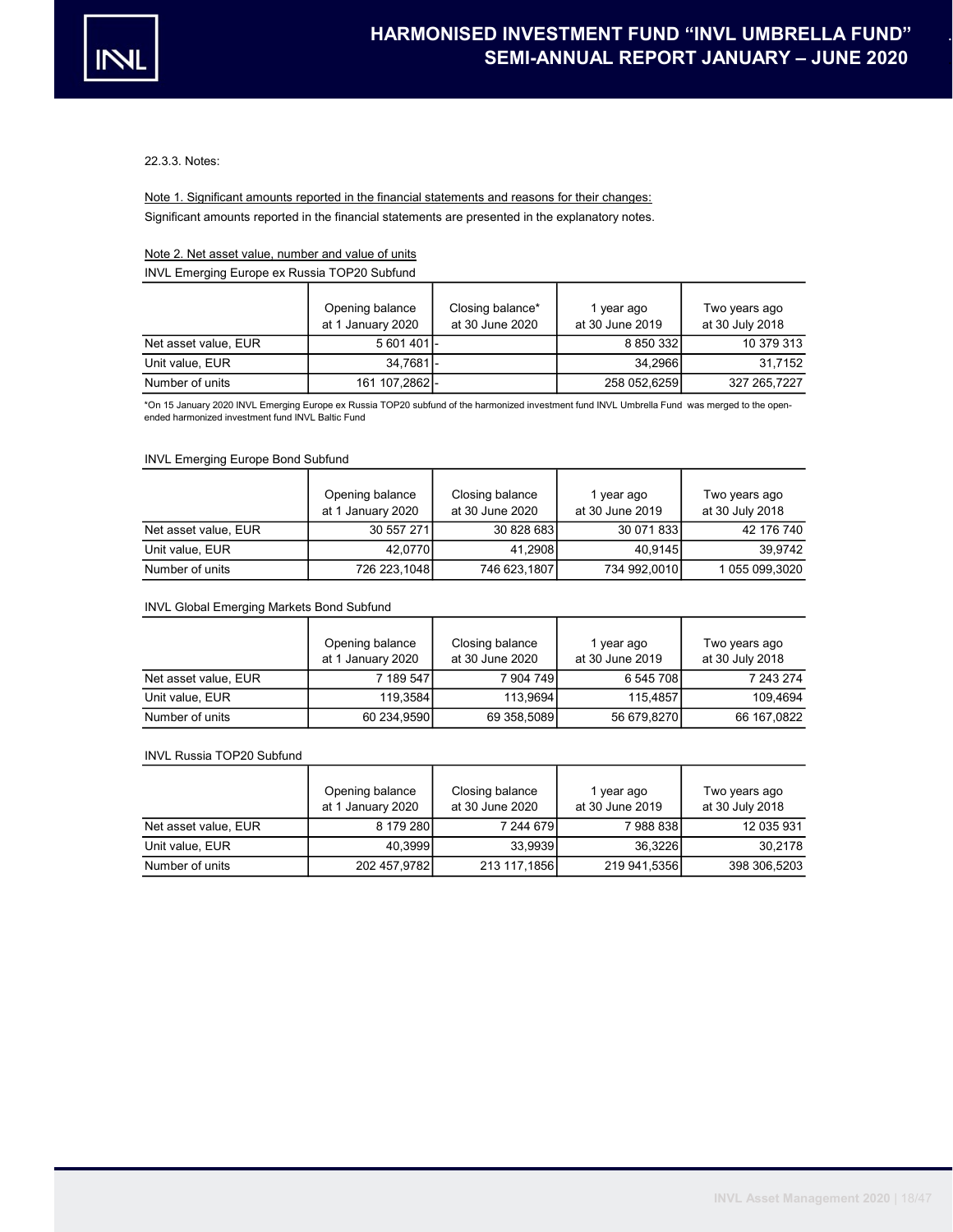

# Note 3. Number and value of units distributed and redeemed over the reporting period

# INVL Emerging Europe ex Russia TOP20 Subfund\*\*

|                                                                                             | Reporting period |            | Previous reporting period |            |  |  |  |
|---------------------------------------------------------------------------------------------|------------------|------------|---------------------------|------------|--|--|--|
|                                                                                             | Number of units  | Value, EUR | Number of units           | Value, EUR |  |  |  |
| Distributed (by converting<br>monetary funds into units)*                                   | 30,5526          | 1 0 7 1    | 2 327,0149                | 73 092     |  |  |  |
| Redeemed (by converting<br>units into monetary funds)                                       | 161 137,8388     | 5 601 553  | 23 259.1010               | 739 752    |  |  |  |
| Difference between the<br>number and value of units<br>(shares) distributed and<br>redeemed | (161 107,2862)   | (5600482)  | (20932,0861)              | (666660)   |  |  |  |

\*\*On 15 January 2020 INVL Emerging Europe ex Russia TOP20 subfund of the harmonized investment fund INVL Umbrella Fund was merged to the openended harmonized investment fund INVL Baltic Fund. Following the merger of the funds:

INVL Emerging Europe ex Russia TOP20 subfund expired;

- INVL Baltic Fund continues operation with more participants and assets.

Assets of INVL Baltic Fund increased by EUR 5 533 249 following the merger.

# INVL Emerging Europe Bond Subfund

|                                                                                             | Reporting period |               | Previous reporting period |            |  |  |  |
|---------------------------------------------------------------------------------------------|------------------|---------------|---------------------------|------------|--|--|--|
|                                                                                             | Number of units  | Value, EUR    | Number of units           | Value, EUR |  |  |  |
| Distributed (by converting<br>monetary funds into units)*                                   | 129 446.0031     | 5 399 702     | 61 835,9688               | 2 482 420  |  |  |  |
| Redeemed (by converting<br>units into monetary funds)                                       | 109 045,9272     | 4 4 7 1 5 9 8 | 256 817.4541              | 10 204 987 |  |  |  |
| Difference between the<br>number and value of units<br>(shares) distributed and<br>redeemed | 20 400.0759      | 928 104       | (194981,4853)             | (7722567)  |  |  |  |

# INVL Global Emerging Markets Bond Subfund

|                                                                                             |                 | Reporting period | Previous reporting period |            |  |  |  |
|---------------------------------------------------------------------------------------------|-----------------|------------------|---------------------------|------------|--|--|--|
|                                                                                             | Number of units | Value, EUR       | Number of units           | Value, EUR |  |  |  |
| Distributed (by converting<br>monetary funds into units)*                                   | 23 053.7146     | 2 721 641        | 7 298.9680                | 822 401    |  |  |  |
| Redeemed (by converting<br>units into monetary funds)                                       | 13 930.1647     | 1 556 160        | 14 584.2062               | 1628399    |  |  |  |
| Difference between the<br>number and value of units<br>(shares) distributed and<br>redeemed | 9 123,5499      | 1 165 481        | (7285, 2382)              | (805 998)  |  |  |  |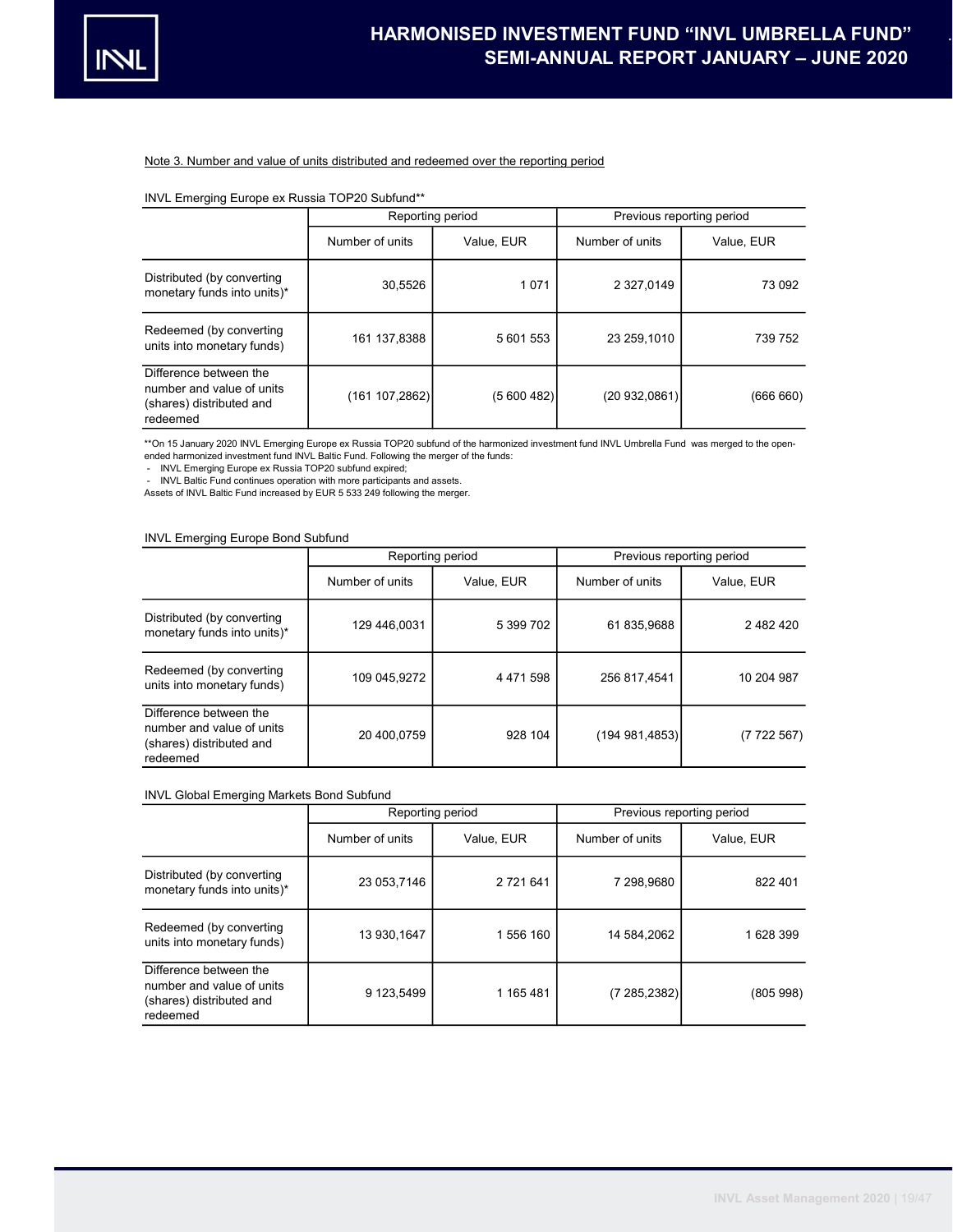

# Note 3. Number and value of units distributed and redeemed over the reporting period (continued)

# INVL Russia TOP20 Subfund

|                                                                                             |                 | Reporting period | Previous reporting period |             |  |  |  |
|---------------------------------------------------------------------------------------------|-----------------|------------------|---------------------------|-------------|--|--|--|
|                                                                                             | Number of units | Value, EUR       | Number of units           | Value, EUR  |  |  |  |
| Distributed (by converting<br>monetary funds into units)*                                   | 58 411.9393     | 2 0 1 5 5 5 3    | 44 007.9155               | 1480623     |  |  |  |
| Redeemed (by converting<br>units into monetary funds)                                       | 47 752.7319     | 1 638 545        | 78 210.8156               | 2 577 593   |  |  |  |
| Difference between the<br>number and value of units<br>(shares) distributed and<br>redeemed | 10 659.2074     | 377 008          | (34202,9001)              | (1 096 970) |  |  |  |

\* The value of distributed units (by converting monetary funds to investment units) might not correspond to the amounts of contributions of participants<br>reported in the statement of changes in net assets (2.1. and 2.2.), b herein).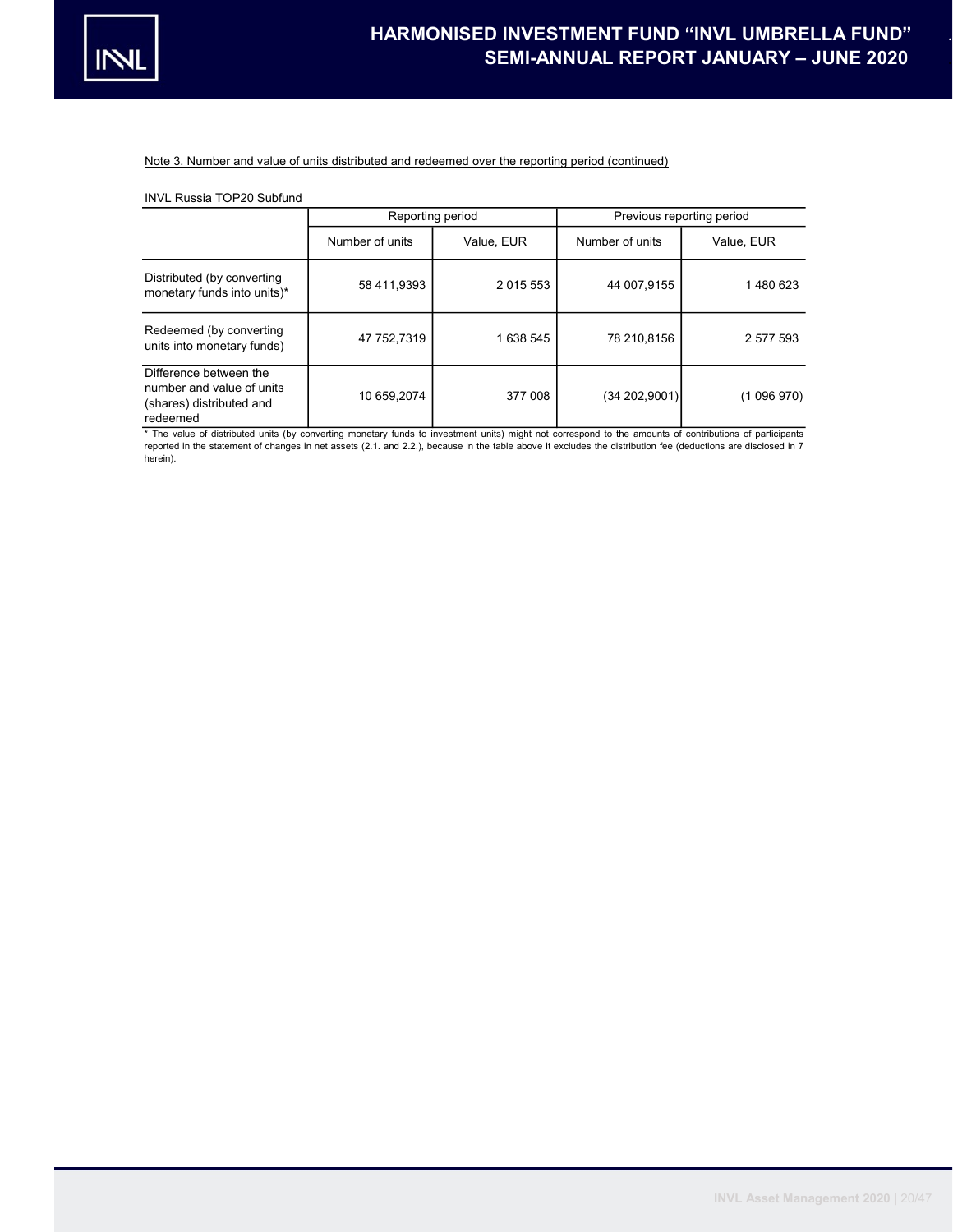# Note 4. Structure of investment portfolio

INVL Emerging Europe ex Russia TOP20 Subfund

| Issuer's name                                                                      | Country       | ISIN code            | Curr-      | Quantity, items |                 | Total acquisition value, in EUR |                                 | Total market value, in EUR |         | Share in net assets. % |         |
|------------------------------------------------------------------------------------|---------------|----------------------|------------|-----------------|-----------------|---------------------------------|---------------------------------|----------------------------|---------|------------------------|---------|
|                                                                                    | business      |                      | ency       | 06-2020         | 06-2019         | 06-2020                         | 06-2019                         | 06-2020                    | 06-2019 | 06-2020                | 06-2019 |
| Equity securities listed on the Secondary List of Stock Exchange or its equivalent |               |                      |            |                 |                 |                                 |                                 |                            |         |                        |         |
| Latvijas balzams                                                                   | ILV           | LV0000100808         | <b>EUR</b> |                 | 41 874          |                                 | 321 517                         | $\overline{\phantom{a}}$   | 385 241 |                        | 4,35    |
| Total                                                                              |               |                      |            |                 |                 |                                 | 321 517                         | $\overline{\phantom{a}}$   | 385 241 |                        | 4,35    |
|                                                                                    |               |                      |            |                 |                 |                                 |                                 |                            |         |                        |         |
| Issuer's name                                                                      | Country<br>οt | ISIN code            | Curr-      |                 | Quantity, items |                                 | Total acquisition value, in EUR | Total market value, in EUR |         | Share in net assets, % |         |
|                                                                                    | business      |                      | ency       | 06-2020         | 06-2019         | 06-2020                         | 06-2019                         | 06-2020                    | 06-2019 | 06-2020                | 06-2019 |
| Equity securities traded on other regulated markets                                |               |                      |            |                 |                 |                                 |                                 |                            |         |                        |         |
| SC FONDUL PROPRIETATEA SA                                                          | <b>IRO</b>    | <b>IROFPTAACNOR5</b> | <b>RON</b> |                 | 2 500 000       |                                 | 456 227                         |                            | 566 461 |                        | 6,40    |
| PKO BANK POLSKI SA                                                                 | IPL           | IPLPKO0000016        | PLN        |                 | 60 000          | $\overline{\phantom{a}}$        | 443 521                         | $\overline{\phantom{a}}$   | 604 304 |                        | 6,83    |
| <b>KRKA</b>                                                                        | Isı           | SI0031102120         | <b>EUR</b> |                 | 6 500           |                                 | 296 642                         | $\overline{\phantom{a}}$   | 408 200 |                        | 4,61    |
| ADRIS GRUPA DD-PREF                                                                | <b>IHR</b>    | HRADRSPA0009         | <b>HRK</b> |                 | 6600            |                                 | 241 955                         | $\overline{\phantom{a}}$   | 414 982 |                        | 4,69    |
| POWSZECHNY ZAKLAD UBEZPIECZE                                                       | PL            | PLPZU0000011         | <b>PLN</b> |                 | 39 000          |                                 | 354 105                         | $\overline{\phantom{a}}$   | 400 504 |                        | 4,53    |
| <b>BANK OF GEORGIA GROUP PLC</b>                                                   | <b>GE</b>     | IGB00BF4HYT85        | <b>GBP</b> |                 | 17 000          |                                 | 351 094                         | $\overline{\phantom{a}}$   | 284 766 |                        | 3,22    |
|                                                                                    |               |                      |            |                 |                 |                                 |                                 |                            |         |                        |         |

| Issuer's name                                       | Country        | ISIN code    | Curr-      |         | Quantity, items | Total acquisition value, in EUR |           | Total market value, in EUR |           | Share in net assets, %   |                          |
|-----------------------------------------------------|----------------|--------------|------------|---------|-----------------|---------------------------------|-----------|----------------------------|-----------|--------------------------|--------------------------|
|                                                     | business       |              | ency       | 06-2020 | 06-2019         | 06-2020                         | 06-2019   | 06-2020                    | 06-2019   | 06-2020                  | 06-2019                  |
| Equity securities traded on other regulated markets |                |              |            |         |                 |                                 |           |                            |           |                          |                          |
| Telefonija                                          | <b>RS</b>      | RSTLFNE22541 | <b>RSD</b> |         | 11 971          | $\overline{\phantom{a}}$        | 1015789   |                            |           | $\overline{\phantom{0}}$ | $\overline{\phantom{a}}$ |
| <b>TRANSELECTRICA SA</b>                            | <b>RO</b>      | ROTSELACNOR9 | <b>RON</b> |         | 55 000          | $\blacksquare$                  | 362 762   |                            | 244 584   | $\overline{\phantom{a}}$ | 2,76                     |
| TBC BANK GROUP PLC                                  | <b>GE</b>      | GB00BYT18307 | <b>GBP</b> |         | 20 000          | $\overline{\phantom{a}}$        | 262 240   | $\sim$                     | 355 146   | $\overline{\phantom{a}}$ | 4,01                     |
| <b>VIENNA INSURANCE GROUP AG</b>                    | A <sup>T</sup> | AT0000908504 | <b>EUR</b> |         | 3814            | $\overline{\phantom{a}}$        | 79 941    |                            | 86 006    | $\sim$                   | 0,97                     |
| <b>LUKA KOPER</b>                                   | SI             | SI0031101346 | <b>EUR</b> |         | 13 000          | $\overline{\phantom{a}}$        | 316 809   |                            | 374 400   | $\overline{\phantom{a}}$ | 4,23                     |
| <b>BANK PEKAO SA</b>                                | 'PL            | PLPEKAO00016 | <b>PLN</b> |         | 15 000          | $\overline{\phantom{a}}$        | 425 810   |                            | 394 449   | $\overline{\phantom{a}}$ | 4,46                     |
| <b>ERSTE GROUP BANK AG</b>                          | <b>IAT</b>     | AT0000652011 | <b>EUR</b> |         | 18 500          | $\overline{\phantom{a}}$        | 633 122   | $\overline{\phantom{a}}$   | 603 840   | $\overline{\phantom{a}}$ | 6,82                     |
| <b>BRD-GROUPE SOCIETE GENERALE</b>                  | <b>RO</b>      | ROBRDBACNOR2 | <b>RON</b> |         | 138 000         | $\overline{\phantom{a}}$        | 378 275   |                            | 369 379   |                          | 4,17                     |
| OMV PETROM SA                                       | <b>RO</b>      | ROSNPPACNOR9 | <b>RON</b> |         | 5 577 027       | $\blacksquare$                  | 413 236   |                            | 466 494   | $\overline{\phantom{a}}$ | 5,27                     |
| MOL HUNGARIAN OIL AND GAS PL                        | lhu            | HU0000153937 | <b>HUF</b> |         | 41 000          | $\overline{\phantom{a}}$        | 369 632   |                            | 399 308   | $\overline{\phantom{a}}$ | 4,51                     |
| Jeronimo Martins                                    | PL.            | PTJMT0AE0001 | <b>EUR</b> |         | 20 000          | $\overline{\phantom{a}}$        | 252 282   |                            | 283 300   | $\overline{\phantom{a}}$ | 3,20                     |
| MAGYAR TELEKOM TELECOMMUNICA                        | lhu            | HU0000073507 | <b>HUF</b> |         | 250 000         |                                 | 352 306   |                            | 325 207   | $\overline{\phantom{a}}$ | 3,67                     |
| PETROL DD LJUBLJANA                                 | SI             | SI0031102153 | <b>EUR</b> |         | 700             | $\overline{\phantom{a}}$        | 251764    |                            | 249 900   | $\overline{\phantom{a}}$ | 2,82                     |
| NOVA LJUBLJANSKA B-GDR REG S                        | lsı            | US66980N2036 | <b>EUR</b> |         | 19670           | $\overline{\phantom{a}}$        | 230 039   | $\sim$                     | 228 172   | $\overline{\phantom{a}}$ | 2,58                     |
| Total                                               |                |              |            |         |                 | $\blacksquare$                  | 7 487 551 | $\blacksquare$             | 7 059 402 | $\blacksquare$           | 79,75                    |
| <b>Total equity securities</b>                      |                |              |            |         |                 |                                 | 7809068   | $\overline{\phantom{a}}$   | 7444643   | $\blacksquare$           | 84,10                    |

\* Telefonija (ISIN RSTLFNE22541) is measured at a zero value due to the initiated bankruptcy procedure and suspension of trade in shares from 2 October 2014.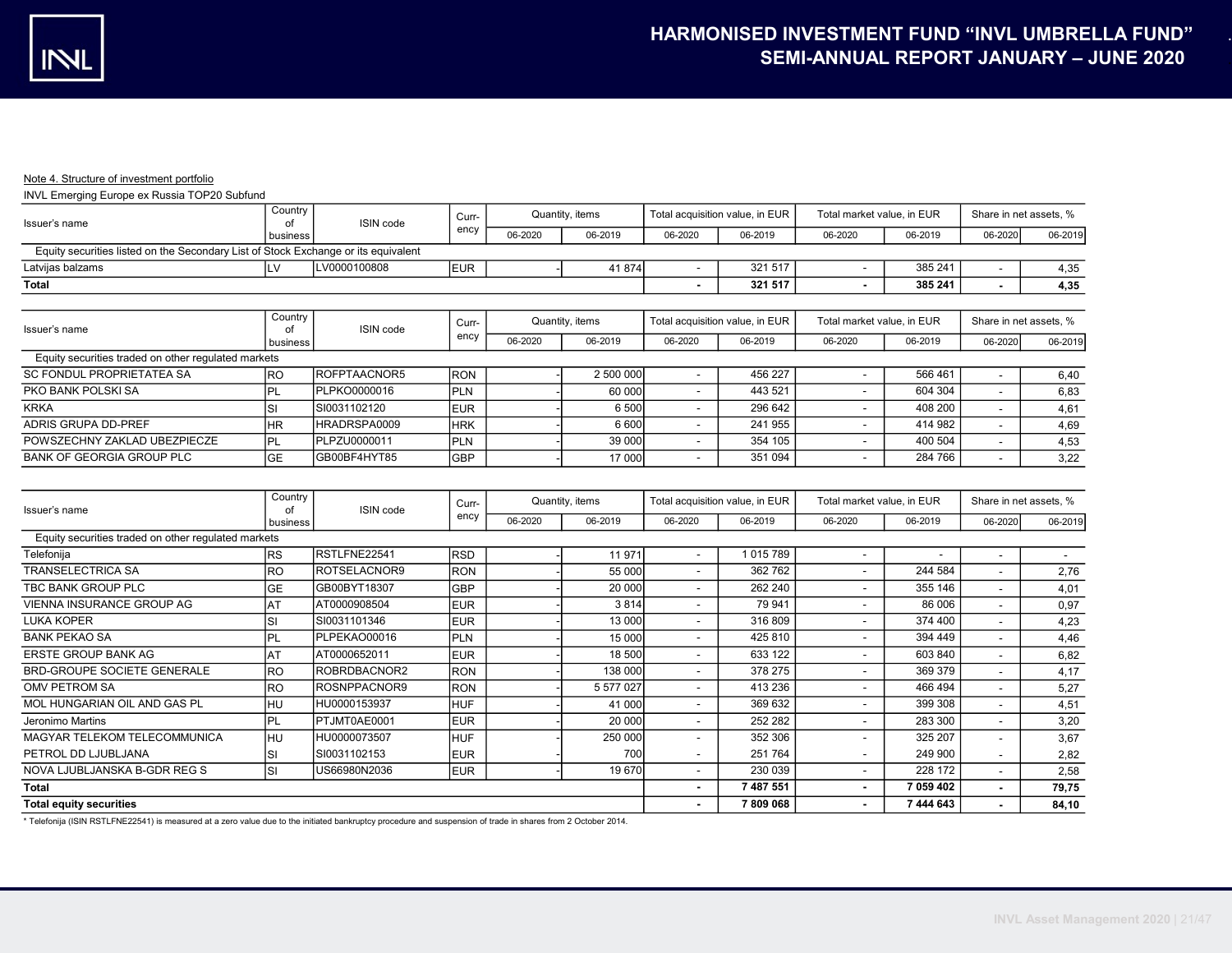| Bank              | Currency   | Total market value, in EUR |           | Interest rate, % | Share in net assets, % |         |
|-------------------|------------|----------------------------|-----------|------------------|------------------------|---------|
|                   |            | 2020-06                    | 2019-06   |                  | 2020-06                | 2019-06 |
| Cash              |            |                            |           |                  |                        |         |
| AB SEB bankas     | <b>EUR</b> |                            | 759 785   |                  |                        | 8,58    |
| AB SEB bankas     | <b>HUF</b> |                            | 18 045    |                  |                        | 0,20    |
| AB Šiaulių bankas | <b>EUR</b> |                            | 500 014   |                  |                        | 5,65    |
| <b>Total cash</b> |            |                            | 1 277 844 |                  |                        | 14,43   |

| Name               | Brief description                                               | Total value |          | Share in net assets, % |         |  |  |
|--------------------|-----------------------------------------------------------------|-------------|----------|------------------------|---------|--|--|
|                    |                                                                 | 2020-06     | 2019-06  | 2020-06                | 2019-06 |  |  |
| Amounts receivable | Amounts receivable from sale of investments                     |             | 112 758  |                        |         |  |  |
| Gautinos sumos     | Other amounts receivable                                        |             | 88 076   |                        | 1.00    |  |  |
| Amounts payable    | Amounts payable for financial and investment assets             |             | (58000)  |                        | (0,66)  |  |  |
| Amounts payable    | Amounts payable to the Management Company and the<br>Depository |             | (14 127) |                        | (0, 16) |  |  |
| Amounts payable    | Other amounts payable                                           |             | (862)    |                        | (0,01)  |  |  |
| <b>Total</b>       |                                                                 |             | 127 845  |                        | 1.44    |  |  |

The Subfund's investment portfolio is in line with the Fund's investment strategy.

The Subfund invests in the financial instruments of companies operating in Central and Eastern Europe (except for Russia). Up to 100% of the Subfund's investments comprise investments into shares. If needed (e.g. for risk mitigation purposes), up to 10% of the Subfund's funds may be invested in government and corporate non-equity securities.

As at the end of the second quarter, the Subfund's investments mostly comprised investments in the financial, daily and long-term consumer goods and energy sectors.

Changes in the value of the investment portfolio of the Subfund mainly stemmed from market prices of financial instruments.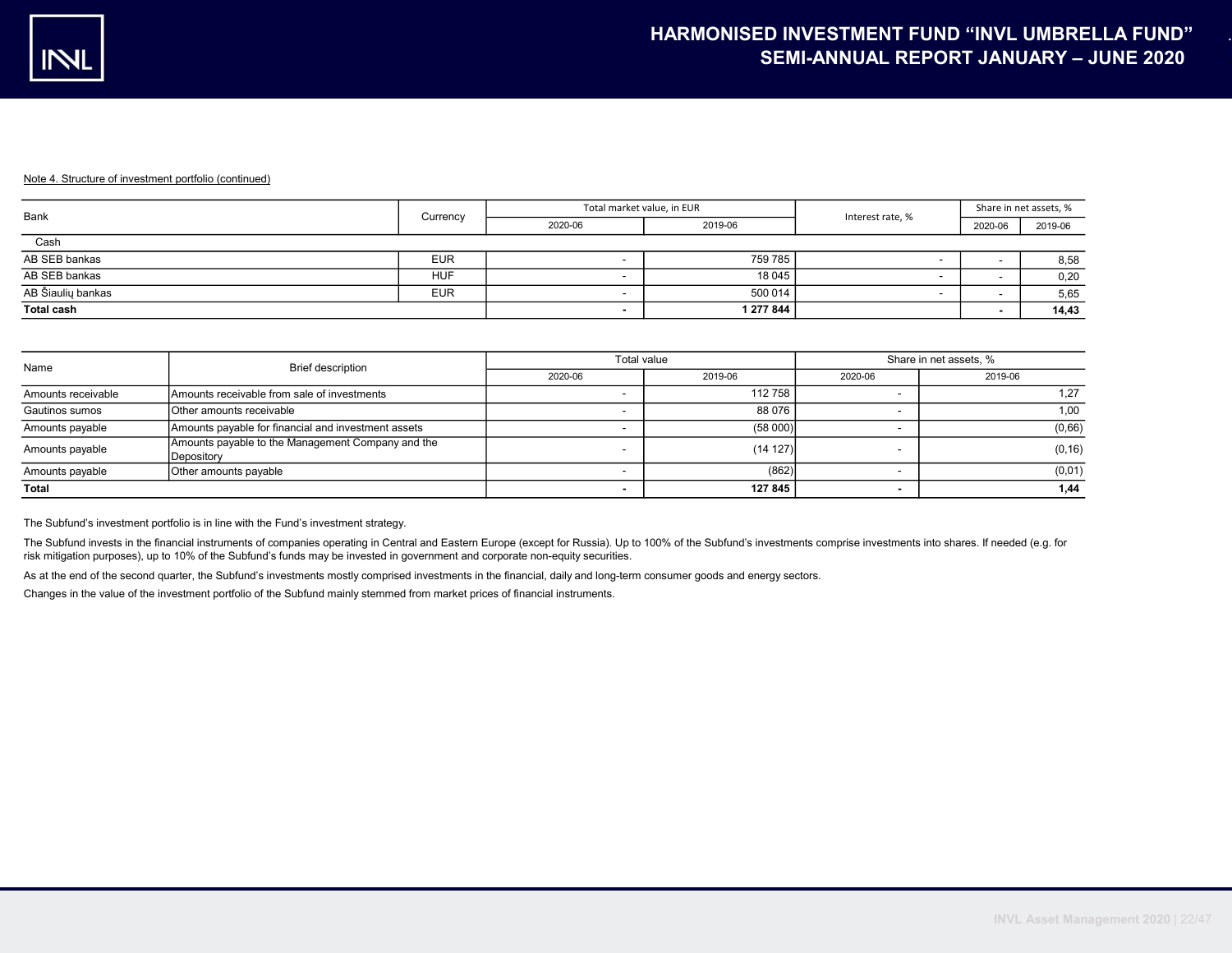# INVL Emerging Europe Bond Subfund

| Issuer's name                                           | Country<br>of<br>business | ISIN code    | Currency   | Quantity, items |         | Total acquisition value, in EUR |                          | Total market value, in EUR |                          | Interest<br>rate.% |            |         | Share in net assets, %   |  |
|---------------------------------------------------------|---------------------------|--------------|------------|-----------------|---------|---------------------------------|--------------------------|----------------------------|--------------------------|--------------------|------------|---------|--------------------------|--|
|                                                         |                           |              |            | 2020-06         | 2019-06 | 2020-06                         | 2019-06                  | 2020-06                    | 2019-06                  |                    |            | 2020-06 | 2019-06                  |  |
| Non-equity securities traded on other regulated markets |                           |              |            |                 |         |                                 |                          |                            |                          |                    |            |         |                          |  |
| MACEDO 5 5/8 07/26/23                                   | <b>MK</b>                 | XS1452578591 | <b>EUR</b> | 2 0 0 0         | 2 0 0 0 | 2 2 2 3 5 0 2                   | 2 2 2 3 5 0 2            | 2 270 067                  | 2 425 390                | 5,63               | 2023-07-26 | 7,36    | 8,07                     |  |
| GEBGG 6 07/26/23                                        | <b>GE</b>                 | XS1405775880 | <b>USD</b> | 1 2 2 0         | 1 300   | 1 108 401                       | 1 184 113                | 1 100 926                  | 1 184 662                | 6,00               | 2023-07-26 | 3,57    | 3,93                     |  |
| BULENR 4 7/8 08/02/21                                   | <b>BG</b>                 | XS1405778041 | <b>EUR</b> | 500             | 1 000   | 550 854                         | 1 116 528                | 533 237                    | 1 118 465                | 4,88               | 2021-08-02 | 1.73    | 3,72                     |  |
| GEOCAP 6 1/8 03/09/24                                   | GE                        | XS1778929478 | <b>USD</b> | 1 2 5 0         | 1 500   | 1016996                         | 1 204 436                | 1038888                    | 1 264 466                | 6.13               | 2024-03-09 | 3.37    | 4,20                     |  |
| BALHOR 4 1/4 05/08/23                                   | EE                        | EE3300111467 | <b>EUR</b> | 892             | 1 0 9 7 | 905 409                         | 1 114 858                | 906 200                    | 1 120 228                | 4,25               | 2023-05-08 | 2,94    | 3,73                     |  |
| GLPRLI 6.872 01/25/22                                   | <b>RU</b>                 | XS1319813769 | <b>USD</b> | 307             | 1 0 5 7 | 271 137                         | 927 654                  | 294 781                    | 1011899                  | 6,87               | 2022-01-25 | 0.96    | 3,36                     |  |
| MBKPW 1.058 09/05/22                                    | PL                        | XS1876097715 | <b>EUR</b> | 820             | 820     | 820 000                         | 820 000                  | 818 051                    | 841 869                  | 1,06               | 2022-09-05 | 2,65    | 2,80                     |  |
| MAXGPE 3 1/4 09/13/23                                   | LT                        | XS1878323499 | <b>EUR</b> | 2 2 2 5         | 2 4 0 0 | 2 2 6 3 1 7 6                   | 2 415 904                | 2 320 831                  | 2 524 905                | 3.25               | 2023-09-13 | 7.53    | 8,40                     |  |
| GAZPRU 2.949 01/24/24                                   | <b>RU</b>                 | XS1911645049 | <b>EUR</b> | 1 0 0 0         | 1 2 5 0 | 1 011 189                       | 1 261 189                | 1054681                    | 1 356 979                | 2,95               | 2024-01-24 | 3,42    | 4,51                     |  |
| TURKEY 4 5/8 03/31/25                                   | <b>TR</b>                 | XS1843443356 | <b>EUR</b> | 350             | 100     | 358 955                         | 99 360                   | 353 955                    | 101 075                  | 4,63               | 2025-03-31 | 1.15    | 0,34                     |  |
| BULENR 3 1/2 06/28/25                                   | <b>BG</b>                 | XS1839682116 | <b>EUR</b> | 500             | 500     | 512 240                         | 512 240                  | 510 386                    | 540 545                  | 3,50               | 2025-06-28 | 1.66    | 1,80                     |  |
| TURKEY 4 1/8 04/11/23                                   | <b>TR</b>                 | XS1057340009 | <b>EUR</b> | 1 0 0 0         | 1 0 0 0 | 1 061 476                       | 1 061 476                | 1 025 521                  | 1 020 661                | 4.13               | 2023-04-11 | 3.33    | 3,39                     |  |
| EUCHEM 5 1/2 03/13/24                                   | <b>RU</b>                 | XS1961080501 | <b>USD</b> | 700             | 700     | 685 635                         | 685 635                  | 685 414                    | 657 084                  | 5.50               | 2024-03-13 | 2.22    | 2,19                     |  |
| PPFARA 3 1/8 03/27/26                                   | CZ                        | XS1969645255 | <b>EUR</b> | 280             | 800     | 1 285 7 20                      | 800 453                  | 1 290 757                  | 817 505                  | 3.13               | 2026-03-27 | 4.19    | 2,72                     |  |
| GLPRLI 6 1/2 09/22/23                                   | <b>RU</b>                 | XS1405775450 | <b>USD</b> | 675             | 100     | 670 802                         | 93 120                   | 657 087                    | 94 871                   | 6,50               | 2023-09-22 | 2.13    | 0,32                     |  |
| NEPSJ 2 5/8 05/22/23                                    | <b>RO</b>                 | XS1996435928 | <b>EUR</b> | 2 0 0 0         | 1 100   | 1956614                         | 1 098 822                | 2 037 730                  | 1 131 541                | 2.63               | 2023-05-22 | 6.61    | 3,76                     |  |
| LUMINO 1 3/8 10/21/22                                   | EE                        | XS2013518472 | <b>EUR</b> | 1 2 4 9         | 1 2 4 9 | 1 247 164                       | 1 247 164                | 1 248 444                  | 1 261 894                | 1.38               | 2022-10-21 | 4.05    | 4,20                     |  |
| TBCBGE 5 3/4 06/19/24                                   | GE                        | XS1843434363 | <b>USD</b> | 975             | 200     | 874 478                         | 174 837                  | 858 281                    | 175 886                  | 5.75               | 2024-06-19 | 2.78    | 0,57                     |  |
| ARAGVI 12 04/09/24                                      | <b>MD</b>                 | XS1960552823 | <b>USD</b> | 350             |         | 1 337 182                       |                          | 1 277 284                  |                          | 12,00              | 2024-04-09 | 4,14    | $\overline{\phantom{a}}$ |  |
| ACKAF 5 04/03/23                                        | <b>TR</b>                 | XS0910932788 | <b>USD</b> | 729             |         | 679 591                         | $\blacksquare$           | 649 642                    |                          | 5.00               | 2023-04-03 | 2.11    |                          |  |
| VIP 4 04/09/25                                          | <b>RU</b>                 | XS2058691663 | <b>USD</b> | 1 0 0 0         |         | 917 600                         | $\blacksquare$           | 926 471                    | $\overline{\phantom{a}}$ | 4,00               | 2025-04-09 | 3.01    | $\overline{\phantom{a}}$ |  |
| ELLAKT 6 3/8 12/15/24                                   | GR                        | XS2092381107 | <b>EUR</b> | 1 2 7 5         |         | 1 257 153                       |                          | 1 074 310                  |                          | 6,38               | 2024-12-15 | 3,48    |                          |  |
| NEPSJ 1 7/8 10/09/26                                    | R <sub>O</sub>            | XS2063535970 | <b>EUR</b> | 300             |         | 255 357                         | $\overline{\phantom{0}}$ | 283 691                    | $\overline{\phantom{a}}$ | 1,88               | 2026-10-09 | 0.92    |                          |  |
| LUKOIL 3 7/8 05/06/30                                   | <b>RU</b>                 | XS2159874002 | <b>USD</b> | 1 0 0 0         |         | 921 489                         |                          | 930 328                    |                          | 3.88               | 2030-05-06 | 3.02    |                          |  |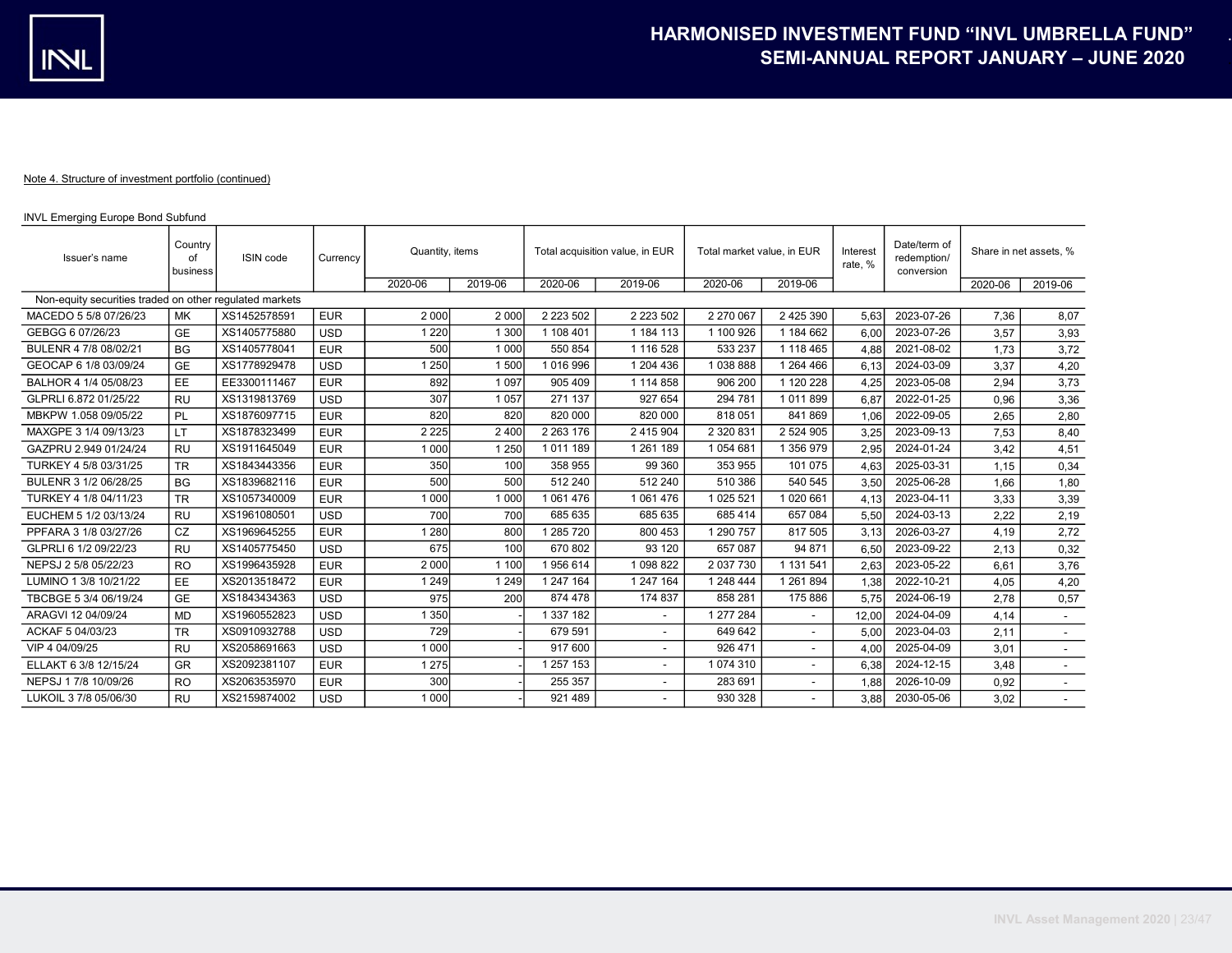| Issuer's name                      | Country '<br>οf<br>l business | ISIN code    | Currency   | Quantity, items |            |                          | Total acquisition value, in EUR |                          | Total market value, in EUR |       | Date/term of<br>redemption/<br>conversion | Share in net assets, %   |                          |
|------------------------------------|-------------------------------|--------------|------------|-----------------|------------|--------------------------|---------------------------------|--------------------------|----------------------------|-------|-------------------------------------------|--------------------------|--------------------------|
|                                    |                               |              |            | 2020-06         | 2019-06    | 2020-06                  | 2019-06                         | 2020-06                  | 2019-06                    |       |                                           | 2020-06                  | 2019-06                  |
| KERPW 6 1/2 10/17/24               | <b>UA</b>                     | XS2010040983 | <b>USD</b> | 500             |            | 398 215                  | $\overline{\phantom{a}}$        | 447 382                  | -                          | 6.50  | 2024-10-17                                | 1.45                     |                          |
| KERPW 8 3/4 01/31/22               | <b>UA</b>                     | XS1533923238 | <b>USD</b> | 700             | 1550       | 634 028                  | 1493868                         | 665 265                  | 488 099                    | 8.75  | 2022-01-31                                | 2,16                     | 4,95                     |
| ROMANI 2 3/4 02/26/26              | <b>RO</b>                     | XS2178857285 | <b>EUR</b> | 900             |            | 898 205                  | $\sim$                          | 940 860                  | $\overline{\phantom{a}}$   | 2.75  | 2026-02-26                                | 3.05                     | $\overline{\phantom{a}}$ |
| TURKTI 6 7/8 02/28/25              | <b>TR</b>                     | XS1955059420 | <b>USD</b> | 1 000           |            | 946 157                  | $\overline{\phantom{a}}$        | 956 699                  | ٠                          | 6.88  | 2025-02-28                                | 3.10                     |                          |
| GLYHO 8 1/8 11/14/21               | <b>TR</b>                     | XS1132825099 | <b>USD</b> |                 | 1 040l     |                          | 863 037                         | ۰                        | 914 432                    | 8.131 | 2021-11-14                                | $\overline{\phantom{a}}$ | 3,04                     |
| TURKEY 5 1/8 05/18/20              | <b>TR</b>                     | XS0503454166 | <b>EUR</b> |                 | 726        |                          | 808 389                         | $\overline{\phantom{a}}$ | 752 725                    | 5.13  | 2020-05-18                                | $\overline{\phantom{a}}$ | 2,50                     |
| RURAIL 4.6 03/06/23                | <b>RU</b>                     | XS1041815116 | <b>EUR</b> |                 | 150        | $\overline{\phantom{a}}$ | 326 830                         | $\overline{\phantom{0}}$ | 1314849                    | 4.60  | 2023-03-06                                |                          | 4,37                     |
| GAZPRU 3 1/8 11/17/23              | <b>RU</b>                     | XS1521039054 | <b>EUR</b> |                 | 300        | $\overline{\phantom{a}}$ | 320 382                         | $\overline{\phantom{0}}$ | 330 691                    | 3.13  | 2023-11-17                                | $\overline{\phantom{a}}$ | 1,10                     |
| LUMINO 1 1/2 10/18/21              | EE.                           | XS1894121695 | <b>EUR</b> |                 | 560        | $\overline{\phantom{a}}$ | 558 421                         | $\overline{\phantom{0}}$ | 573 511                    | 1.50  | 2021-10-18                                |                          | 1,91                     |
| CEZCP 0 7/8 11/21/22               | <b>CZ</b>                     | XS1912656375 | <b>EUR</b> |                 | 962        | $\overline{\phantom{a}}$ | 961 327                         | ۰                        | 991 755                    | 0.88  | 2022-11-21                                | $\overline{\phantom{a}}$ | 3,30                     |
| MOBTEL 5 05/30/23                  | <b>RU</b>                     | XS0921331509 | <b>USD</b> |                 | 420        | $\overline{\phantom{a}}$ | 1 227 375                       | ۰                        | 296 832                    | 5.00  | 2023-05-30                                | $\overline{\phantom{a}}$ | 4,31                     |
| EVRAZ 5 1/4 04/02/24               | <b>RU</b>                     | XS1843443273 | <b>USD</b> |                 | 200        |                          | 177 132                         | ۰.                       | 185 423                    | 5.25  | 2024-04-02                                |                          | 0,62                     |
| <b>Total</b>                       |                               |              |            |                 |            | 27 068 725               | 25 778 052                      | 27 157 169               | 26 498 242                 |       |                                           | 88.09                    | 88,11                    |
| <b>Total non-equity securities</b> |                               |              |            | 27 068 725      | 25 778 052 | 27 157 169               | 26 498 242                      |                          |                            | 88,09 | 88,11                                     |                          |                          |

| Bank              |            | Total market value, in EUR |             | Interest rate, % | Share in net assets, % |         |
|-------------------|------------|----------------------------|-------------|------------------|------------------------|---------|
|                   | Currency   | 2020-06                    | 2019-06     |                  | 2020-06                | 2019-06 |
| Cash              |            |                            |             |                  |                        |         |
| AB SEB bankas     | <b>EUR</b> | 716 611                    | 674 498     |                  | 5.57                   | 2.24    |
| AB SEB bankas     | USD        | 1 017 579                  | 1 109 221   |                  | 3,30                   | 3,69    |
| AB Šiaulių bankas | <b>EUR</b> | 334 448                    | 1 488 643 1 |                  | 1.08                   | 4,95    |
| <b>Total cash</b> |            | 3 068 638                  | 3 272 362   |                  | 9,95                   | 10,88   |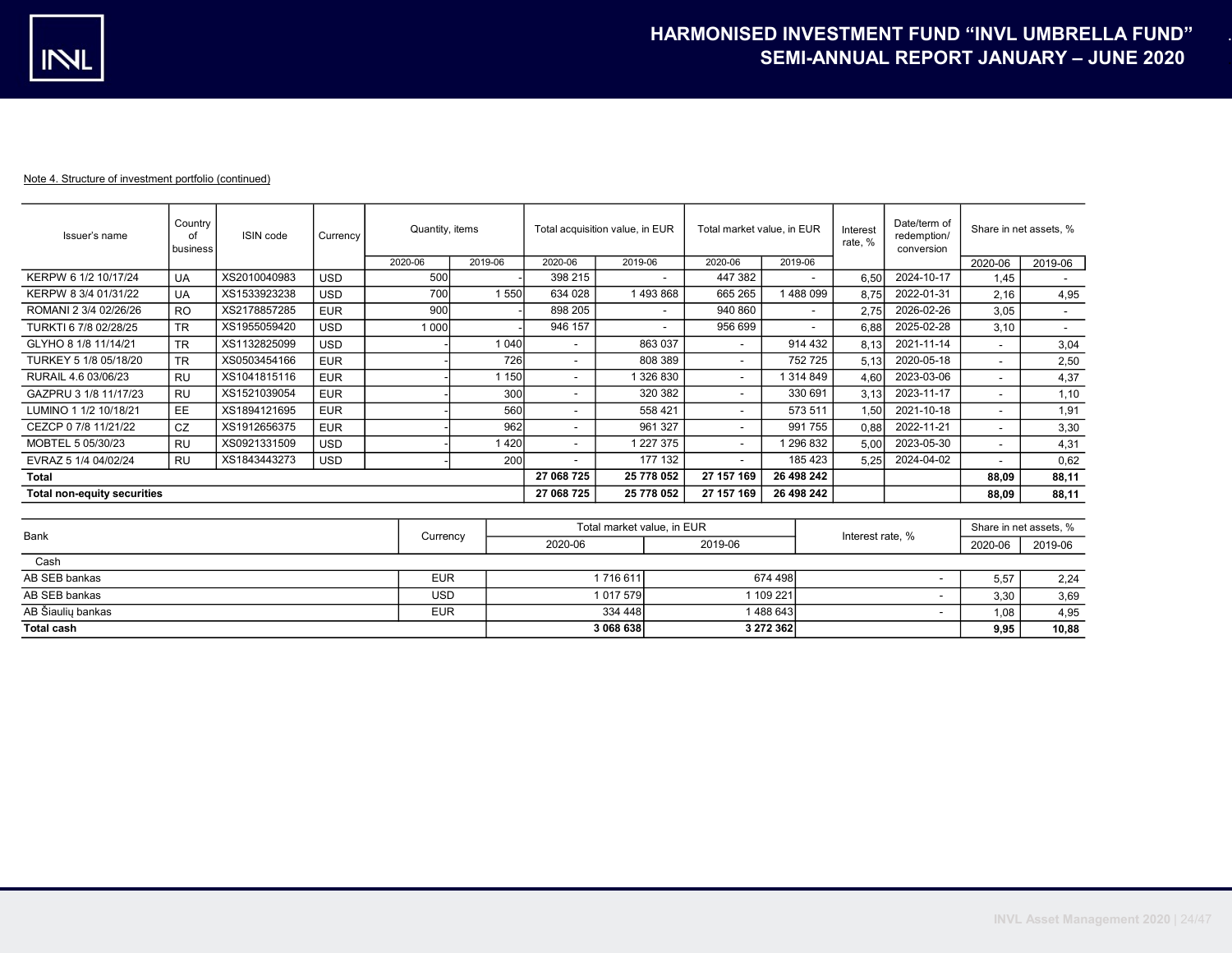| Instrument                             | Country of<br>business | Other             | Currency    | Investment transaction<br>(position) | Value of transaction (position) |            |         | Total market value | Term of validity |         | Share in net assets, % |
|----------------------------------------|------------------------|-------------------|-------------|--------------------------------------|---------------------------------|------------|---------|--------------------|------------------|---------|------------------------|
|                                        |                        |                   |             |                                      | 2020-06                         | 2019-06    | 2020-06 | 2019-06            |                  | 2020-06 | 2019-06                |
| Other derivative financial instruments |                        |                   |             |                                      |                                 |            |         |                    |                  |         |                        |
| NDF102425                              |                        | AB Šiaulių bankas | <b>IEUR</b> | EUR/USD                              | 330 000                         |            | 6662    |                    | 2020-08-20       | 0,02    |                        |
| NDF103021                              |                        | AB Šiaulių bankas | <b>IEUR</b> | EUR/USD                              | 10 060 000                      |            | 395 172 |                    | 2020-08-20       | 1,28    |                        |
| NDF103327                              |                        | AB Šiaulių bankas | <b>EUR</b>  | EUR/USD                              | 500 000                         |            | 17745   |                    | 2020-08-20       | 0,06    |                        |
| NDF103383                              |                        | AB Šiaulių bankas | <b>IEUR</b> | EUR/USD                              | 923 000                         |            | 36 0 79 |                    | 2020-09-17       | 0,12    |                        |
| NDF1366203                             |                        | AB SEB bankas     | <b>IEUR</b> | EUR/USD                              | 1 250 000                       |            | 36912   |                    | 2020-09-17       | 0,12    |                        |
| NDF97429                               |                        | AB Šiaulių bankas | <b>EUR</b>  | EUR/USD                              | $\overline{\phantom{a}}$        | 10 639 000 |         | 98 234             | 2019-07-10       |         | 0,33                   |
| Total                                  |                        |                   |             |                                      | 13 063 000                      | 10 639 000 | 492 570 | 98 234             |                  | 1,60    | 0,33                   |

| Name            | Brief description                                               | Total value |         | Share in net assets, % |         |  |  |
|-----------------|-----------------------------------------------------------------|-------------|---------|------------------------|---------|--|--|
|                 |                                                                 | 2020-06     | 2019-06 | 2020-06                | 2019-06 |  |  |
| Gautinos sumos  | Amounts receivable from sale of investments                     | 652 209     | 246 015 | 2.12                   | 0,82    |  |  |
| Amounts payable | Amounts payable to the Management Company and the<br>Depository | (33 850)    | (30342) | (0, 11)                | (0, 10) |  |  |
| Amounts payable | Other amounts payable                                           | (3976)      | (12678) | (0,01)                 | (0,04)  |  |  |
| Total           |                                                                 | 614 383     | 202 995 | 2,00                   | 0,68    |  |  |

The Subfund's investment portfolio is in line with the Fund's investment strategy.

The Subfund invests in Central and Eastern Europe region. The Subfund's investments are not restricted to certain industry sector. The Subfund combines riskier investments (corporate non-equity securities) and safer ones (government non-equity securities) in order to protect the assets of the investors and generate a stable return. The Subfund invests only in securities denominated in the euros or the US dollars and in currency risk hedgin

As at the end of the second quarter, the Subfund's investments mostly comprised investments in the Russian, Turkish and Georgian markets.

Changes in the value of the investment portfolio of the Subfund mainly stemmed from market prices of financial instruments.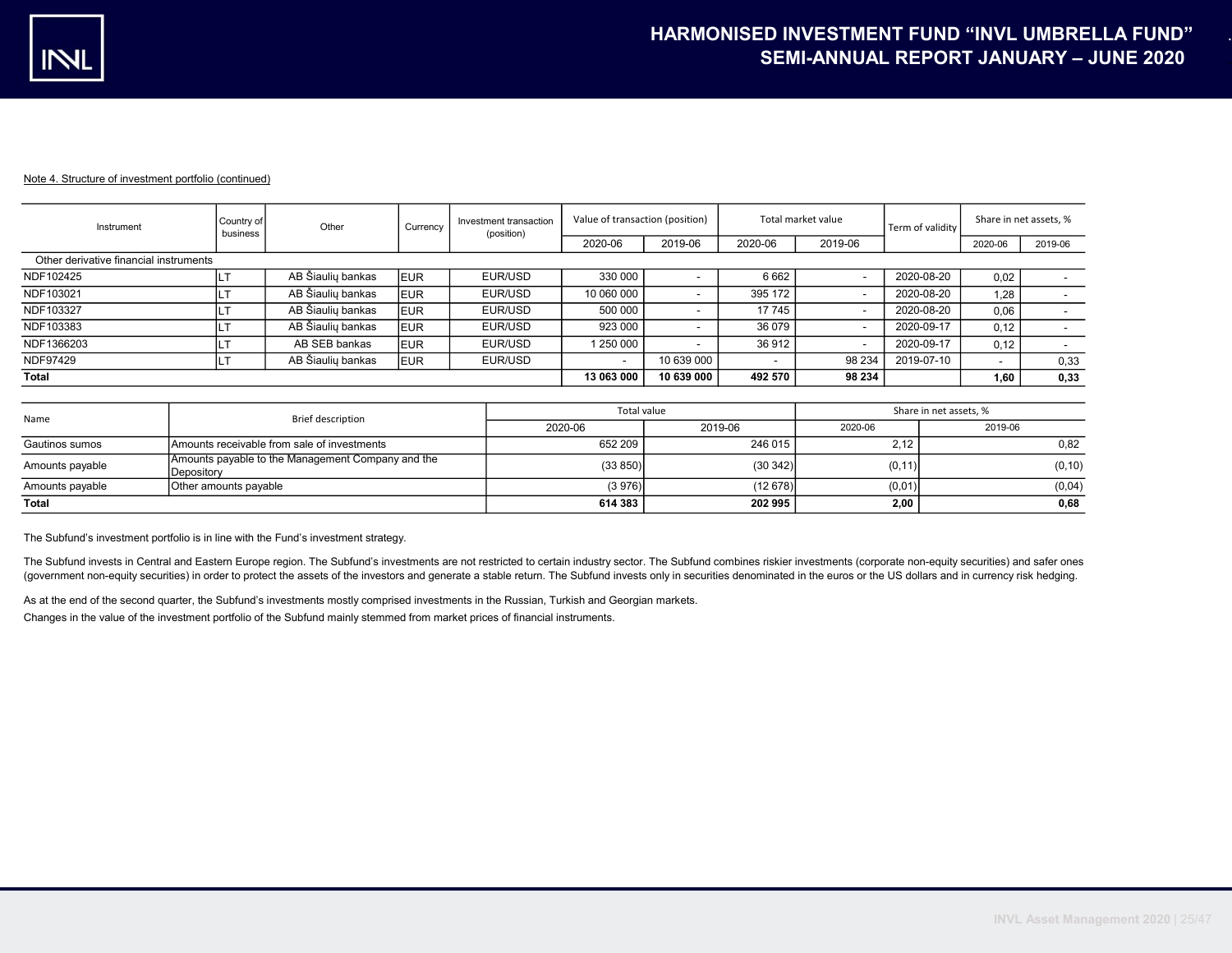## INVL Global Emerging Markets Bond Subfund

| Issuer's name                                           | Country<br>of<br>business | ISIN code           | Currency   | Quantity, items |         | Total acquisition value, in EUR |                          | Total market value, in EUR |         | Interest<br>rate, % | Date/term of<br>redemption/<br>conversion | Share in net assets, % |                          |
|---------------------------------------------------------|---------------------------|---------------------|------------|-----------------|---------|---------------------------------|--------------------------|----------------------------|---------|---------------------|-------------------------------------------|------------------------|--------------------------|
|                                                         |                           |                     |            | 2020-06         | 2019-06 | 2020-06                         | 2019-06                  | 2020-06                    | 2019-06 |                     |                                           | 2020-06                | 2019-06                  |
| Non-equity securities traded on other regulated markets |                           |                     |            |                 |         |                                 |                          |                            |         |                     |                                           |                        |                          |
| GEBGG 6 07/26/23                                        | <b>GE</b>                 | XS1405775880        | <b>USD</b> | 230             | 300     | 203 777                         | 269 862                  | 207 552                    | 273 383 | 6,00                | 2023-07-26                                | 2.63                   | 4,18                     |
| MINSUR 6 1/4 02/07/24                                   | <b>PE</b>                 | USP6811TAA36        | <b>USD</b> | 250             | 250     | 267 901                         | 267 901                  | 242 509                    | 247 885 | 6.25                | 2024-02-07                                | 3,07                   | 3,79                     |
| JPFAIJ 5 1/2 03/31/22                                   | ID                        | XS1588422201        | <b>USD</b> | 300             | 300     | 258 537                         | 258 537                  | 268 588                    | 271 115 | 5,50                | 2022-03-31                                | 3.40                   | 4,15                     |
| OCPMR 5 5/8 04/25/24                                    | MA                        | XS1061043011        | <b>USD</b> | 300             | 300     | 300 661                         | 300 661                  | 290 223                    | 287 310 | 5,63                | 2024-04-25                                | 3.67                   | 4,39                     |
| TURKEY 3 1/4 06/14/25                                   | <b>TR</b>                 | XS1629918415        | <b>EUR</b> | 150             | 200     | 155 492                         | 200 728                  | 141 491                    | 186 389 | 3.25                | 2025-06-14                                | 1.79                   | 2,85                     |
| TNEMAK 3 1/4 03/15/24                                   | <b>MX</b>                 | XS1533916299        | <b>EUR</b> | 250             | 250     | 259 276                         | 259 276                  | 240 572                    | 261 567 | 3,25                | 2024-03-15                                | 3.04                   | 4,00                     |
| BHARTI 5.35 05/20/24                                    | IN                        | <b>USN1384FAB15</b> | <b>USD</b> | 300             | 300     | 278 266                         | 278 266                  | 284 823                    | 280 915 | 5,35                | 2024-05-20                                | 3.60                   | 4,29                     |
| MOGOJ 10 03/31/21                                       | LV                        | LV0000801363        | <b>EUR</b> | 230             | 230     | 230 269                         | 230 269                  | 219 650                    | 229 885 | 10.00               | 2021-03-31                                | 2.78                   | 3,51                     |
| EULNGR Float 02/22/21                                   | <b>SE</b>                 | SE0010831792        | <b>EUR</b> |                 | 3       | 300 000                         | 300 000                  | 218 202                    | 285 890 | 7,75                | 2021-02-22                                | 2,76                   | 4,37                     |
| GEOCAP 6 1/8 03/09/24                                   | <b>GE</b>                 | XS1778929478        | <b>USD</b> | 350             | 300     | 294 334                         | 240 887                  | 290 889                    | 252 893 | 6.13                | 2024-03-09                                | 3.68                   | 3,86                     |
| MTNSJ 4.755 11/11/24                                    | ZA                        | XS1128996425        | <b>USD</b> | 200             | 200     | 160 169                         | 160 169                  | 178 648                    | 178 177 | 4.76                | 2024-11-11                                | 2.26                   | 2,72                     |
| BULENR 3 1/2 06/28/25                                   | <b>BG</b>                 | XS1839682116        | <b>EUR</b> | 200             | 200     | 201 086                         | 201 086                  | 204 154                    | 216 218 | 3,50                | 2025-06-28                                | 2,58                   | 3,30                     |
| MAXGPE 3 1/4 09/13/23                                   | LT                        | XS1878323499        | <b>EUR</b> | 300             | 250     | 309 559                         | 255 613                  | 312 921                    | 263 011 | 3,25                | 2023-09-13                                | 3,96                   | 4,02                     |
| IVYCST 5 1/8 06/15/25                                   | СI                        | XS1631414932        | <b>EUR</b> | 200             | 200     | 201 897                         | 201 897                  | 202 481                    | 209 568 | 5.13                | 2025-06-15                                | 2.56                   | 3,20                     |
| TURKEY 4 5/8 03/31/25                                   | <b>TR</b>                 | XS1843443356        | <b>EUR</b> | 190             | 290     | 192 577                         | 291 937                  | 192 147                    | 293 117 | 4,63                | 2025-03-31                                | 2,43                   | 4,49                     |
| PPFARA 3 1/8 03/27/26                                   | CZ                        | XS1969645255        | <b>EUR</b> | 300             | 200     | 309 333                         | 200 181                  | 302 521                    | 204 376 | 3.13                | 2026-03-27                                | 3.83                   | 3,12                     |
| GLPRLI 6 1/2 09/22/23                                   | <b>RU</b>                 | XS1405775450        | <b>USD</b> | 250             | 175     | 238 087                         | 162 961                  | 243 364                    | 166 024 | 6.50                | 2023-09-22                                | 3.08                   | 2,54                     |
| ARAGVI 12 04/09/24                                      | <b>MD</b>                 | XS1960552823        | <b>USD</b> | 350             | 200     | 336 750                         | 182 621                  | 331 148                    | 181 610 | 12,00               | 2024-04-09                                | 4.19                   | 2,78                     |
| TBCBGE 5 3/4 06/19/24                                   | <b>GE</b>                 | XS1843434363        | <b>USD</b> | 290             |         | 268 979                         | $\overline{\phantom{0}}$ | 255 284                    |         | 5,75                | 2024-06-19                                | 3,23                   | $\overline{\phantom{a}}$ |
| NEPSJ 1 7/8 10/09/26                                    | <b>RO</b>                 | XS2063535970        | <b>EUR</b> | 250             |         | 249 892                         | $\overline{\phantom{a}}$ | 236 409                    |         | 1,88                | 2026-10-09                                | 2,99                   | $\overline{\phantom{a}}$ |
| ELLAKT 6 3/8 12/15/24                                   | <b>GR</b>                 | XS2092381107        | <b>EUR</b> | 375             |         | 379 230                         | $\overline{\phantom{0}}$ | 315 974                    |         | 6,38                | 2024-12-15                                | 4,00                   | $\overline{\phantom{a}}$ |
| KERPW 6 1/2 10/17/24                                    | <b>UA</b>                 | XS2010040983        | <b>USD</b> | 300             |         | 291 026                         |                          | 268 429                    |         | 6,50                | 2024-10-17                                | 3,40                   |                          |
| UKRAIN 4 3/8 01/27/30                                   | UA                        | XS2010033343        | <b>EUR</b> | 225             |         | 225 000                         | $\overline{\phantom{a}}$ | 198 724                    |         | 4,38                | 2030-01-27                                | 2,51                   | $\overline{\phantom{a}}$ |
| DOMREP 6 07/19/28                                       | DO.                       | USP3579ECB13        | <b>USD</b> | 225             |         | 231893                          |                          | 206 793                    |         | 6.00                | 2028-07-19                                | 2,62                   |                          |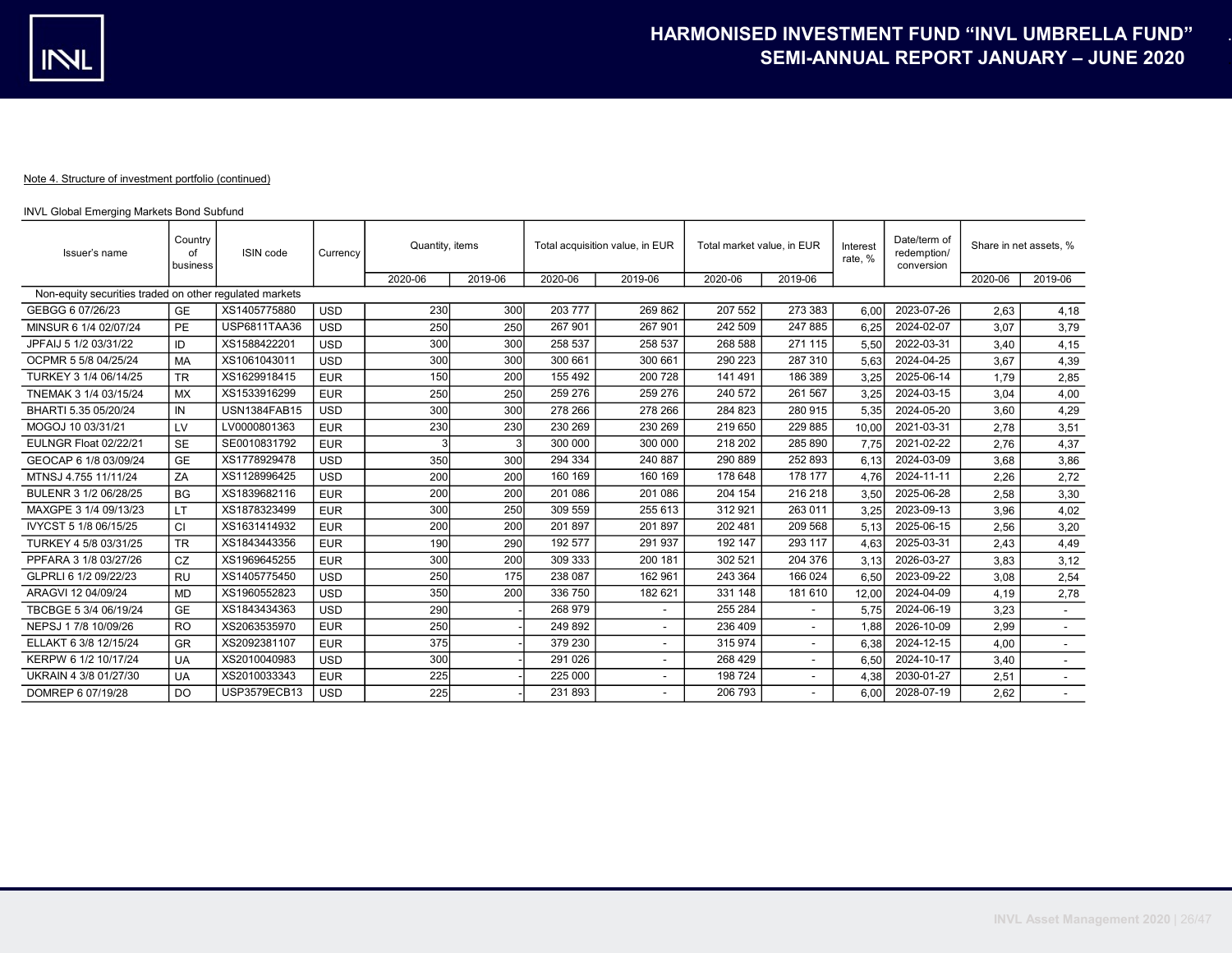| Country<br>Issuer's name<br>of<br>business |           | ISIN code    | Currency   | Quantity, items |                 | Total acquisition value, in EUR |                          | Total market value, in EUR |                          | Interest<br>rate, % | Date/term of<br>redemption/<br>conversion | Share in net assets, %   |                          |
|--------------------------------------------|-----------|--------------|------------|-----------------|-----------------|---------------------------------|--------------------------|----------------------------|--------------------------|---------------------|-------------------------------------------|--------------------------|--------------------------|
|                                            |           |              |            | 2020-06         | 2019-06         | 2020-06                         | 2019-06                  | 2020-06                    | 2019-06                  |                     |                                           | 2020-06                  | 2019-06                  |
| INDON 3 3/4 06/14/28                       | ID        | XS1432493440 | <b>EUR</b> | 200             |                 | 251 764                         | $\overline{\phantom{a}}$ | 228 933                    | $\overline{\phantom{a}}$ | 3.75                | 2028-06-14                                | 2,90                     | $\overline{\phantom{a}}$ |
| MEX 1 1/8 01/17/30                         | <b>MX</b> | XS2104886341 | <b>EUR</b> | 250             |                 | 255 542                         | $\sim$                   | 220 895                    | $\overline{\phantom{a}}$ | 1.13                | 2030-01-17                                | 2.79                     |                          |
| LUKOIL 3 7/8 05/06/30                      | <b>RU</b> | XS2159874002 | <b>USD</b> | 300             |                 | 276 447                         | $\sim$                   | 279 099                    | $\overline{\phantom{a}}$ | 3.88                | 2030-05-06                                | 3,53                     | $\overline{\phantom{a}}$ |
| ROMANI 3.624 05/26/30                      | <b>RO</b> | XS2178857954 | <b>EUR</b> | 135             |                 | 135 000                         |                          | 146 523                    | $\overline{\phantom{a}}$ | 3.62                | 2030-05-26                                | 1,85                     | $\overline{\phantom{a}}$ |
| TURKTI 6 7/8 02/28/25                      | <b>TR</b> | XS1955059420 | <b>USD</b> | 250             |                 | 236 539                         | $\sim$                   | 239 175                    | $\overline{\phantom{a}}$ | 6.88                | 2025-02-28                                | 3,03                     | $\sim$                   |
| MACEDO 3.675 06/03/26                      | <b>MK</b> | XS2181690665 | <b>EUR</b> | 300             |                 | 301 350                         |                          | 306 519                    | $\overline{\phantom{a}}$ | 3.68                | 2026-06-03                                | 3,88                     | $\sim$                   |
| MACEDO 5 5/8 07/26/23                      | MK        | XS1452578591 | <b>EUR</b> |                 | 40 <sub>C</sub> |                                 | 446 669                  | $\overline{\phantom{a}}$   | 485 078                  | 5,63                | 2023-07-26                                |                          | 7,41                     |
| DOMREP 6.6 01/28/24                        | DO        | USP3579EAT49 | <b>USD</b> |                 | <b>200</b>      | $\overline{\phantom{0}}$        | 179 985                  | $\overline{\phantom{a}}$   | 200 308                  | 6.60                | 2024-01-28                                | -                        | 3,06                     |
| KERPW 8 3/4 01/31/22                       | <b>UA</b> | XS1533923238 | <b>USD</b> |                 | 320             |                                 | 306 673                  | $\overline{\phantom{a}}$   | 307 220                  | 8.75                | 2022-01-31                                | $\overline{\phantom{a}}$ | 4,69                     |
| MEX 1 3/4 04/17/28                         | <b>MX</b> | XS1751001139 | <b>EUR</b> |                 | 290             |                                 | 289 469                  | $\overline{\phantom{a}}$   | 298 358                  | 1.75                | 2028-04-17                                | -                        | 4,56                     |
| GAZPRU 2.949 01/24/24                      | <b>RU</b> | XS1911645049 | <b>EUR</b> |                 | 216             |                                 | 216 000                  | $\overline{\phantom{a}}$   | 234 486                  | 2,95                | 2024-01-24                                | $\overline{\phantom{a}}$ | 3,58                     |
| NEPSJ 2 5/8 05/22/23                       | <b>RO</b> | XS1996435928 | <b>EUR</b> |                 | 200             | -                               | 198 211                  | $\overline{\phantom{a}}$   | 205 735                  | 2,63                | 2023-05-22                                | -                        | 3,14                     |
| LUMINO 1 3/8 10/21/22                      | <b>EE</b> | XS2013518472 | <b>EUR</b> |                 | 192             |                                 | 191 718                  | $\overline{\phantom{a}}$   | 193 982                  | 1.38                | 2022-10-21                                |                          | 2,96                     |
| INDON 1.45 09/18/26                        | ID        | XS2012546714 | <b>EUR</b> |                 | 200             |                                 | 199 488                  | $\overline{\phantom{a}}$   | 204 919                  | 1,451               | 2026-09-18                                |                          | 3,14                     |
| <b>Total</b>                               |           |              |            |                 |                 | 7 600 633                       | 6 291 065                | 7 274 640                  | 6419419                  |                     |                                           | 92,04                    | 98,10                    |
| <b>Total non-equity securities</b>         |           |              |            |                 |                 | 7 600 633                       | 6 291 065                | 7 274 640                  | 6419419                  |                     |                                           | 92,04                    | 98,10                    |

| Name of CIE                                                                                                                                                           | Country    | ISIN code     | Currency    |         | Quantity, items | Total acquisition value, in EUR |         |         | Total market value, in EUR | <b>CIE</b><br>type* | Share in net assets, % |         |
|-----------------------------------------------------------------------------------------------------------------------------------------------------------------------|------------|---------------|-------------|---------|-----------------|---------------------------------|---------|---------|----------------------------|---------------------|------------------------|---------|
|                                                                                                                                                                       |            |               |             | 2020-06 | 2019-06         | 2020-06                         | 2019-06 | 2020-06 | 2019-06                    |                     | 2020-06                | 2019-06 |
| Investment units (shares) of collective investment entities (CIE) meeting the requirements of Paragraph 1 Article 61 of the Law on Collective Investment Undertakings |            |               |             |         |                 |                                 |         |         |                            |                     |                        |         |
| ISHARES JPM USD EM BND EUR-H                                                                                                                                          | <b>IIE</b> | IIE00B9M6RS56 | <b>IEUR</b> |         | 2 848l          |                                 | 270 032 |         | 271 266 CIE 1              |                     |                        | 3.37    |
| <b>Total</b>                                                                                                                                                          |            |               |             |         |                 |                                 | 270 032 |         | 271 266                    |                     |                        | 3.37    |

\* CIE 1 – CIE, whose investment strategy provides the investment of up to 100 per cent net assets value to non-equity securities and/or into units (shares) issued by the CIE investing into non-equity securities

CIE 2 – CIE, whose investment strategy provides mixed (balanced) investments and/or into units (shares) of mixed (balanced)investments issued by the CIE

CIE 3 – CIE, whose investment strategy provides the investment of up to 100 per cent net assets value to equity securities and/or into units (shares) issued by the CIE investing into equity securities

CIE 4 – CIE, whose investment strategy provides the investment of up to 100 per cent net assets value to money market instruments

CIE 5 – CIE, whose investment strategy provides the investment of up to 100 per cent net assets value to real estate and/or into units (shares) issued by the CIE investing into real estate

CIE 6 – CIE, whose investment strategy cioncides with the hedge funds strategy and/or which invest into units (shares) issued by the CIE investing into hedge funds

CIE 7 – other CIE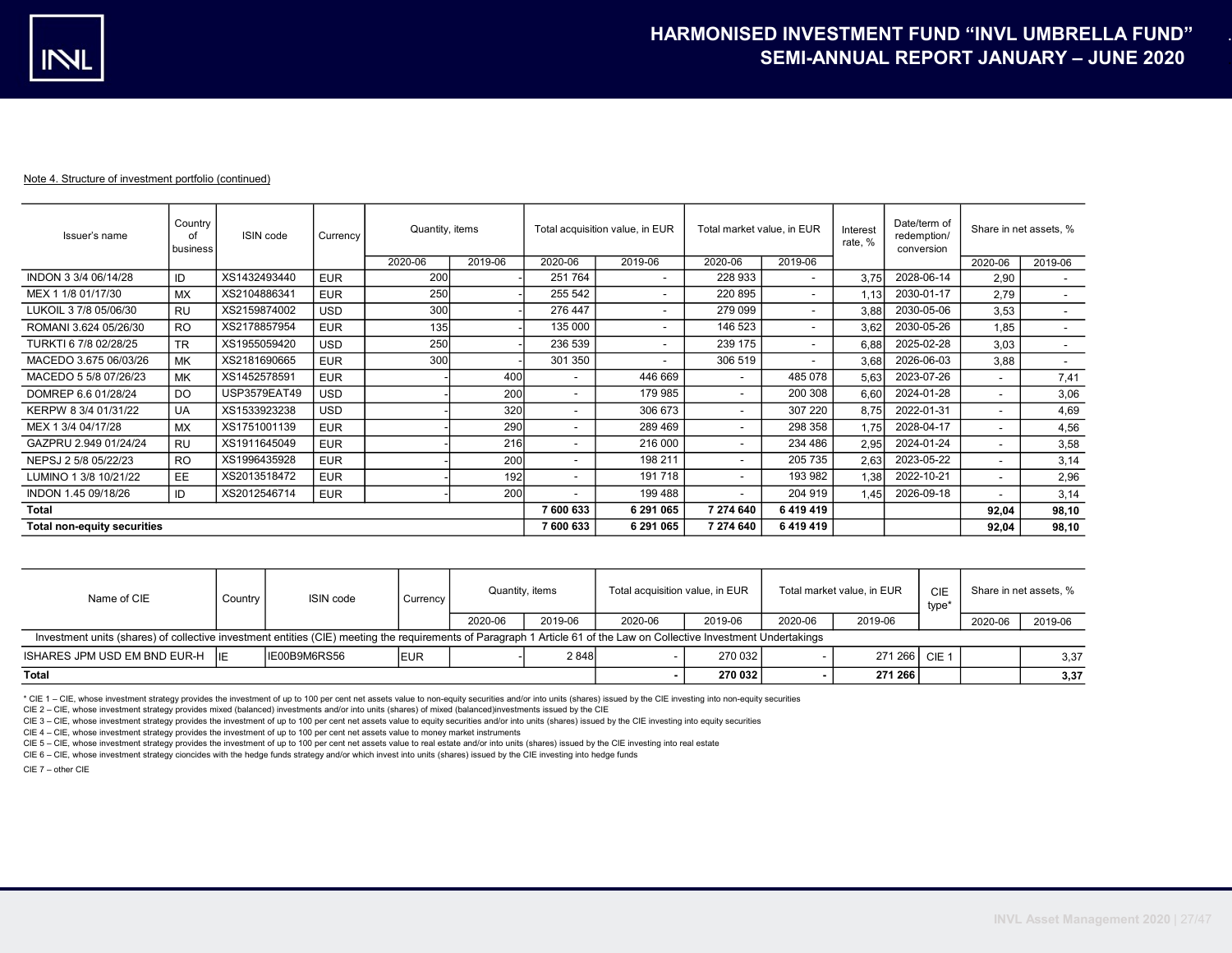| Bank              | Currency   | Total market value, in EUR |         | Interest rate, % | Share in net assets, % |         |
|-------------------|------------|----------------------------|---------|------------------|------------------------|---------|
|                   |            | 2020-06                    | 2019-06 |                  | 2020-06                | 2019-06 |
| Cash              |            |                            |         |                  |                        |         |
| AB SEB bankas     | <b>EUR</b> | 529 380                    | 115 959 |                  | 6,70                   | 1.77    |
| AB SEB bankas     | <b>USD</b> | 8 0 4 1                    |         |                  | 0,10                   |         |
| AB Šiaulių bankas | <b>EUR</b> |                            | 6 1 1 4 |                  |                        | 0,09    |
| <b>Total cash</b> |            | 537 433                    | 122 087 |                  | 6,80                   | 1,86    |

| Instrument                             | Country<br>Ω1 | Other             | Currency   | Investment transaction<br>(position) | Value of transaction (position) |                          |         | Total market value       | Term of validity |         | Share in net assets, %   |
|----------------------------------------|---------------|-------------------|------------|--------------------------------------|---------------------------------|--------------------------|---------|--------------------------|------------------|---------|--------------------------|
|                                        | business      |                   |            |                                      | 2020-06                         | 2019-06                  | 2020-06 | 2019-06                  |                  | 2020-06 | 2019-06                  |
| Other derivative financial instruments |               |                   |            |                                      |                                 |                          |         |                          |                  |         |                          |
| NDF102426                              | <b>ILT</b>    | AB Šiaulių bankas | <b>EUR</b> | EUR/USD                              | 1 100 000                       | $\blacksquare$           | 21886   | $\overline{\phantom{a}}$ | 2020-09-17       | 0,28    |                          |
| NDF102967                              | <b>ILT</b>    | AB Šiaulių bankas | <b>EUR</b> | EUR/USD                              | 200 000                         | $\blacksquare$           | 6377    | $\overline{\phantom{a}}$ | 2020-09-17       | 0,08    |                          |
| NDF103022                              |               | AB Šiaulių bankas | <b>EUR</b> | EUR/USD                              | 230 000                         | $\overline{\phantom{a}}$ | 8990    | $\overline{\phantom{a}}$ | 2020-09-17       | 0.11    |                          |
| NDF1339146                             |               | AB SEB bankas     | <b>EUR</b> | EUR/USD                              | 500 000                         | $\overline{\phantom{0}}$ | 19886   | $\overline{\phantom{a}}$ | 2020-09-17       | 0,25    |                          |
| NDF103328                              |               | AB Šiaulių bankas | <b>EUR</b> | EUR/USD                              | 200 000                         | $\overline{\phantom{a}}$ | 7068    | $\overline{\phantom{a}}$ | 2020-10-15       | 0,09    |                          |
| NDF103384                              |               | AB Šiaulių bankas | <b>EUR</b> | EUR/USD                              | 1 000 000                       | $\overline{\phantom{a}}$ | 38 993  | $\overline{\phantom{a}}$ | 2020-10-15       | 0,48    |                          |
| NDF1366210                             |               | AB SEB bankas     | <b>EUR</b> | EUR/USD                              | 100 000                         | $\blacksquare$           | 2957    | $\sim$                   | 2020-10-15       | 0,04    | $\overline{\phantom{a}}$ |
| NDF104302                              |               | AB Šiaulių bankas | <b>EUR</b> | EUR/USD                              | 575 000                         | $\overline{\phantom{a}}$ | 1 1 2 9 | $\overline{\phantom{a}}$ | 2020-10-15       | 0.01    | $\overline{\phantom{a}}$ |
| NDF104238                              |               | AB Šiaulių bankas | <b>EUR</b> | EUR/USD                              | 150 000                         | $\overline{\phantom{0}}$ | (345)   | $\overline{\phantom{a}}$ | 2020-10-15       |         | $\sim$                   |
| <b>NFD25987</b>                        |               | AB SEB bankas     | <b>EUR</b> | EUR/USD                              | $\overline{\phantom{a}}$        | 500 000                  |         | 2431                     | 2019-11-21       |         | 0,04                     |
| NDF97684                               |               | AB Šiaulių bankas | <b>EUR</b> | EUR/USD                              | $\overline{\phantom{0}}$        | 150 000                  |         | 2 1 3 5                  | 2019-10-11       |         | 0,03                     |
| NDF97431                               |               | AB Šiaulių bankas | <b>EUR</b> | EUR/USD                              | $\overline{\phantom{a}}$        | 1001000                  |         | 8 3 6 2                  | 2019-10-11       |         | 0,13                     |
| NDF96626                               | ١LT           | AB Šiaulių bankas | <b>EUR</b> | EUR/USD                              | $\overline{\phantom{0}}$        | 800 000                  | - 1     | (2861)                   | 2019-08-08       |         | (0, 04)                  |
| NDF98083                               | llt           | AB Šiaulių bankas | <b>EUR</b> | EUR/USD                              | $\overline{\phantom{a}}$        | 550 000                  |         | 2 4 0 4                  | 2019-11-21       |         | 0,04                     |
| <b>Total</b>                           |               |                   |            |                                      | 4 055 000                       | 3 001 000                | 106 941 | 12 471                   |                  | 1.34    | 0,20                     |

| Name            | Brief description                                               | Total value |          | Share in net assets. % |         |  |  |
|-----------------|-----------------------------------------------------------------|-------------|----------|------------------------|---------|--|--|
|                 |                                                                 | 2020-06     | 2019-06  | 2020-06                | 1900-01 |  |  |
| Amounts payable | Amounts payable to the Management Company and the<br>Depository | (10065)     | (8148)   | (0, 13)                | (0, 12) |  |  |
| Amounts payable | Other amounts payable                                           | (4200)      | (121)    | (0,05)                 |         |  |  |
| Total           |                                                                 | (14265)     | (8, 269) | (0, 18)                | (0, 12) |  |  |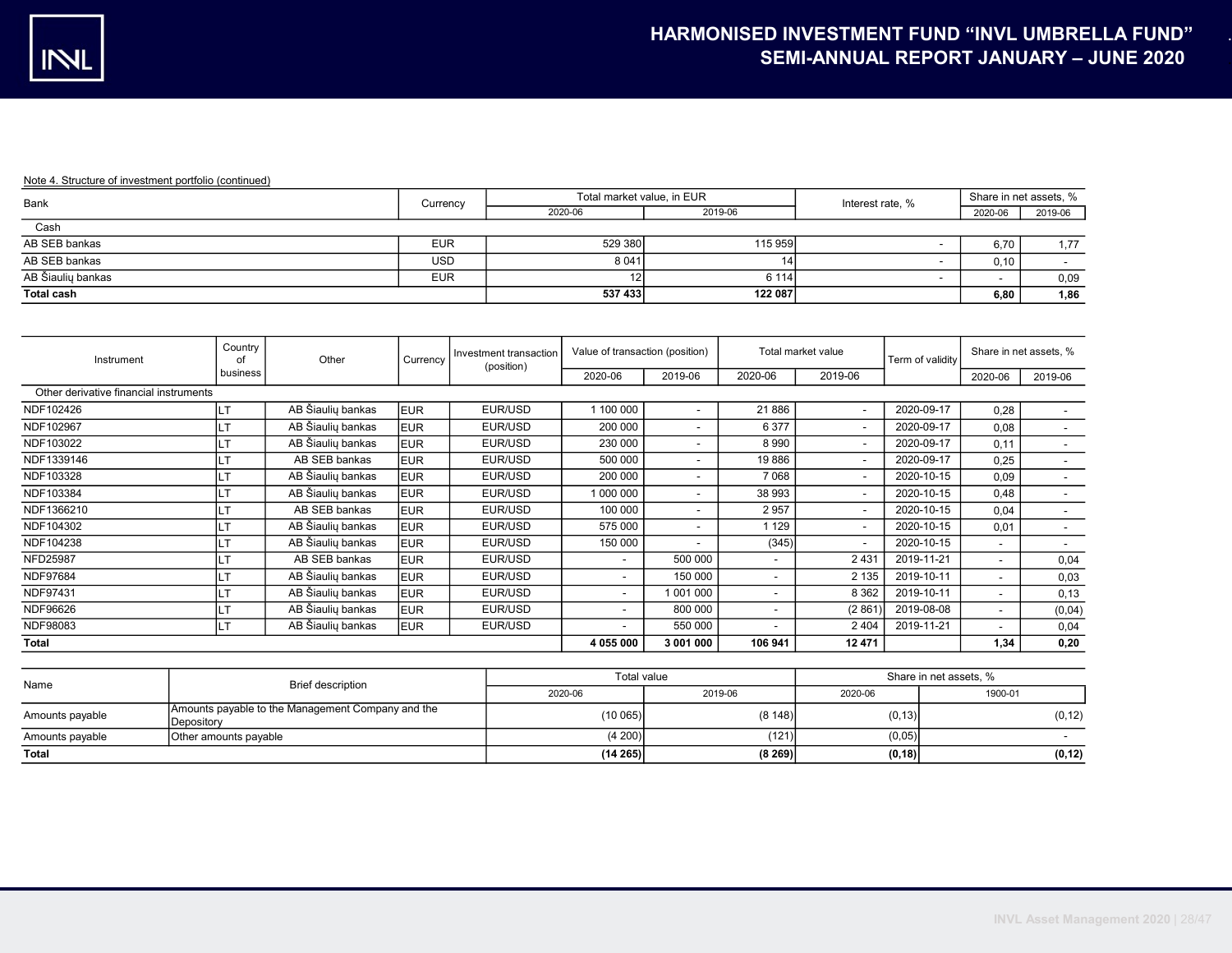

The Subfund's investment portfolio is in line with the Fund's investment strategy.

The Subfund invests in Central and Eastern Europe region. The Subfund's investments are not restricted to certain industry sector. The Subfund combines riskier investments (corporate non-equity securities) and safer ones (government non-equity securities) in order to protect the assets of the investors and generate a stable return. The Subfund invests only in securities denominated in the euros or the US dollars and in currency risk hedging.

As at the end of the second quarter, the Subfund's investments mostly comprised investments in the Russian, Turkish and Georgian markets. Changes in the value of the investment portfolio of the Subfund mainly stemmed from market prices of financial instruments.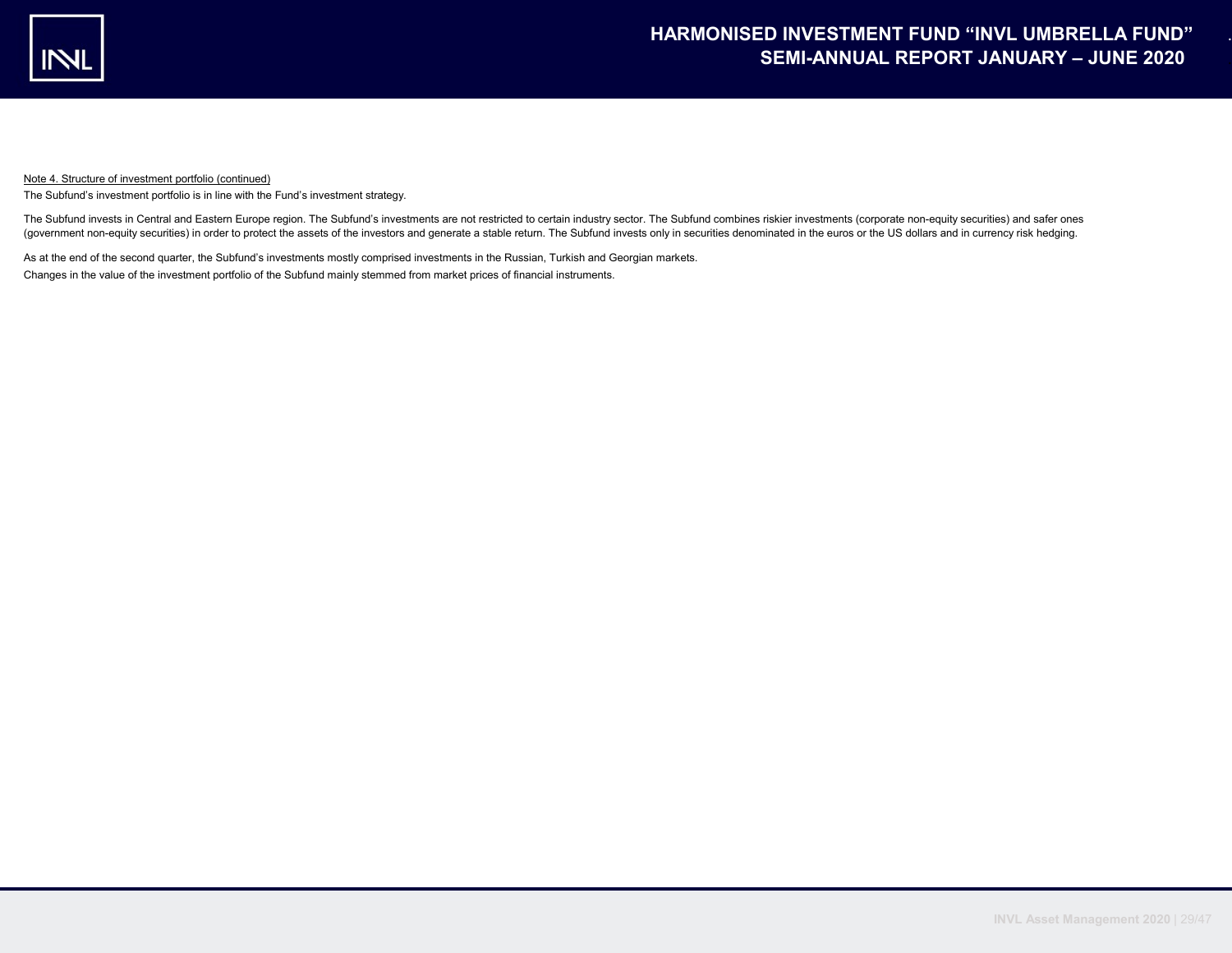| <b>INVL Russia TOP20 Subfund</b>                    |           |              |            |            |            |         |                |                |                          |      |                          |
|-----------------------------------------------------|-----------|--------------|------------|------------|------------|---------|----------------|----------------|--------------------------|------|--------------------------|
| Equity securities traded on other regulated markets |           |              |            |            |            |         |                |                |                          |      |                          |
| <b>BANK ST PETERSBURG PJSC</b>                      | <b>RU</b> | RU0009100945 | <b>RUB</b> | 396 611    | 505 620    | 326 670 | 428 944        | 204 545        | 361 159                  | 2.82 | 4,52                     |
| <b>LUKOIL PJSC-SPON ADR</b>                         | RU        | US69343P1057 | <b>USD</b> | 9471       | 9841       | 610 953 | 590 745        | 623 286        | 730 675                  | 8,60 | 9,15                     |
| GAZPROM PJSC-SPON ADR                               | lru       | US3682872078 | <b>USD</b> | 107 176    | 107 676    | 662 489 | 494 728        | 512 515        | 693 786                  | 7.07 | 8,68                     |
| X 5 RETAIL GROUP NV-REGS GDR                        | lru       | US98387E2054 | <b>USD</b> | 11 210     | 8501       | 326 039 | 182 055        | 351 678        | 256 376                  | 4.85 | 3,21                     |
| SBERBANK PJSC-SPONSORED ADR                         | <b>RU</b> | US80585Y3080 | <b>USD</b> | 30 200     | 52 900     | 326 030 | 653 032        | 304 569        | 715 569                  | 4,20 | 8,96                     |
| FEDERAL GRID CO UNIFIED ENER                        | <b>RU</b> | RU000A0JPNN9 | <b>RUB</b> | 65 760 000 | 56 760 000 | 168 893 | 143 869        | 155 574        | 160 508                  | 2.15 | 2,01                     |
| <b>ETALON GROUP-GDR REG S</b>                       | <b>RU</b> | US29760G1031 | <b>USD</b> | 267 260    | 200 260    | 592 937 | 515 330        | 320 930        | 392 770                  | 4,43 | 4,93                     |
| GAZPROM NEFT-SPONSORED ADR                          | <b>RU</b> | US36829G1076 | <b>USD</b> | 6578       | 7998       | 120 429 | 145 534        | 133 495        | 222 284                  | 1.84 | 2,78                     |
| TATNEFT PAO-SPONSORED ADR                           | <b>RU</b> | US8766292051 | <b>USD</b> | 6865       | 2 3 6 5    | 322 720 | 112 033        | 284 237        | 153 507                  | 3,92 | 1,92                     |
| PETROPAVLOVSK PLC                                   | RU        | GB0031544546 | <b>GBP</b> | 718 255    | 2 170 426  | 93 244  | 199 303        | 196 943        | 237 847                  | 2,72 | 2,98                     |
| QIWI PLC-SPONSORED ADR                              | RU        | US74735M1080 | <b>USD</b> | 38 400     | 19 000     | 553 591 | 260 624        | 589 407        | 327 027                  | 8.15 | 4,09                     |
| <b>GLOBAL PORTS INV-GDR REG S</b>                   | RU        | US37951Q2021 | <b>USD</b> | 70 942     | 70 942     | 227 718 | 227 718        | 182 322        | 178 447                  | 2,52 | 2,23                     |
| <b>ASTARTA HOLDING NV</b>                           | UA        | NL0000686509 | PLN        | 34 048     | 34 048     | 364 449 | 364 449        | 123 114        | 196 207                  | 1.70 | 2,46                     |
| <b>LSR GROUP PJSC-GDR REGS</b>                      | lru       | US50218G2066 | <b>USD</b> | 116 037    | 135 000    | 203 278 | 235 450        | 202 993        | 305 145                  | 2.80 | 3,82                     |
| OR PJSC                                             | <b>RU</b> | RU000A0JXKG3 | <b>RUB</b> | 541 510    | 427 260    | 394 424 | 313 678        | 220 263        | 334 722                  | 3,04 | 4,19                     |
| <b>INTER RAO UES PJSC</b>                           | RU        | RU000A0JPNM1 | <b>RUB</b> | 3 600 000  | 5 600 000  | 200 398 | 312 077        | 221 930        | 354 176                  | 3,06 | 4,43                     |
| MOSCOW EXCHANGE MICEX-RTS PJ                        | <b>RU</b> | RU000A0JR4A1 | <b>RUB</b> | 152 000    |            | 194 812 | $\blacksquare$ | 218 128        |                          | 3.01 | $\overline{\phantom{a}}$ |
| SISTEMA PJSC-REG S SPONS GDR                        | <b>RU</b> | US48122U2042 | <b>USD</b> | 60 729     |            | 185 089 |                | 255 101        |                          | 3,52 | $\sim$                   |
| MOBILE TELESYSTEMS PJSC                             | RU        | RU0007775219 | <b>RUB</b> | 69 000     |            | 257 230 | ٠              | 288 925        | $\sim$                   | 3,99 | $\sim$                   |
| YANDEX NV-A                                         | <b>RU</b> | NL0009805522 | <b>RUB</b> | 8 3 0 0    |            | 296 448 |                | 372 905        | $\overline{\phantom{a}}$ | 5,15 | $\sim$                   |
| NOVOLIPETSK STEEL PJSC-GDR                          | <b>RU</b> | US67011E2046 | <b>USD</b> | 15 600     |            | 246 268 |                | 274 839        | $\overline{\phantom{a}}$ | 3.79 | $\sim$                   |
| MAIL.RU GROUP-GDR REGS                              | RU        | US5603172082 | <b>USD</b> | 19 233     |            | 292 118 |                | 383 501        | $\overline{\phantom{a}}$ | 5,29 | $\overline{\phantom{a}}$ |
| <b>MAGNIT PJSC</b>                                  | RU        | RU000A0JKQU8 | <b>RUB</b> | 4 200      |            | 178 442 |                | 214 745        |                          | 2,96 |                          |
| SEVERSTAL - GDR REG S                               | lru       | US8181503025 | <b>USD</b> | 19 500     | 11 265     | 216 132 | 154 888        | 209 101        | 166 944                  | 2.89 | 2,09                     |
| <b>GLOBALTRA-SPONS GDR REG S</b>                    | RU        | US37949E2046 | <b>USD</b> |            | 18 300     |         | 131 242        | $\blacksquare$ | 149 683                  |      | 1,87                     |
| ROSNEFT OIL CO PJSC-REGS GDR                        | RU        | US67812M2070 | <b>USD</b> |            | 94 986     |         | 493 880        |                | 547 193                  |      | 6,85                     |
| <b>AEROFLOT PJSC</b>                                | RU        | RU0009062285 | <b>RUB</b> |            | 161 275    |         | 215 967        |                | 229 178                  |      | 2,87                     |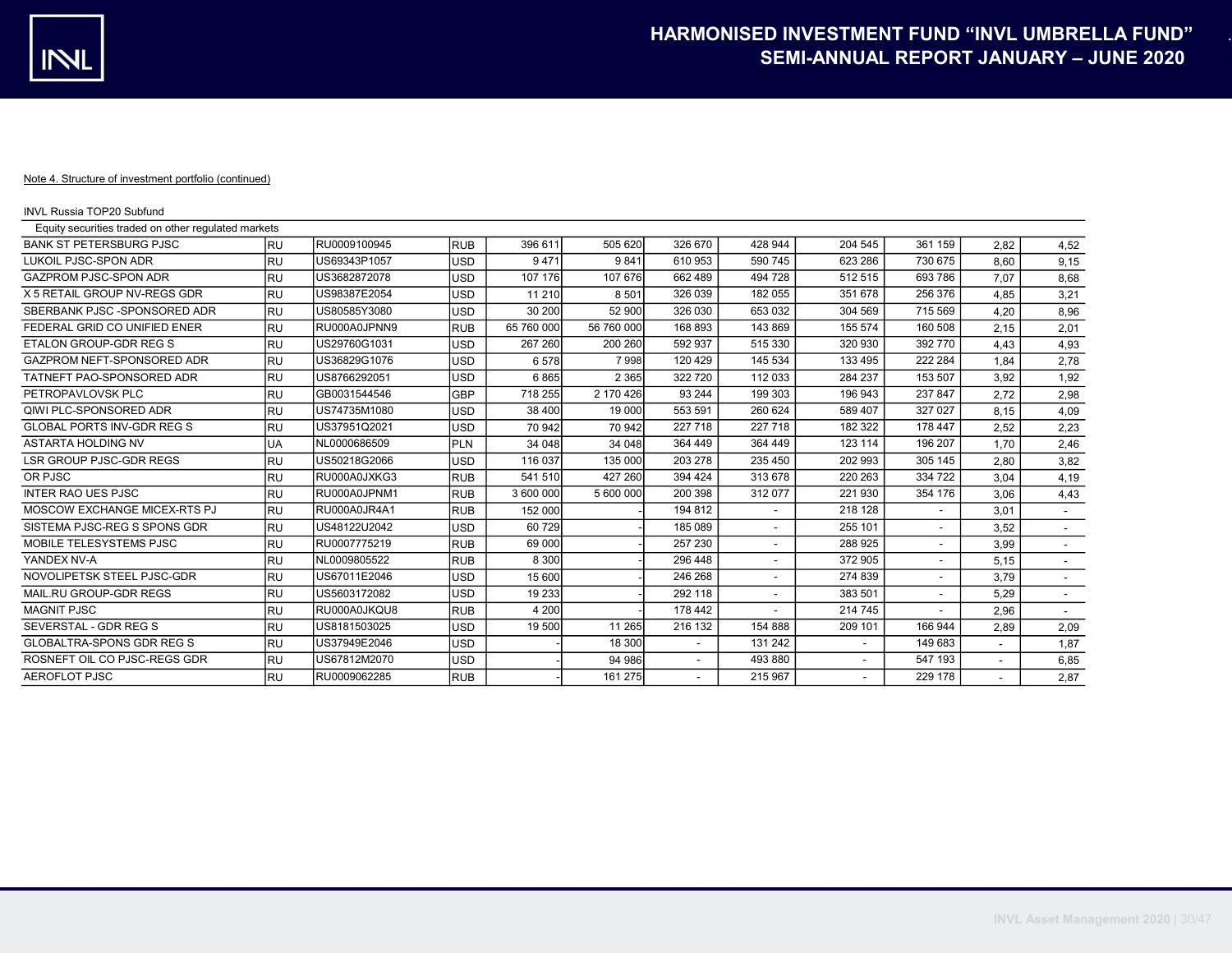ir

## Note 4. Structure of investment portfolio (continued)

| Issuer's name                  | Country<br>0t | ISIN code     | Curr-       | Quantity, items |            | Total acquisition value, in EUR |            | Total market value, in EUR |            | Share in net assets, % |            |
|--------------------------------|---------------|---------------|-------------|-----------------|------------|---------------------------------|------------|----------------------------|------------|------------------------|------------|
|                                | l business    |               | ency        | 31/12/2019      | 31/12/2018 | 31/12/2019                      | 31/12/2018 | 31/12/2019                 | 31/12/2018 | 31/12/2019             | 31/12/2018 |
| MMC NORILSK NICKEL PJSC-ADR    | IRU           | IUS55315J1025 | <b>USD</b>  |                 | 10 100     | -                               | 157 556,   |                            | 201 733 L  |                        | 2,53       |
| NOVATEK PJSC-SPONS GDR REG S   | <b>IRU</b>    | US6698881090  | <b>IUSD</b> |                 | 750        |                                 | 95 089     |                            | 139 842    |                        | 1.75       |
| <b>Total</b>                   |               |               |             |                 |            | 7 360 801                       | 6789704    | 6845046                    | 7 489 117  | 94.47                  | 93,75      |
| <b>Total equity securities</b> |               |               |             |                 |            | 7 360 801                       | 7 016 515  | 6845046                    | 737 762    | 94.47                  | 96,86      |
|                                |               |               |             |                 |            |                                 |            |                            |            |                        |            |

| Bank              | Currency   | Total market value, in EUR |            | Interest rate, % | Share in net assets, % |            |
|-------------------|------------|----------------------------|------------|------------------|------------------------|------------|
|                   |            | 31/12/2019                 | 31/12/2018 |                  | 31/12/2019             | 31/12/2018 |
| Cash              |            |                            |            |                  |                        |            |
| AB SEB bankas     | <b>EUR</b> | 292 568                    | 121 127    |                  | 4.04                   | 1,52       |
| AB SEB bankas     | <b>USD</b> | 14 8 54                    | 73 159     |                  | 0.21                   | 0,92       |
| AB SEB bankas     | <b>RUB</b> | 17 153                     | 41 009     |                  | 0.24                   | 0,51       |
| <b>Total cash</b> |            | 405 077                    | 236 234    |                  | 5,60                   | 2,96       |

|                    |                                                                 | Total value |            | Share in net assets, % |            |  |
|--------------------|-----------------------------------------------------------------|-------------|------------|------------------------|------------|--|
| Name               | <b>Brief description</b>                                        | 31/12/2019  | 31/12/2018 | 31/12/2019             | 31/12/2018 |  |
| Amounts receivable | Amounts receivable from sale of investments                     |             | 51 055     |                        | 0,64       |  |
| Amounts receivable | Other amounts receivable                                        | 18 573      | 67445      | 0.26                   | 0.84       |  |
| u Amounts payable  | Amounts payable for financial and investment assets             | -           |            |                        |            |  |
| Amounts payable    | Amounts payable to the Management Company and the<br>Depository | (11 222)    | (102160)   | (0, 15)                | (1, 28)    |  |
| Amounts payable    | Other amounts payable                                           | (12795)     | (1498)     | (0, 18)                | (0,02)     |  |
| <b>Total</b>       |                                                                 | (5, 444)    | 14 842     | (0,07)                 | 0.18       |  |

The Subfund's investment portfolio is in line with the Fund's investment strategy.

The Subfund invests in financial instruments of companies operating in the Russian Federation. Up to 100% of the Subfund's investments consist of investments in shares. No more than 33% of the Subfund's assets may be invested outside the territory of Russian Federation in the financial instruments of companies operating in other CIS countries (including the former CIS countries).

As at the end of the year, the Subfund's investments mostly comprised investments in the energy, financial, telecommunications, utilities and real estate sectors.

Changes in the value of the investment portfolio of the Subfund mainly stemmed from market prices of financial instruments.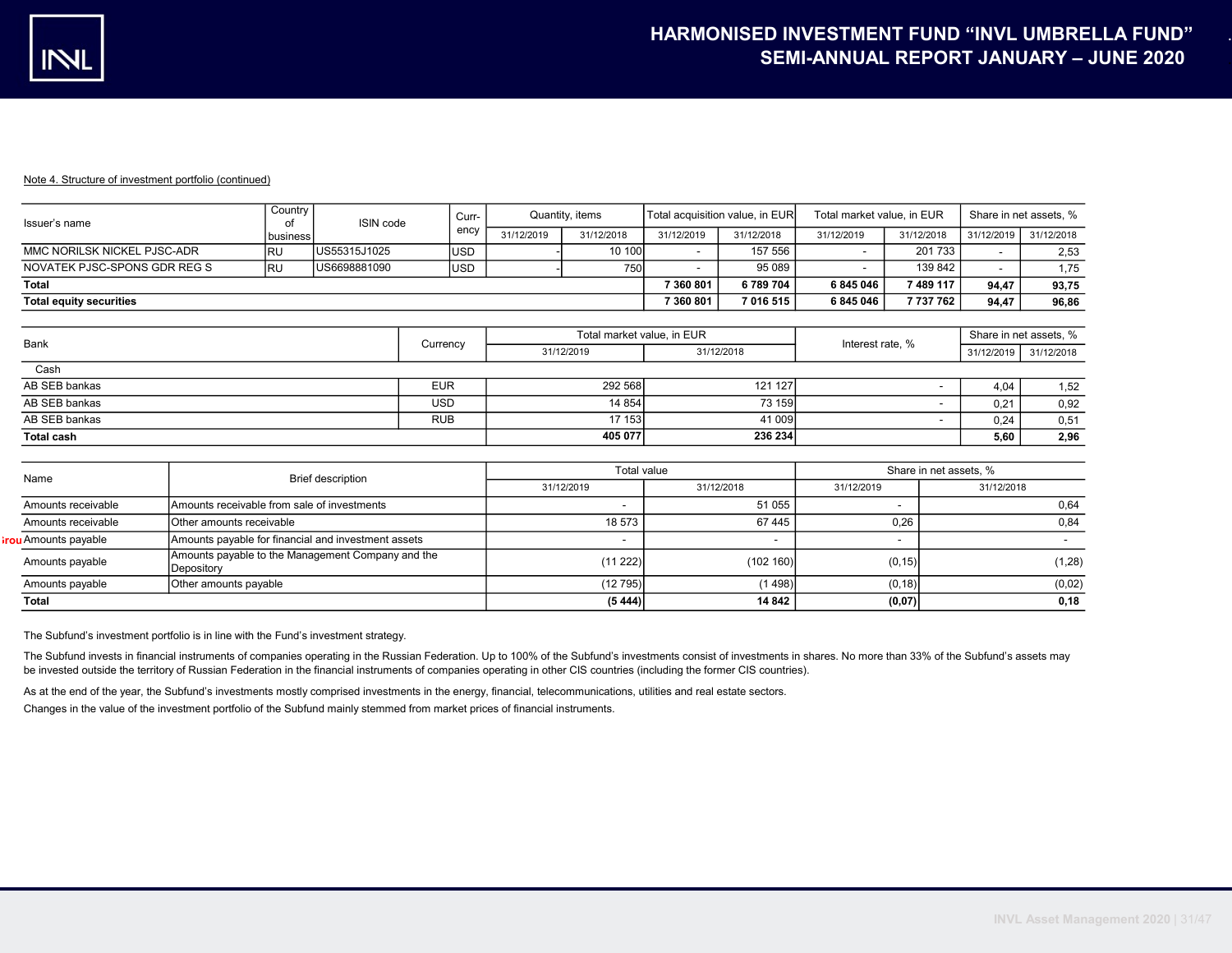

Note 5. Breakdown of investments by the criteria that meet the investment strategy

# INVL Emerging Europe ex Russia TOP20 Subfund

# By industry sector

|                                | Closing balance          |                          | Opening balance      |                       |  |
|--------------------------------|--------------------------|--------------------------|----------------------|-----------------------|--|
| Breakdown of investments       | Market value, in EUR     | Share in assets.<br>%    | Market value, in EUR | Share in<br>assets, % |  |
| Health care                    | -                        | $\blacksquare$           | 408 200              | 4,61                  |  |
| Emergency goods and services   | -                        |                          | 249 900              | 2,82                  |  |
| Convenience goods and services | $\overline{\phantom{0}}$ | $\overline{\phantom{a}}$ | 668 541              | 7,55                  |  |
| <b>Financial services</b>      | $\overline{\phantom{0}}$ | $\overline{\phantom{0}}$ | 3893027              | 44,01                 |  |
| Industrial materials           | -                        | ۰                        | 789 382              | 8,92                  |  |
| Utility goods and services     | -                        | ۰                        | 244 584              | 2,77                  |  |
| Energy                         | -                        |                          | 865 802              | 9,78                  |  |
| Telecommunications             | -                        |                          | 325 207              | 3,67                  |  |
| Total                          |                          |                          | 7 444 643            | 84,13                 |  |

# By geographical area

|                          | Closing balance      |                          | Opening balance      |                       |  |
|--------------------------|----------------------|--------------------------|----------------------|-----------------------|--|
| Breakdown of investments | Market value, in EUR | Share in assets,<br>$\%$ | Market value, in EUR | Share in<br>assets, % |  |
| Lithuania                | -                    |                          | 1 277 844            | 14,44                 |  |
| Austria                  | -                    | ۰                        | 689846               | 7,79                  |  |
| Latvia                   | -                    | ۰                        | 385 241              | 4,35                  |  |
| Croatia                  | -                    | ۰                        | 414 982              | 4,69                  |  |
| Poland                   | -                    | ۰                        | 1682557              | 19,02                 |  |
| Romania                  | -                    | ۰                        | 1646919              | 18,61                 |  |
| Slovenia                 | -                    | ٠                        | 1 260 672            | 14,24                 |  |
| Georgia                  | -                    | ۰                        | 639 911              | 7,23                  |  |
| Hungary                  | -                    | ۰                        | 724 515              | 8,19                  |  |
| Total                    |                      | ۰                        | 8722487              | 98,56                 |  |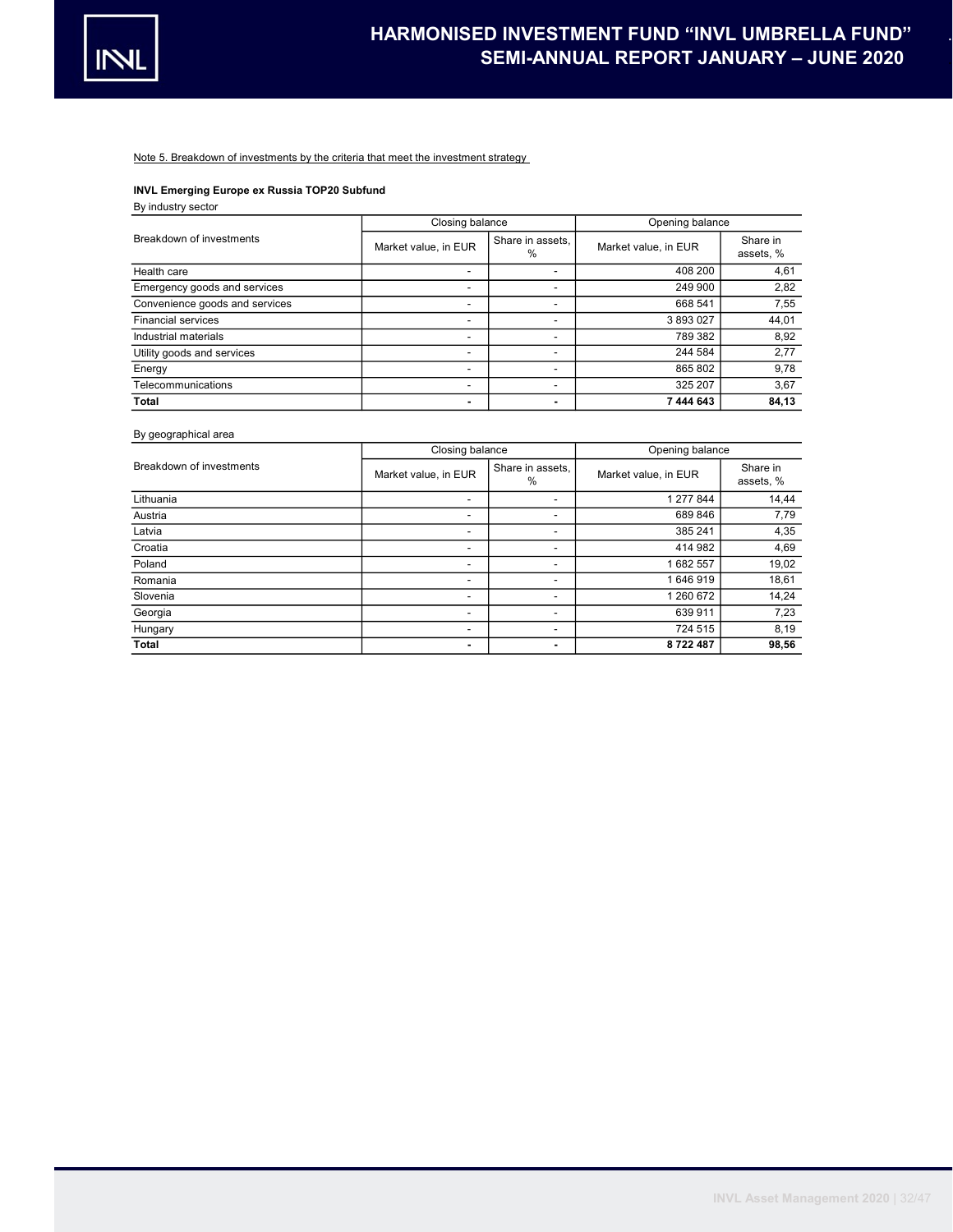

# Note 5. Breakdown of investments by the criteria that meet the investment strategy (continued)

INVL Emerging Europe Bond Subfund

By geographical area

|                          | Closing balance      |                       | Opening balance      |                       |  |
|--------------------------|----------------------|-----------------------|----------------------|-----------------------|--|
| Breakdown of investments | Market value, in EUR | Share in assets.<br>% | Market value, in EUR | Share in<br>assets, % |  |
| Lithuania                | 5 851 524            | #N/A                  | 5 895 501            | 19,60                 |  |
| Macedonia                | 2 270 068            | 7,36                  | 2 4 2 5 3 9 0        | 8,07                  |  |
| Georgia                  | 2 998 096            | 9,72                  | 2 625 014            | 8,72                  |  |
| <b>Bulgaria</b>          | 1 043 623            | 3,39                  | 1659010              | 5,52                  |  |
| Romania                  | 3 262 280            | 10,58                 | 1 131 541            | 3,76                  |  |
| Russia                   | 4 548 762            | 14,76                 | 6 248 629            | 20,78                 |  |
| Turkey                   | 2985817              | 9,69                  | 2788893              | 9,27                  |  |
| Ukraine                  | 1 112 647            | 3,61                  | 1488098              | 4,95                  |  |
| Czech Republic           | 1 290 757            | 4,19                  | 1809259              | 6,02                  |  |
| Estonia                  | 2 154 644            | 6,99                  | 2955634              | 9,83                  |  |
| Poland                   | 818051               | 2,65                  | 841 869              | 2,80                  |  |
| Moldova                  | 1 277 284            | 4,14                  | -                    |                       |  |
| Greece                   | 1 074 310            | 3,48                  | -                    |                       |  |
| <b>Total</b>             | 30 687 863           | #N/A                  | 29 868 838           | 99,32                 |  |

# INVL Global Emerging Markets Bond Subfund

By geographical area

|                          | Closing balance      |                       | Opening balance      |                       |  |
|--------------------------|----------------------|-----------------------|----------------------|-----------------------|--|
| Breakdown of investments | Market value, in EUR | Share in assets,<br>% | Market value, in EUR | Share in<br>assets, % |  |
| Lithuania                | 957 294              | #N/A                  | 397 569              | 6,07                  |  |
| Estonia                  |                      | $\blacksquare$        | 193 982              | 2,96                  |  |
| Bulgaria                 | 204 154              | 2,58                  | 216 218              | 3,30                  |  |
| Russia                   | 522 464              | 6,61                  | 400 510              | 6, 12                 |  |
| Georgia                  | 753 724              | 9,54                  | 526 277              | 8,04                  |  |
| Brazil                   | 315 974              | 4,00                  |                      |                       |  |
| Macedonia                | 306 519              | 3,88                  | 485 078              | 7,41                  |  |
| Mexico                   | 461468               | 5,83                  | 559 925              | 8,55                  |  |
| Peru                     | 242 509              | 3,07                  | 247 885              | 3,79                  |  |
| Turkey                   | 572813               | 7,25                  | 479 505              | 7,34                  |  |
| The Dominican Republic   | 206 794              | 2,62                  | 200 308              | 3,06                  |  |
| Republic of South Africa | 178 648              | 2,26                  | 178 177              | 2,72                  |  |
| Latvia                   | 219 650              | 2,78                  | 229 885              | 3,51                  |  |
| Indonesia                | 497 521              | 6,30                  | 476 034              | 7,28                  |  |
| Morocco                  | 290 223              | 3,67                  | 287 310              | 4,39                  |  |
| Romania                  | 382932               | 4,84                  | 205 735              | 3,14                  |  |
| India                    | 284 823              | 3,60                  | 280 915              | 4,29                  |  |
| Ukraine                  | 467 153              | 5,91                  | 307 220              | 4,69                  |  |
| Sweden                   | 218 202              | 2,76                  | 285 890              | 4,37                  |  |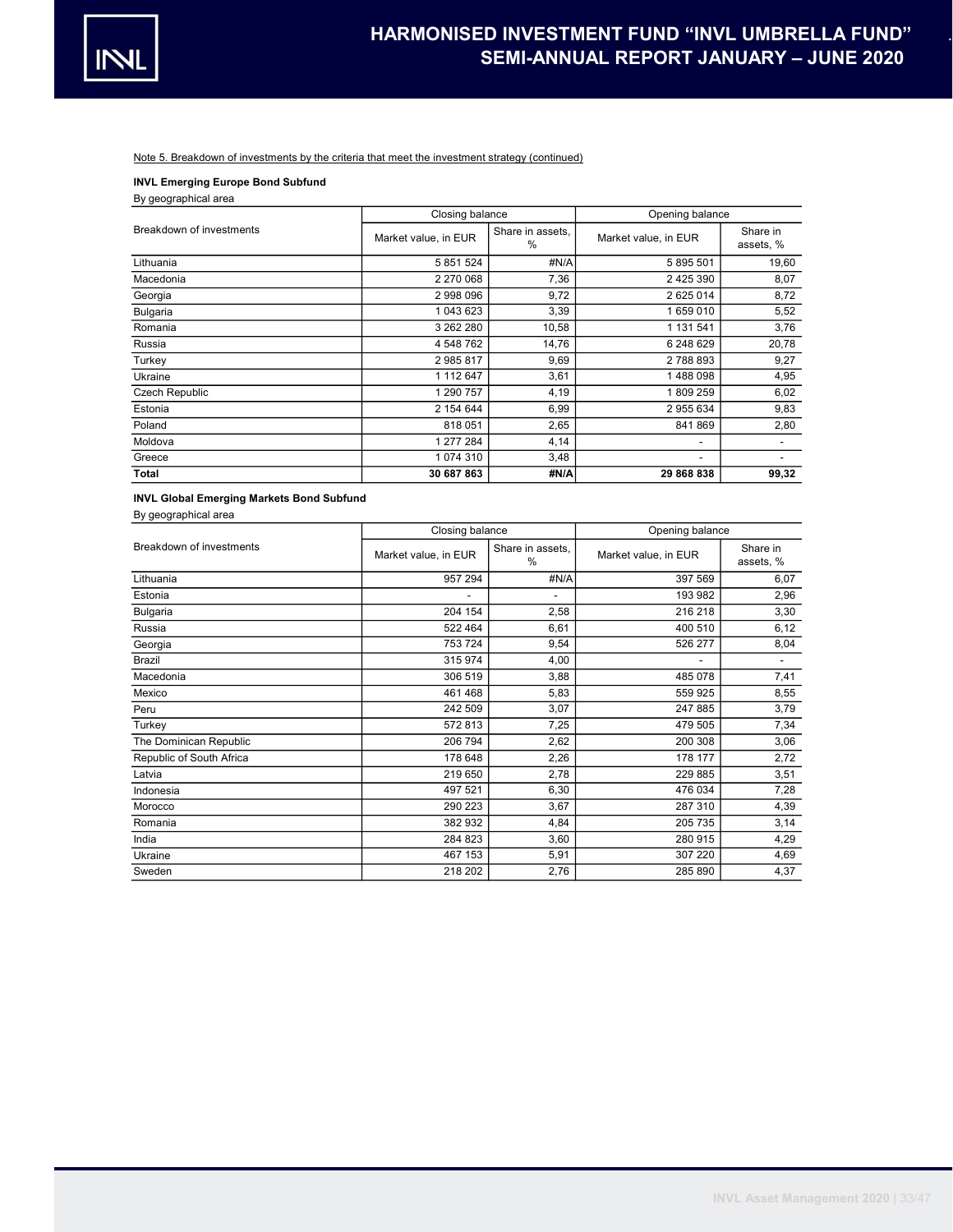

# Note 5. Breakdown of investments by the criteria that meet the investment strategy (continued)

|                          | Closing balance      |                          | Opening balance      |                      |  |
|--------------------------|----------------------|--------------------------|----------------------|----------------------|--|
| Breakdown of investments | Market value, in EUR | Share in assets.<br>$\%$ | Market value, in EUR | Share in<br>assets.% |  |
| Ivory Coast              | 202 481              | 2.56                     | 209 568              | 3,20                 |  |
| Czech Republic           | 302 521              | 3.83                     | 204 376              | 3,12                 |  |
| Moldova                  | 331 148              | 4.19                     | 181 610              | 2,77                 |  |
| Total                    | 7919015              | #N/Al                    | 6 553 977            | 100,12               |  |

#### INVL Russia TOP20 Subfund By industry sector

| DY IIIUUSU Y SCUUI             |                      |                          |                      |                       |  |
|--------------------------------|----------------------|--------------------------|----------------------|-----------------------|--|
|                                | Closing balance      |                          | Opening balance      |                       |  |
| Breakdown of investments       | Market value, in EUR | Share in assets.<br>$\%$ | Market value, in EUR | Share in<br>assets, % |  |
| Telecommunications             | 1 300 431            | 17,95                    | 283 202              | 3,54                  |  |
| Emergency goods and services   | 220 263              | 3,04                     | 334 722              | 4,19                  |  |
| Convenience goods and services | 689 537              | 9,51                     | 452 583              | 5,67                  |  |
| <b>Financial services</b>      | 727 243              | 10,03                    | 1076728              | 13,48                 |  |
| Information technologies       | 589 407              | 8,15                     | 327 027              | 4,09                  |  |
| Industrial materials           | 182 322              | 2,52                     | 557 308              | 6,98                  |  |
| Utility goods and services     | 377 503              | 5,21                     | 514 684              | 6,44                  |  |
| Energy                         | 1 553 533            | 21,43                    | 2 638 424            | 33,03                 |  |
| <b>Materials</b>               | 680 884              | 9,40                     | 606 524              | 7,59                  |  |
| <b>Real Estate</b>             | 523 923              | 7,23                     | 697 915              | 8,74                  |  |
| Total                          | 6845046              | 94,47                    | 7 737 762            | 96,86                 |  |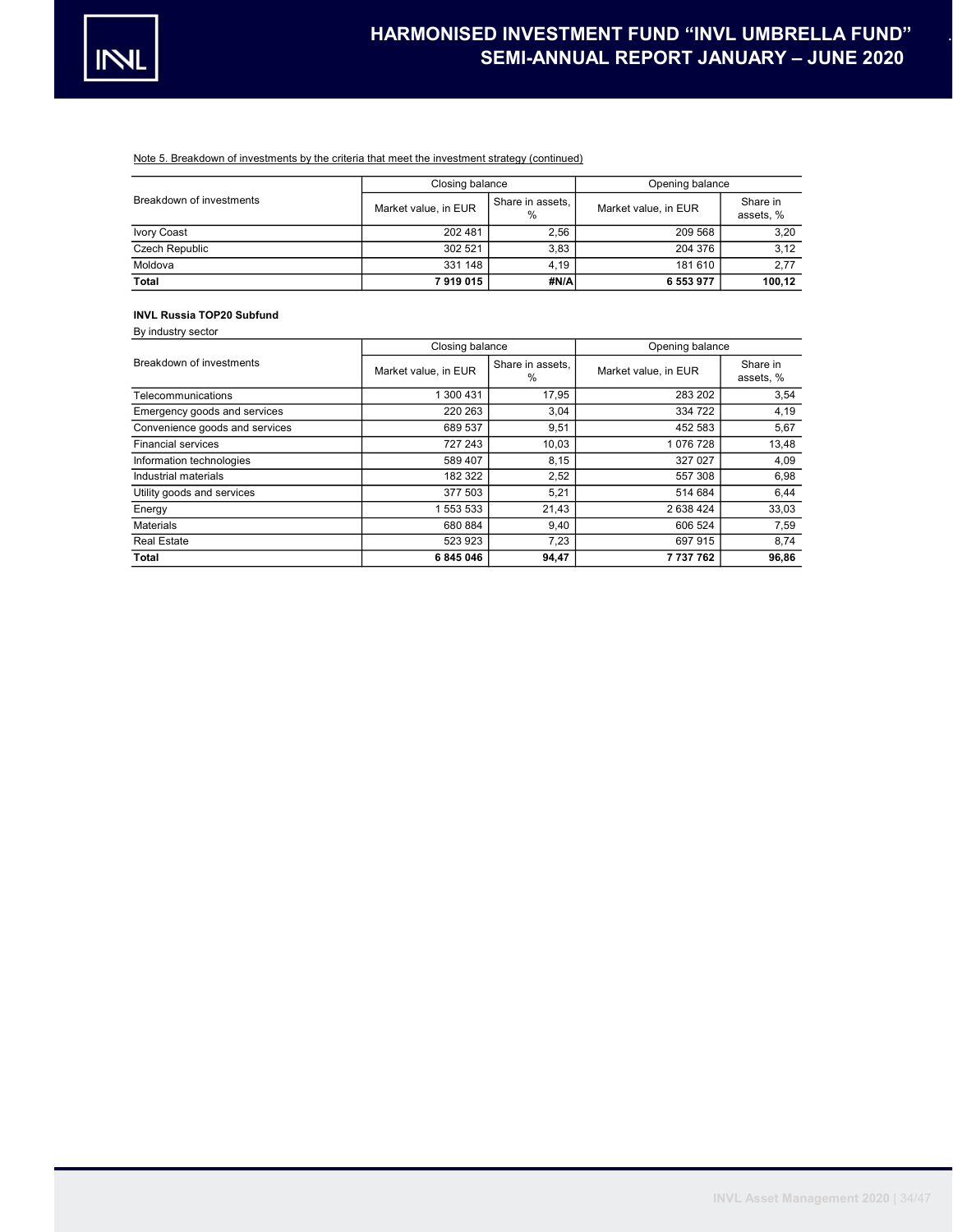

## Note 6. Change in value of investments

| January - June 2020                                                                  |                                |                                              |                          |                          |                      |                            |  |  |  |
|--------------------------------------------------------------------------------------|--------------------------------|----------------------------------------------|--------------------------|--------------------------|----------------------|----------------------------|--|--|--|
|                                                                                      | Change, in EUR                 |                                              |                          |                          |                      |                            |  |  |  |
| Items of the statement of net<br>assets                                              | Balance at 31<br>December 2019 | Acquired over the Sold (redeemed)<br>period* | over the period          | Increase in value        | Decrease in<br>value | Balance at 30<br>June 2020 |  |  |  |
| Time deposits                                                                        | $\overline{a}$                 | $\overline{\phantom{0}}$                     | $\overline{\phantom{a}}$ | $\overline{\phantom{a}}$ | ٠                    |                            |  |  |  |
| Money market instruments                                                             |                                | $\overline{a}$                               | $\overline{\phantom{a}}$ |                          |                      |                            |  |  |  |
| Non-equity securities <sup>2</sup>                                                   | 32 494 815                     | 12 480 635                                   | 9575746                  | 4 970 726                | 5938619              | 34 431 811                 |  |  |  |
| Non-equity securities<br>issued or guaranteed by<br>governments and central<br>banks | 5 714 439                      | 3 4 9 4 1 8 3                                | 2 432 969                | 987 317                  | 1 328 059            | 6434911                    |  |  |  |
| Other non-equity securities                                                          | 26 780 376                     | 8 986 452                                    | 7 142 777                | 3983409                  | 4 610 560            | 27 996 900                 |  |  |  |
| <b>Equity securities</b>                                                             | 13 006 271                     | 4 259 617                                    | 9 209 285                | 5985770                  | 7 197 326            | 6 845 047                  |  |  |  |
| Units and shares of collective<br>investment undertakings                            | 271 266                        | $\overline{\phantom{0}}$                     | 270 950                  | 2643                     | 2959                 |                            |  |  |  |
| Derivative financial<br>instruments <sup>1</sup>                                     | 85831                          |                                              | (438518)                 | 75 162                   |                      | 599 511                    |  |  |  |
| Total                                                                                | 45 858 183                     | 16 740 252                                   | 18 617 463               | 11 034 301               | 13 138 904           | 41 876 369                 |  |  |  |

1 Balance at the end of a previous period reflects the fair value of derivative financial instruments.

Acquired over the period equals zero, because the valuation of derivative instruments is made on the following day after the acquisition.

Sold (redeemed) over the period reflects the realised result of finalised transactions.

2 Balance at the end of a previous period reflects the fair value of non-equity securities at 1 January plus accrued interest.<br>Acquired over the period reflects the acquisition value plus accrued interest of the predecesso

Sold (redeemed) over the period reflects the sale value comprising accrued interest, acquisition cost and realised gain or loss.

Increase/decrease in value reflects accrued interest and revaluation result.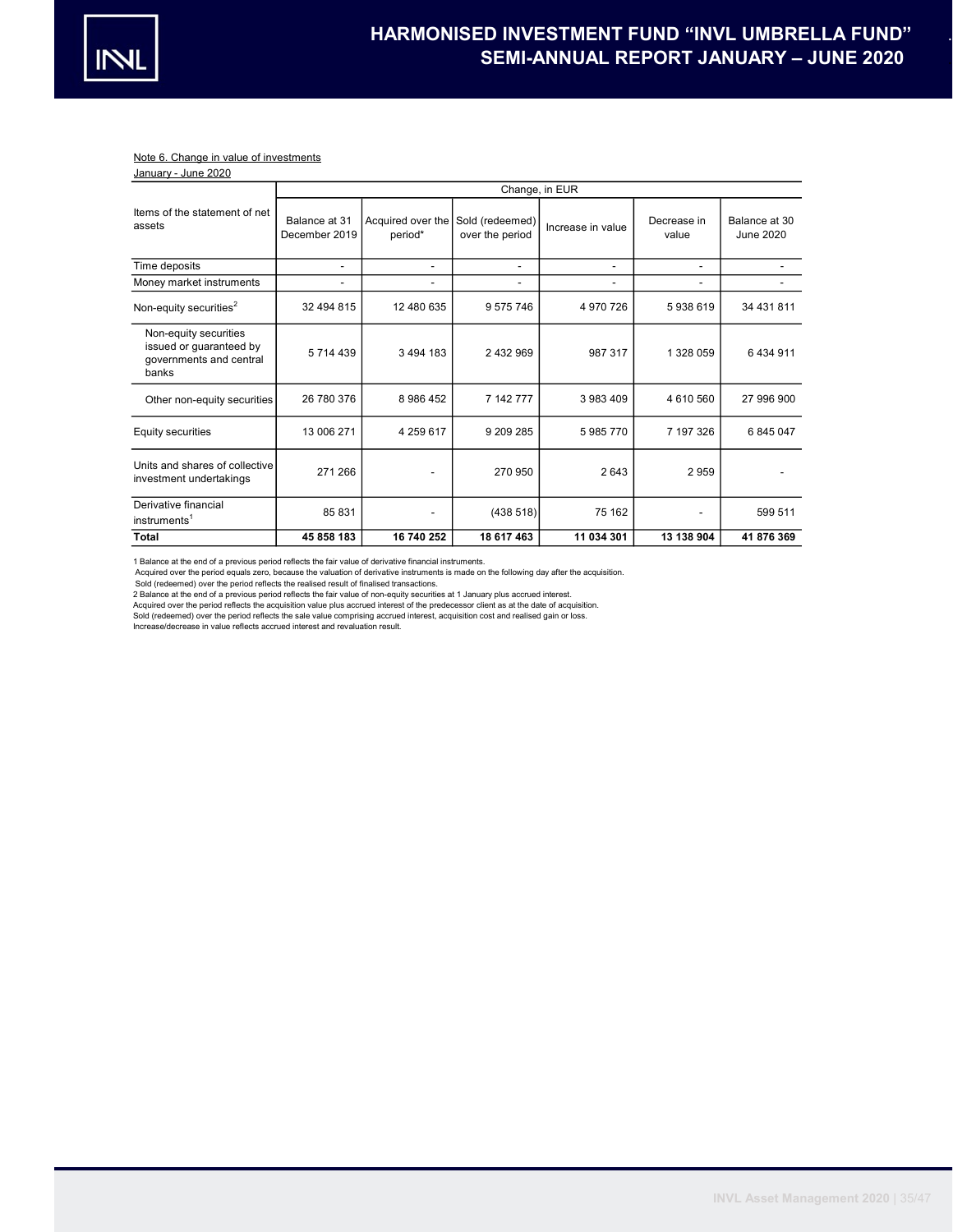

## Note 6. Change in value of investments (continued)

January - June 2019

|                                                                                      | Change, in EUR                 |                             |                                    |                          |                      |                            |  |  |
|--------------------------------------------------------------------------------------|--------------------------------|-----------------------------|------------------------------------|--------------------------|----------------------|----------------------------|--|--|
| Items of the statement of net<br>assets                                              | Balance at 31<br>December 2019 | Acquired over the<br>period | Sold (redeemed)<br>over the period | Increase in value        | Decrease in<br>value | Balance at 30<br>June 2020 |  |  |
| Time deposits                                                                        | $\overline{\phantom{0}}$       | $\overline{\phantom{0}}$    | $\overline{\phantom{0}}$           | $\overline{\phantom{0}}$ | ۰                    |                            |  |  |
| Money market instruments                                                             | $\overline{\phantom{0}}$       | $\overline{\phantom{0}}$    | $\overline{\phantom{0}}$           | $\overline{\phantom{0}}$ | -                    |                            |  |  |
| Non-equity securities <sup>2</sup>                                                   | 38 042 308                     | 13 230 367                  | 20 524 267                         | 4 086 344                | 1917091              | 32 917 661                 |  |  |
| Non-equity securities<br>issued or guaranteed by<br>governments and central<br>banks | 8 289 708                      | 2 031 071                   | 5 090 508                          | 1 183 451                | 236 135              | 6 177 587                  |  |  |
| Other non-equity securities                                                          | 29 752 600                     | 11 199 296                  | 15 433 759                         | 2 902 893                | 1680956              | 26 740 074                 |  |  |
| Equity securities                                                                    | 14 975 867                     | 3749529                     | 6 451 592                          | 6712515                  | 3 803 914            | 15 182 405                 |  |  |
| Units and shares of collective<br>investment undertakings                            |                                |                             |                                    |                          |                      |                            |  |  |
| Derivative financial<br>instruments <sup>1</sup>                                     | 76 790                         |                             | (346766)                           |                          | 312 851              | 110 705                    |  |  |
| Total                                                                                | 53 094 965                     | 16 979 896                  | 26 629 093                         | 10 798 859               | 6033856              | 48 210 771                 |  |  |

1 Balance at the end of a previous period reflects the fair value of derivative financial instruments.

Acquired over the period equals zero, because the valuation of derivative instruments is made on the following day after the acquisition.

Sold (redeemed) over the period reflects the realised result of finalised transactions.

2 Balance at the end of a previous period reflects the fair value of non-equity securities at 1 January plus accrued interest.

Acquired over the period reflects the acquisition value plus accrued interest of the predecessor client as at the date of acquisition. Sold (redeemed) over the period reflects the sale value comprising accrued interest, acquisition cost and realised gain or loss.

Increase/decrease in value reflects accrued interest and revaluation result.

## Note 7. Results of disposal of investments

measured at fair value. During 2020 and 2019, the undertaking had no sale transactions involving financial instruments other than those

## Note 8. Derivative financial instruments

## INVL Emerging Europe ex Russia TOP20 Subfund

The Subfund had no transactions involving derivative financial instruments over the reporting period.

#### INVL Emerging Europe Bond Subfund

During the reporting period, the Fund conducted currency forwards which were used for the purposes of the management of currency risk. Currency forwards were used to mitigate currency risk related to investments denominated in the US dollars, thus reducing fluctuations in the value of the Fund's investments and the Fund's unit resulting from changes in foreign exchange rates.

In concluding these non-exchange traded transactions, the Fund assumes the related credit risk of the issuer of forwards. This is the risk of non-performance of the financial obligations assumed by the counterparty or the issuer in respect of the Fund. This risk is managed on the basis that the total amount of investments into one counterparty of issue should not exceed 20% of the value of net assets.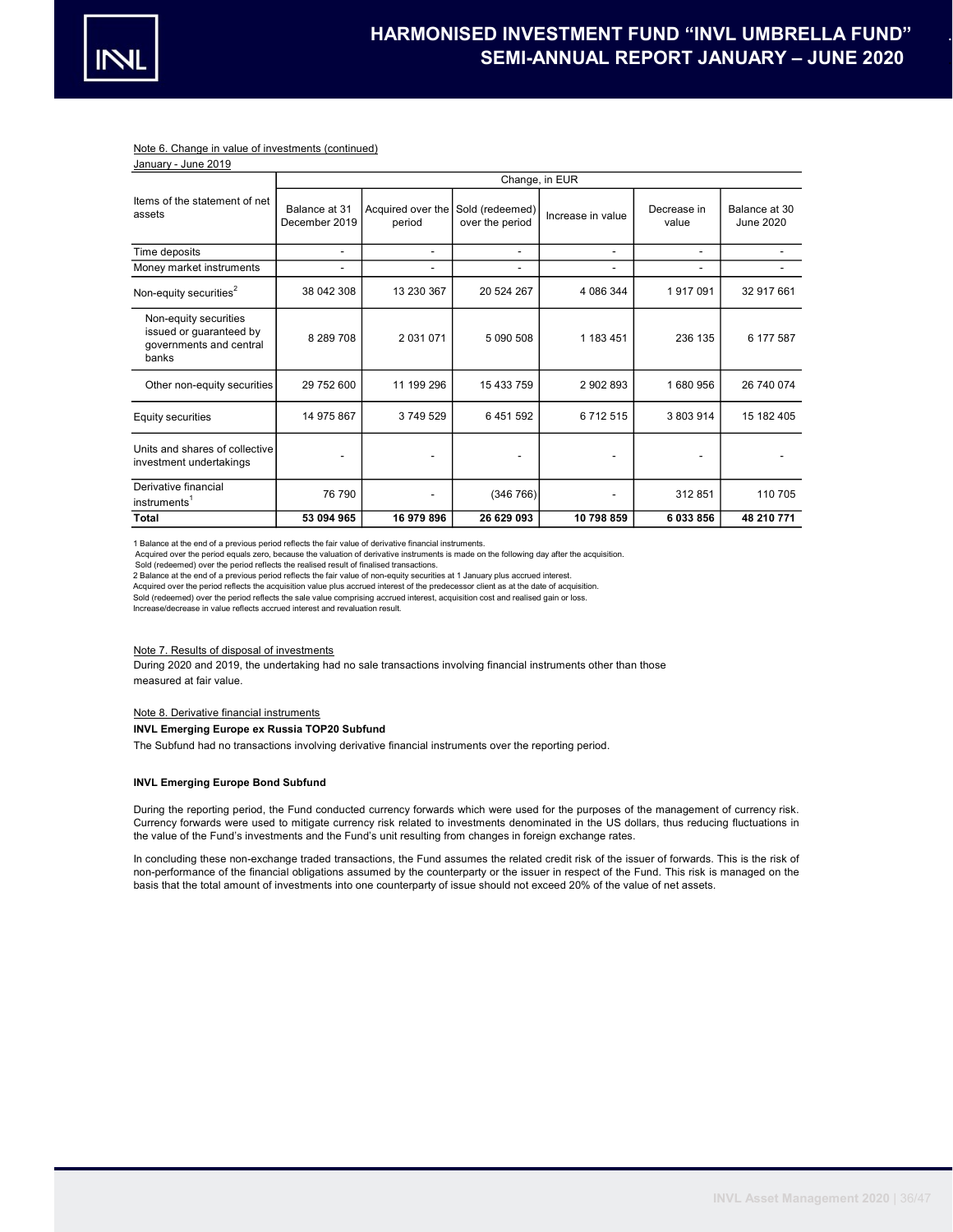

# Note 8. Derivative financial instruments

The transactions involving derivative financial instruments that expired during the reporting period were as follows:

| rile transactions involving denvative illiancial instruments that explica during the reporting period were as follows. |                    |               |            |                                    |             |                                 |  |                                 |
|------------------------------------------------------------------------------------------------------------------------|--------------------|---------------|------------|------------------------------------|-------------|---------------------------------|--|---------------------------------|
| Category of<br>instrument                                                                                              | Settlement<br>date | Gain/loss     | Currency   | Intended purpose of the derivative |             | Comments                        |  |                                 |
| Currency forwards                                                                                                      | 2020-03-26         | $(3 400)$ EUR |            | Currency risk hedging              |             | Not traded on regulated markets |  |                                 |
| Currency forwards                                                                                                      | 2020-03-26         | (3 659) EUR   |            | Currency risk hedging              |             | Not traded on regulated markets |  |                                 |
| Currency forwards                                                                                                      | 2020-04-23         | (355 397) EUR |            | Currency risk hedging              |             |                                 |  | Not traded on regulated markets |
| Currency forwards                                                                                                      | 2020-04-23         | (4 227) EUR   |            | Currency risk hedging              |             |                                 |  | Not traded on regulated markets |
| Currency forwards                                                                                                      | 2020-04-23         | 1185 EUR      |            | Currency risk hedging              |             | Not traded on regulated markets |  |                                 |
| Currency forwards                                                                                                      | 2020-06-18         | 1 219 EUR     |            | Currency risk hedging              |             | Not traded on regulated markets |  |                                 |
| Total                                                                                                                  |                    | (364 279)     |            |                                    |             |                                 |  |                                 |
| Number of<br>transactions                                                                                              |                    | Purchases     |            | Sale                               |             | Gain (loss), EUR                |  |                                 |
|                                                                                                                        | Currency           | Amount, EUR   | Currency   |                                    | Amount. EUR | 31/12/2019                      |  |                                 |
|                                                                                                                        | <b>EUR</b>         | 450 000       | <b>USD</b> |                                    | 450 000     |                                 |  |                                 |
|                                                                                                                        | <b>USD</b><br>5    | 11 091 000    | <b>EUR</b> |                                    | 11 091 000  | (364 279)                       |  |                                 |
| Total                                                                                                                  |                    | 11 541 000    |            |                                    | 11 541 000  | (364 279)                       |  |                                 |

Valid transactions involving derivative financial instruments:

| Category of instrument          | Value of liabilities at the end<br>of financial period | Currency   | Comments                             |
|---------------------------------|--------------------------------------------------------|------------|--------------------------------------|
| Currency forwards               | 6 6 6 2                                                | <b>EUR</b> | Not traded on regulated markets      |
| Currency forwards               | 395 172                                                | <b>EUR</b> | Not traded on regulated markets      |
| Currency forwards               | 17 745                                                 | <b>EUR</b> | Not traded on regulated markets      |
| Currency forwards               | 36 079                                                 | <b>EUR</b> | Not traded on regulated markets      |
| Išankstiniai valiutos sandoriai | 36 912                                                 | <b>EUR</b> | Neprekiaujama reguliuojamose rinkose |
| Total                           | 492 570                                                |            |                                      |

Valid transactions involving derivative financial instruments:

| Category of<br>instrument | Settlement<br>date | Gain/loss   | Currency   | Intended purpose of the derivative |                       |                                 | Comments                        |  |                                 |
|---------------------------|--------------------|-------------|------------|------------------------------------|-----------------------|---------------------------------|---------------------------------|--|---------------------------------|
| Currency forwards         | 2020-08-20         | 6 662 EUR   |            | Currency risk hedging              |                       |                                 | Not traded on regulated markets |  |                                 |
| Currency forwards         | 2020-08-20         | 395 172 EUR |            | Currency risk hedging              |                       |                                 |                                 |  | Not traded on regulated markets |
| Currency forwards         | 2020-08-20         | 17 745 EUR  |            | Currency risk hedging              |                       | Not traded on regulated markets |                                 |  |                                 |
| Currency forwards         | 2020-09-17         | 36 079 EUR  |            |                                    | Currency risk hedging |                                 | Not traded on regulated markets |  |                                 |
| Total                     |                    | 492 570     |            |                                    |                       |                                 |                                 |  |                                 |
| Number of<br>transactions |                    | Purchases   |            | Sale                               |                       |                                 | Gain (loss), EUR                |  |                                 |
|                           | Currency           | Amount, EUR | Currency   | Amount, EUR<br>31/12/2019          |                       |                                 |                                 |  |                                 |
| 5                         | <b>EUR</b>         | 12 056 544  | <b>USD</b> |                                    | 12 056 544            |                                 | 492 570                         |  |                                 |
| <b>Total</b>              |                    | 12 056 544  |            |                                    | 12 056 544            |                                 | 492 570                         |  |                                 |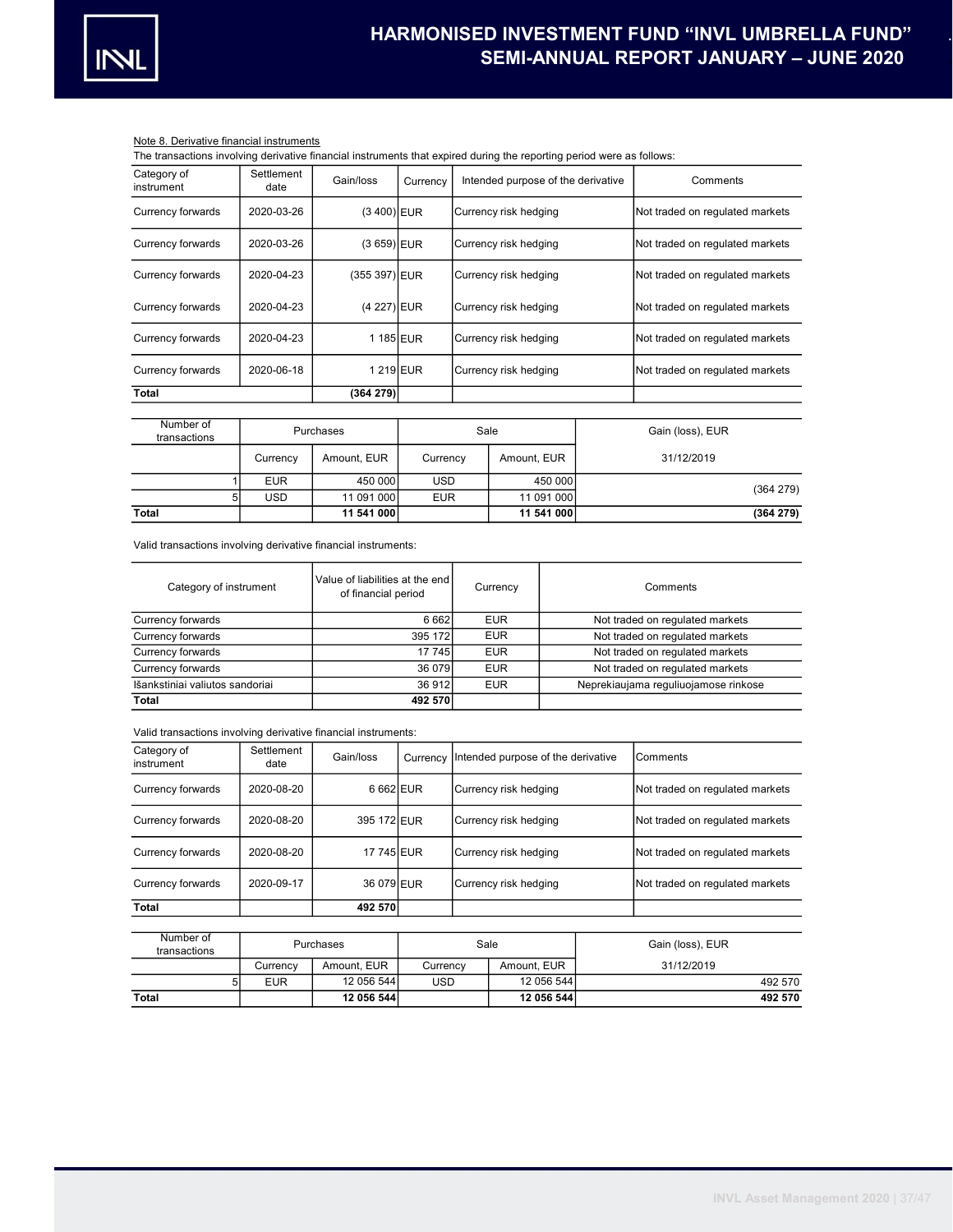

#### Note 8. Transactions involving derivative financial instruments (continued) INVL Global Emerging Markets Bond Subfund

During the reporting period, the Fund conducted currency forwards which were used for the purposes of the management of currency risk. Currency forwards were used to mitigate currency risk related to investments denominated in the US dollars, thus reducing fluctuations in the value of the Fund's investments and the Fund's unit resulting from changes in foreign exchange rates.

In concluding these non-exchange traded transactions, the Fund assumes the related credit risk of the issuer of forwards. This is the risk of non-performance of the financial obligations assumed by the counterparty or the issuer in respect of the Fund. This risk is managed on the basis that the total amount of investments into one counterparty of issue should not exceed 20% of the value of net assets.

| Category of<br>instrument | Settlement<br>date | Gain/loss      | Currency | Intended purpose of the derivative | Comments                        |
|---------------------------|--------------------|----------------|----------|------------------------------------|---------------------------------|
| Currency forwards         | 2020-03-26         | $(14 781)$ EUR |          | Currency risk hedging              | Not traded on regulated markets |
| Currency forwards         | 2020-04-23         | $(20701)$ EUR  |          | Currency risk hedging              | Not traded on regulated markets |
| Currency forwards         | 2020-04-23         | 1053 EUR       |          | Currency risk hedging              | Not traded on regulated markets |
| Currency forwards         | 2020-05-07         | $(29689)$ EUR  |          | Currency risk hedging              | Not traded on regulated markets |
| Currency forwards         | 2020-05-07         | $(2749)$ EUR   |          | Currency risk hedging              | Not traded on regulated markets |
| Currency forwards         | 2020-05-07         | $(1 832)$ EUR  |          | Currency risk hedging              | Not traded on regulated markets |
| Currency forwards         | 2020-06-18         |                | 428 EUR  | Currency risk hedging              | Not traded on regulated markets |
| Currency forwards         | 2020-06-18         | 5 135 EUR      |          | Currency risk hedging              | Not traded on regulated markets |
| Currency forwards         | 2020-06-18         | 3 547 EUR      |          | Currency risk hedging              | Not traded on regulated markets |
| Currency forwards         | 2020-06-18         | 2912 EUR       |          | Currency risk hedging              | Not traded on regulated markets |
| Currency forwards         | 2020-04-23         | $(17 562)$ EUR |          | Currency risk hedging              | Not traded on regulated markets |
| Total                     |                    | (74239)        |          |                                    |                                 |

The transactions involving derivative financial instruments that expired during the reporting period were as follows:

| Number of<br>transactions |            | Purchases   | Sale       |             | Gain (loss), EUR |  |
|---------------------------|------------|-------------|------------|-------------|------------------|--|
|                           | Currency   | Amount, EUR | Currency   | Amount, EUR | 13/12/2019       |  |
|                           | <b>EUR</b> | 400 000     | <b>USD</b> | 400 000     |                  |  |
| 10 <sup>1</sup>           | <b>USD</b> | 3798000     | <b>EUR</b> | 3798000     | (74239)          |  |
| Total                     |            | 4 198 000   |            | 4 198 000   | (74239)          |  |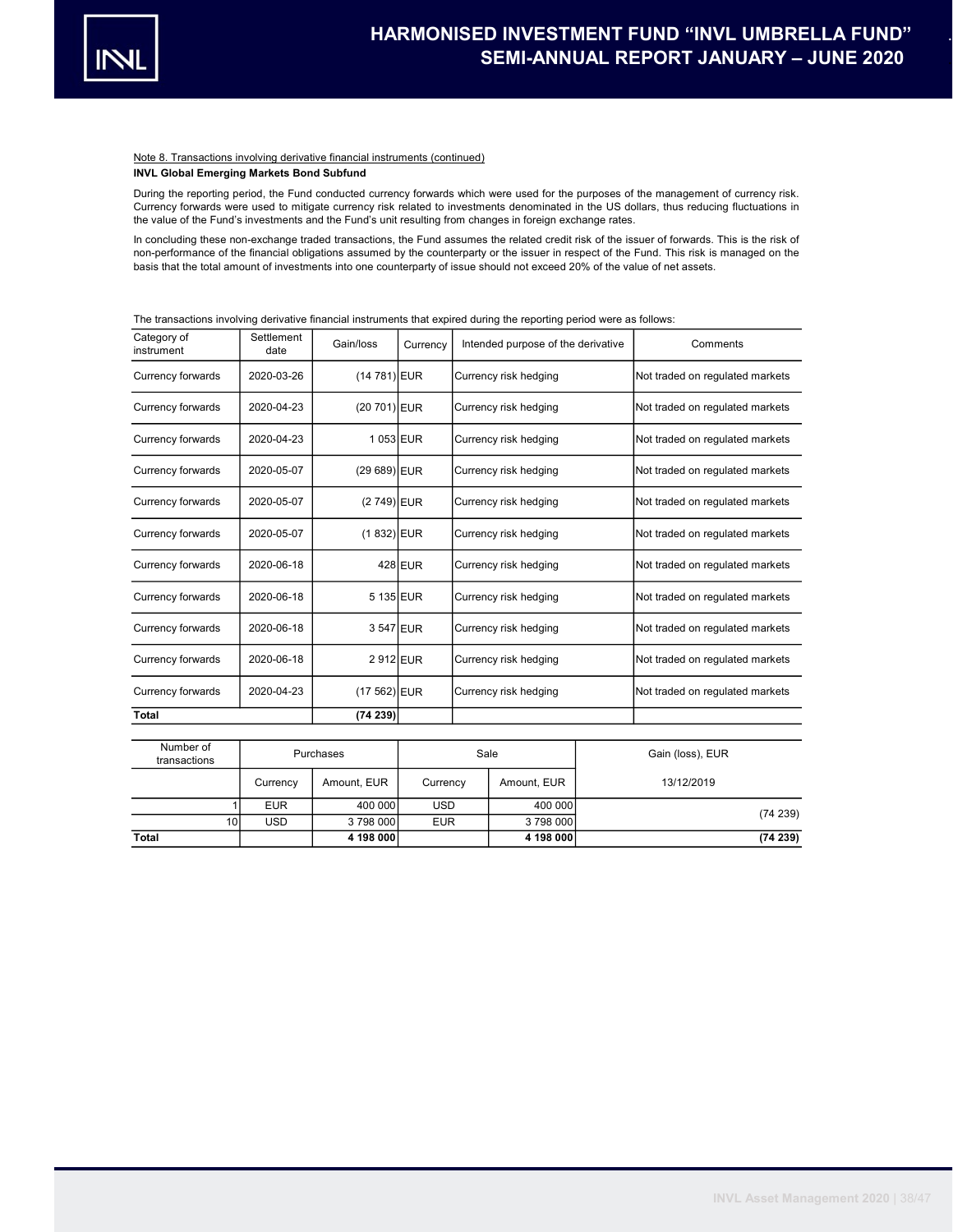

# Note 8. Transactions involving derivative financial instruments (continued)

| The transaction value of valid derivative financial instruments: |  |  |  |  |
|------------------------------------------------------------------|--|--|--|--|
|------------------------------------------------------------------|--|--|--|--|

| Category of instrument          | Value of liabilities at the end<br>of financial period | Currency   | Comments                             |
|---------------------------------|--------------------------------------------------------|------------|--------------------------------------|
| Currency forwards               | 21 886                                                 | <b>EUR</b> | Not traded on regulated markets      |
| Currency forwards               | 6 3 7 7                                                | <b>EUR</b> | Not traded on regulated markets      |
| Currency forwards               | 8990                                                   | <b>EUR</b> | Not traded on regulated markets      |
| Currency forwards               | 7 0 68                                                 | <b>EUR</b> | Not traded on regulated markets      |
| Currency forwards               | 38 993                                                 | <b>EUR</b> | Not traded on regulated markets      |
| Currency forwards               | (345)                                                  | <b>EUR</b> | Not traded on regulated markets      |
| Išankstiniai valiutos sandoriai | 1 1 2 9                                                | <b>EUR</b> | Neprekiaujama reguliuojamose rinkose |
| Išankstiniai valiutos sandoriai | 19886                                                  | <b>EUR</b> | Neprekiaujama reguliuojamose rinkose |
| Išankstiniai valiutos sandoriai | 2957                                                   | <b>EUR</b> | Neprekiaujama reguliuojamose rinkose |
| Total                           | 106 941                                                |            |                                      |

## Valid transactions involving derivative financial instruments:

| Category of<br>instrument        | Settlement<br>date | Gain/loss   | Currency | Intended purpose of the derivative            |                                               |  | Comments                                |
|----------------------------------|--------------------|-------------|----------|-----------------------------------------------|-----------------------------------------------|--|-----------------------------------------|
| Currency forwards                | 2020-09-17         | 21 886 EUR  |          |                                               | Currency risk hedging                         |  | Not traded on regulated markets         |
| Currency forwards                | 2020-09-17         | 6377 EUR    |          |                                               | Currency risk hedging                         |  | Not traded on regulated markets         |
| Currency forwards                | 2020-09-17         | 8990 EUR    |          |                                               | Currency risk hedging                         |  | Not traded on regulated markets         |
| Currency forwards                | 2020-10-15         | 7068 EUR    |          |                                               | Currency risk hedging                         |  | Not traded on regulated markets         |
| Currency forwards                | 2020-10-15         | 38 993 EUR  |          |                                               | Currency risk hedging                         |  | Not traded on regulated markets         |
| Currency forwards                | 2020-10-15         | $(345)$ EUR |          |                                               | Currency risk hedging                         |  | Not traded on regulated markets         |
| Išankstinis valiutos<br>sandoris | 2020-10-15         | 1129 EUR    |          |                                               | Valiutos kurso svyravimo rizikos<br>draudimas |  | Neprekiaujama reguliuojamose<br>rinkose |
| Išankstinis valiutos<br>sandoris | 2020-10-15         | 19 886 EUR  |          |                                               | Valiutos kurso svyravimo rizikos<br>draudimas |  | Neprekiaujama reguliuojamose<br>rinkose |
| Išankstinis valiutos<br>sandoris | 2020-09-17         | 2957 EUR    |          | Valiutos kurso svyravimo rizikos<br>draudimas |                                               |  | Neprekiaujama reguliuojamose<br>rinkose |
| Total                            |                    | 106 941     |          |                                               |                                               |  |                                         |
|                                  |                    |             |          |                                               |                                               |  |                                         |
| Number of<br>transactions        |                    | Purchases   |          | Sale                                          |                                               |  | Gain (loss), EUR                        |
|                                  | Currency           | Amount, EUR | Currency |                                               | Amount, EUR                                   |  | 31/12/2019                              |

Total 3 693 871 3 693 871 106 941

9 EUR 3 693 871 USD 3 693 871 206 941

## INVL Russia TOP20 Subfund

The Subfund had no transactions involving derivative financial instruments over the reporting period.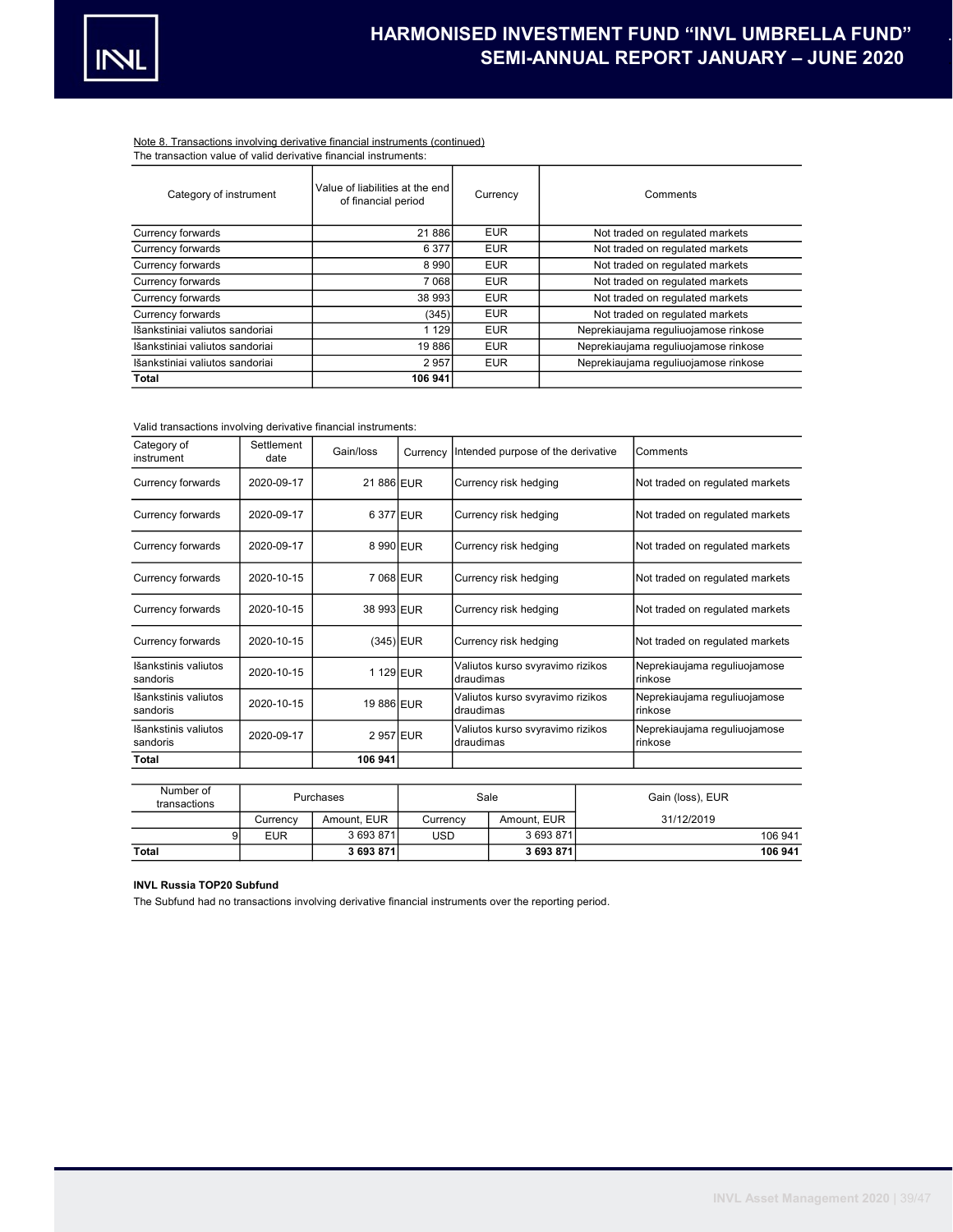

## Note 9. Costs of intermediary fees

| January - June 2020                       |                                                                   |                                                     |                                                                       |                                             |
|-------------------------------------------|-------------------------------------------------------------------|-----------------------------------------------------|-----------------------------------------------------------------------|---------------------------------------------|
| Name of the intermediary                  | <b>INVL Emerging Europe</b><br>ex Russia TOP20<br>Subfund, in EUR | <b>INVL Emerging Europe</b><br>Bond Subfund, in EUR | <b>INVL Global Emerging</b><br>Markets Bond Subfund, in<br><b>EUR</b> | <b>INVL Russia TOP20</b><br>Subfund, in EUR |
| AB SEB bankas*                            | 1 160                                                             |                                                     |                                                                       | 5 5 5 0                                     |
| AB Šiaulių bankas                         |                                                                   |                                                     |                                                                       | 2875                                        |
| <b>UAB FMI ORION</b><br><b>SECURITIES</b> | 568                                                               |                                                     |                                                                       |                                             |
| WOOD&COMPANY                              |                                                                   |                                                     |                                                                       | 517                                         |
| <b>InterCapital</b>                       | 2 2 1 2                                                           |                                                     |                                                                       |                                             |
| <b>Total</b>                              | 3940                                                              |                                                     |                                                                       | 8942                                        |

#### January - June 2019

| Name of the intermediary                  | <b>INVL Emerging Europe</b><br>ex Russia TOP20<br>Subfund, in EUR | <b>INVL Emerging Europe</b><br>Bond Subfund, in EUR | <b>INVL Global Emerging</b><br>Markets Bond Subfund, in<br><b>EUR</b> | <b>INVL Russia TOP20</b><br>Subfund, in EUR |
|-------------------------------------------|-------------------------------------------------------------------|-----------------------------------------------------|-----------------------------------------------------------------------|---------------------------------------------|
| AB SEB bankas*                            | 3 9 5 7                                                           |                                                     |                                                                       | 6999                                        |
| AB Šiaulių bankas                         |                                                                   |                                                     |                                                                       | 968                                         |
| <b>UAB FMI ORION</b><br><b>SECURITIES</b> | 768                                                               |                                                     |                                                                       |                                             |
| WOOD&COMPANY                              | 881                                                               |                                                     |                                                                       | 534                                         |
| <b>InterCapital</b>                       | 2 187                                                             |                                                     |                                                                       |                                             |
| Total                                     | 7 7931                                                            |                                                     |                                                                       | 8 5 0 1                                     |

Services granted: commission fee for intermediation services in transactions involving securities

Relationship of the intermediary to the management company – the management company and intermediary have signed an agreement on intermediation services, except those concluded with the counterparty

\* SEB Bankas AB is the depository of the Fund managed by the Management Company

## Note 10. Dividends and other benefits assessed and/or paid to the participants that do not result in changes in units

The Fund did not pay and did not account for any dividends payable to its clients over the reporting period.

Note 11. Borrowings and loans granted

The Fund had no borrowings for its own needs as at the end and over the reporting period.

Note 12. Third-party guarantee commitments in respect of the undertaking's yield

There were no third-party guarantee commitments in respect of the undertaking's yield as at the end and over the reporting period.

## Note 13. Related-party transactions over the financial year and previous financial year

## INVL Emerging Europe Bond Subfund

Parties are considered to be related when one party has a possibility to control the other or have a significant influence on the other party in making financial or operating decisions. As at 30 June 2020, the parties related to the Fund included the management company UAB INVL Asset Management, entities under its control, managers, shareholders as well as other INVL Invalda AB group entities related through the shareholder.

Related parties as at 30 June 2020, which held the Fund's investment units:

- AB Invalda INVL held 99 000 units;

- UAB Cedus Invest held 4 999.9991 units;

- Pension funds managed by UAB INVL Asset Management held 60 032.0459 units.

During the reporting period, management company UAB INVL Asset Management was a related party to which management fee disclosed in 7 herein was calculated.

## INVL Global Emerging Markets Bond Subfund

Parties are considered to be related when one party has a possibility to control the other or have a significant influence on the other party in making financial or operating decisions. As at 30 June 2020, the parties related to the Fund included the management company UAB INVL Asset Management, entities under its control, managers, shareholders as well as other INVL Invalda AB group entities related through the shareholder.

Related parties as at 30 June 2020, which held the Fund's investment units:

- UAB INVL Asset Management held 1 000 units;

- UAB FMĮ INVL Finasta held 938.8085 units;

During the reporting period, management company UAB INVL Asset Management was a related party to which management fee disclosed in 7 herein was calculated.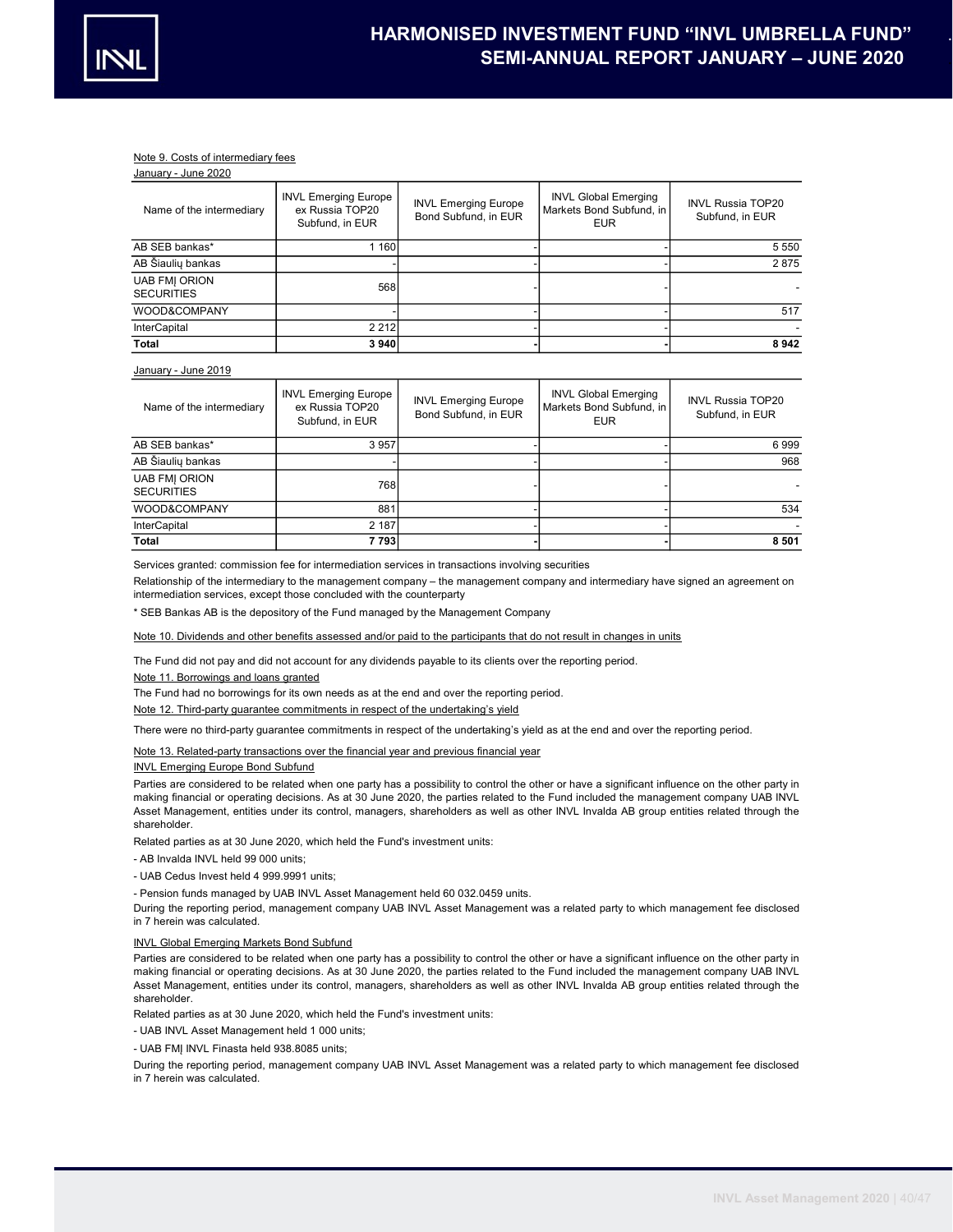

#### Note 13. Related-party transactions over the financial year and previous financial year (continued)

INVL Russia TOP20 Subfund

Parties are considered to be related when one party has a possibility to control the other or have a significant influence on the other party in making financial or operating decisions. As at 30 June 2020, the parties related to the Fund included the management company UAB INVL Asset Management, entities under its control, managers, shareholders as well as other INVL Invalda AB group entities related through the shareholder.

As at 30 June 2020, related parties were pension funds managed by UAB INVL Asset Management, which held 53 210.1846 investment units of the Fund.

During the reporting period, management company UAB INVL Asset Management was a related party to which management fee disclosed in 7 herein was calculated.

#### INVL Emerging Europe ex Russia TOP20 Subfund

Parties are considered to be related when one party has a possibility to control the other or have a significant influence on the other party in making financial or operating decisions. As at 30 June 2020, the parties related to the Fund included the management company UAB INVL Asset Management, entities under its control, managers, shareholders as well as other INVL Invalda AB group entities related through the shareholder.

During the reporting period, management company UAB INVL Asset Management was a related party to which management fee disclosed in 7 herein was calculated.

Note 14. Significant effect of changes in accounting estimates, or if these were not made, adjustments to comparative information due to changes in accounting policies or correction of errors

During the reporting period from 1 January 2020 to 30 June 2020, the Fund applied accounting policies

consistent with those applied in the previous year.

Note 15. Brief description of significant events after the end of the reporting period that, if not disclosed, might have material impact on the ability of users of these financial statements to make decisions

There were no significant events after the end of the reporting period.

Note 16. Significant changes in assets and liabilities that occurred after the date of calculation net asset value and that were not included in net asset value

There were no significant changes in assets and liabilities after the end of the reporting period.

Note 17. Other significant information on the financial position of the collective investment undertaking, factors and circumstances that had impact on assets and liabilities of the collective investment undertaking

There is no other significant information on the financial position of the fund.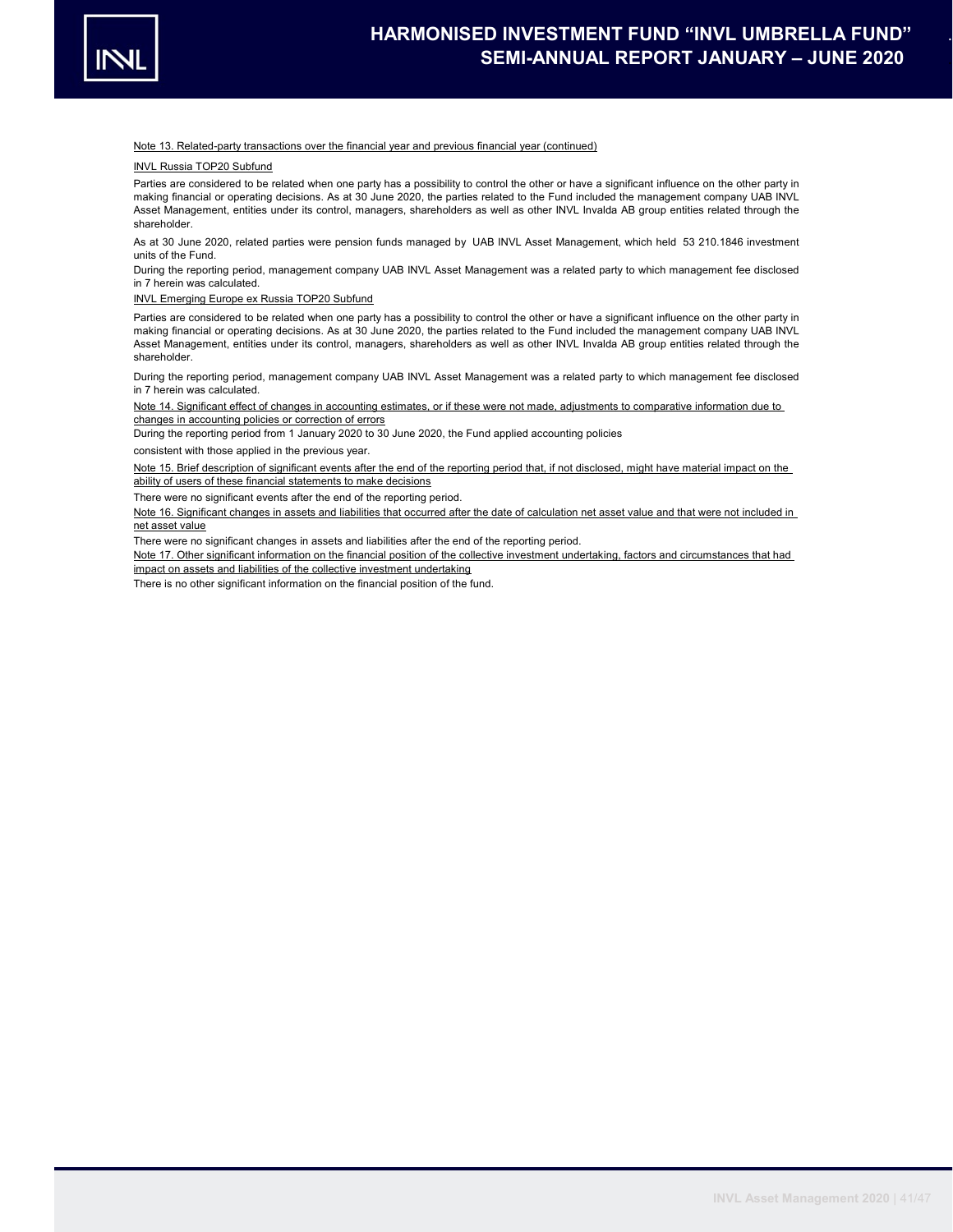

24. Entire text of the auditor's report: Information is provided on the annual report.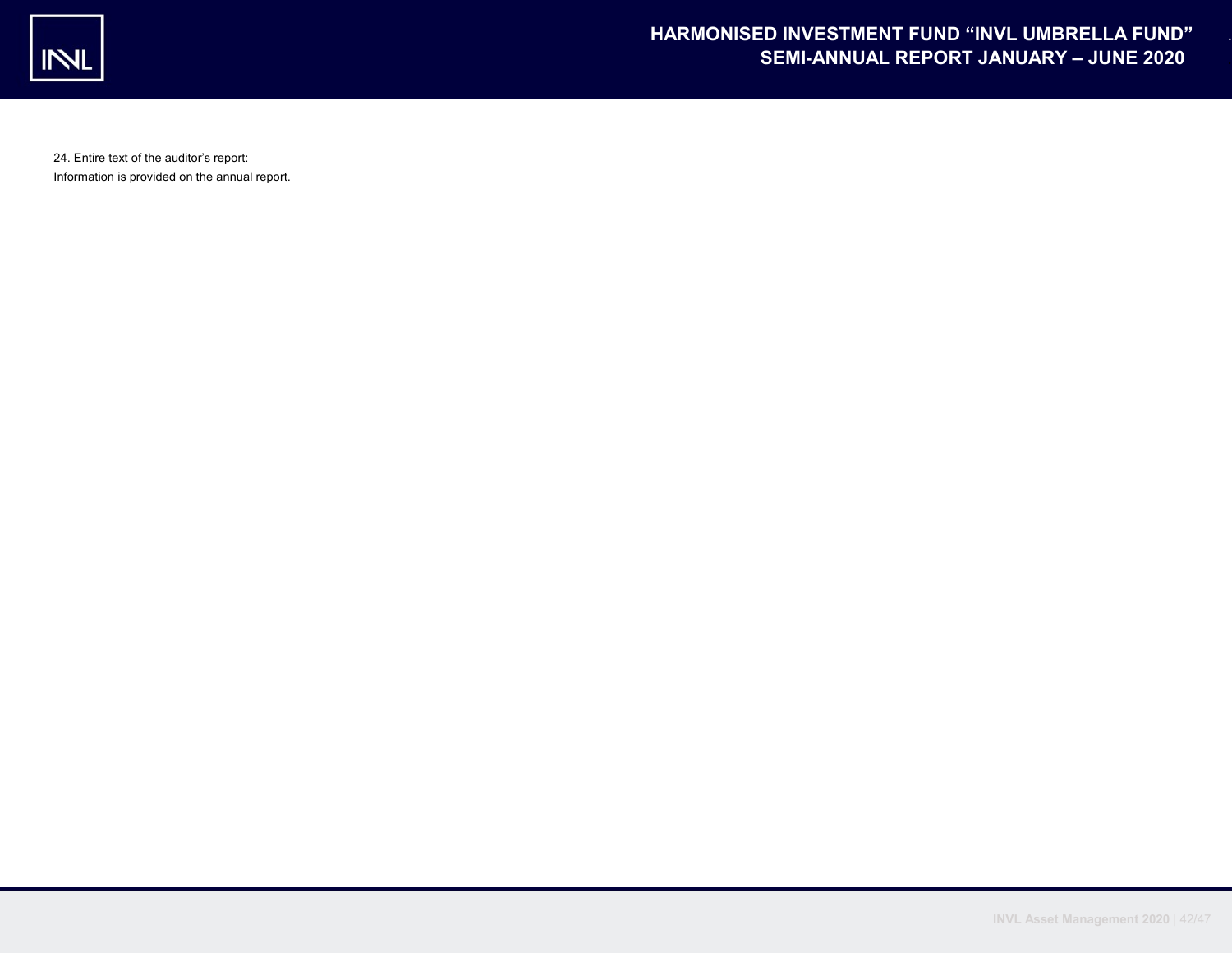25. Information on investment income and expenses of the collective investment undertaking over the reporting period:

|                    |                                                     | <b>INVL Emerging Europe</b><br>ex Russia TOP20<br>Subfund | <b>Bond Subfund</b> | INVL Emerging Europe   INVL Global Emerging<br>Markets Bond Subfund | <b>INVL Russia TOP20</b><br>Subfund | <b>Consolidated data</b> |
|--------------------|-----------------------------------------------------|-----------------------------------------------------------|---------------------|---------------------------------------------------------------------|-------------------------------------|--------------------------|
|                    | Income from investing activities                    |                                                           |                     |                                                                     |                                     |                          |
| 1.                 | Interest income                                     |                                                           |                     |                                                                     |                                     |                          |
| 2.                 | Realised gain (loss) on investment in:              | (7669)                                                    | (296 112)           | (91636)                                                             | (709 567)                           | (1104984)                |
| 2.1.               | equity securities                                   | (7669)                                                    |                     |                                                                     | (709 567)                           | (717236)                 |
| 2.2.               | non-equity securities                               |                                                           | (296 112)           | (91320)                                                             |                                     | (387 432)                |
| 2.3.               | money market instruments                            |                                                           |                     |                                                                     |                                     |                          |
| 2.4.               | derivative financial instruments                    |                                                           |                     |                                                                     |                                     | $\sim$                   |
| 2.5.               | units of other collective investment undertakings   |                                                           |                     | (316)                                                               |                                     | (316)                    |
| 2.6.               | real estate objects                                 |                                                           |                     |                                                                     |                                     |                          |
| 2.7.               | other investment instruments                        |                                                           |                     |                                                                     |                                     |                          |
| 3.                 | Unrealised gain (loss) on:                          | 19868                                                     | (768679)            | (494 299)                                                           | (514 188)                           | (1757298)                |
| 3.1.               | equity securities                                   | 19 868                                                    |                     |                                                                     | (514 188)                           | (494320)                 |
| 3.2.               | non-equity securities                               |                                                           | (833 350)           | (504791)                                                            |                                     | (1338141)                |
| 3.3.               | money market instruments                            |                                                           |                     |                                                                     |                                     |                          |
| 3.4.               | derivative financial instruments                    |                                                           | 64 671              | 10 492                                                              |                                     | 75 163                   |
| 3.5.               | units of other collective investment undertakings   |                                                           |                     |                                                                     |                                     |                          |
| 3.6.               | real estate objects                                 |                                                           |                     |                                                                     |                                     |                          |
| 3.7.               | other investment instruments                        |                                                           |                     |                                                                     |                                     | $\sim$                   |
| 4.                 | Other income:                                       | 2 107                                                     | 782 696             | 212 540                                                             | 276 187                             | 1 273 530                |
| 4.1.               | income from lease of real estate                    |                                                           |                     |                                                                     |                                     |                          |
| 4.2.               | positive foreign exchange effect                    | 1732                                                      | 213 835             | 21 249                                                              | 182 177                             | 418 993                  |
| 4.3.               | lother                                              | 375                                                       | 568 861             | 191 291                                                             | 94 0 10                             | 854 537                  |
|                    | Itotal income                                       | 14 30 6                                                   | (282095)            | (373395)                                                            | (947568)                            | (1588752)                |
| Ш.                 | expenses                                            |                                                           |                     |                                                                     |                                     |                          |
| 1.                 | Operating expenses:                                 | 9115                                                      | 176 129             | 53 4 54                                                             | 170 780                             | 409 478                  |
| 1.1.               | deductions of management fee                        | 2 9 4 5                                                   | 150 868             | 46 908                                                              | 149 303                             | 350 024                  |
| 1.2.               | deductions of depository fee                        | 582                                                       | 15 965              | 3862                                                                | 5931                                | 26 340                   |
| 1.3.               | Intermediary fee                                    | 3 9 4 0                                                   |                     |                                                                     | 8 9 4 2                             | 12 8 8 2                 |
| 1.4.               | audit fee                                           |                                                           | 3452                | 743                                                                 | 861                                 | 5 0 5 6                  |
| 1.5.               | deductions of other fees and charges                | 1648                                                      | 5 8 4 4             | 1941                                                                | 5743                                | 15 176                   |
| 2.                 | Other expenses:                                     | 6 109                                                     | 198 484             | 23 4 31                                                             | 193 600                             | 421 624                  |
| 2.1.               | interest expenses                                   |                                                           |                     |                                                                     |                                     | $\sim$                   |
| 2.2.               | expenses related to the managed real estate objects |                                                           |                     |                                                                     |                                     |                          |
| 2.3.               | negative foreign exchange effect                    | 6 109                                                     | 198 484             | 23 4 31                                                             | 193 600                             | 421 624                  |
| $\overline{2.4}$ . | lother                                              |                                                           |                     |                                                                     |                                     |                          |
|                    | Total expenses                                      | 15 2 24                                                   | 374 613             | 76 885                                                              | 364 380                             | 831 102                  |
| III.               | Net income                                          | (918)                                                     | (656 708)           | (450 280)                                                           | (1311948)                           | (2419854)                |
| IV.                | Payments (dividends) to holders of investment units |                                                           |                     |                                                                     |                                     |                          |
| $\overline{V}$ .   | Re-invested earnings                                | (918)                                                     | (656 708)           | (450 280)                                                           | (1311948)                           | (2419854)                |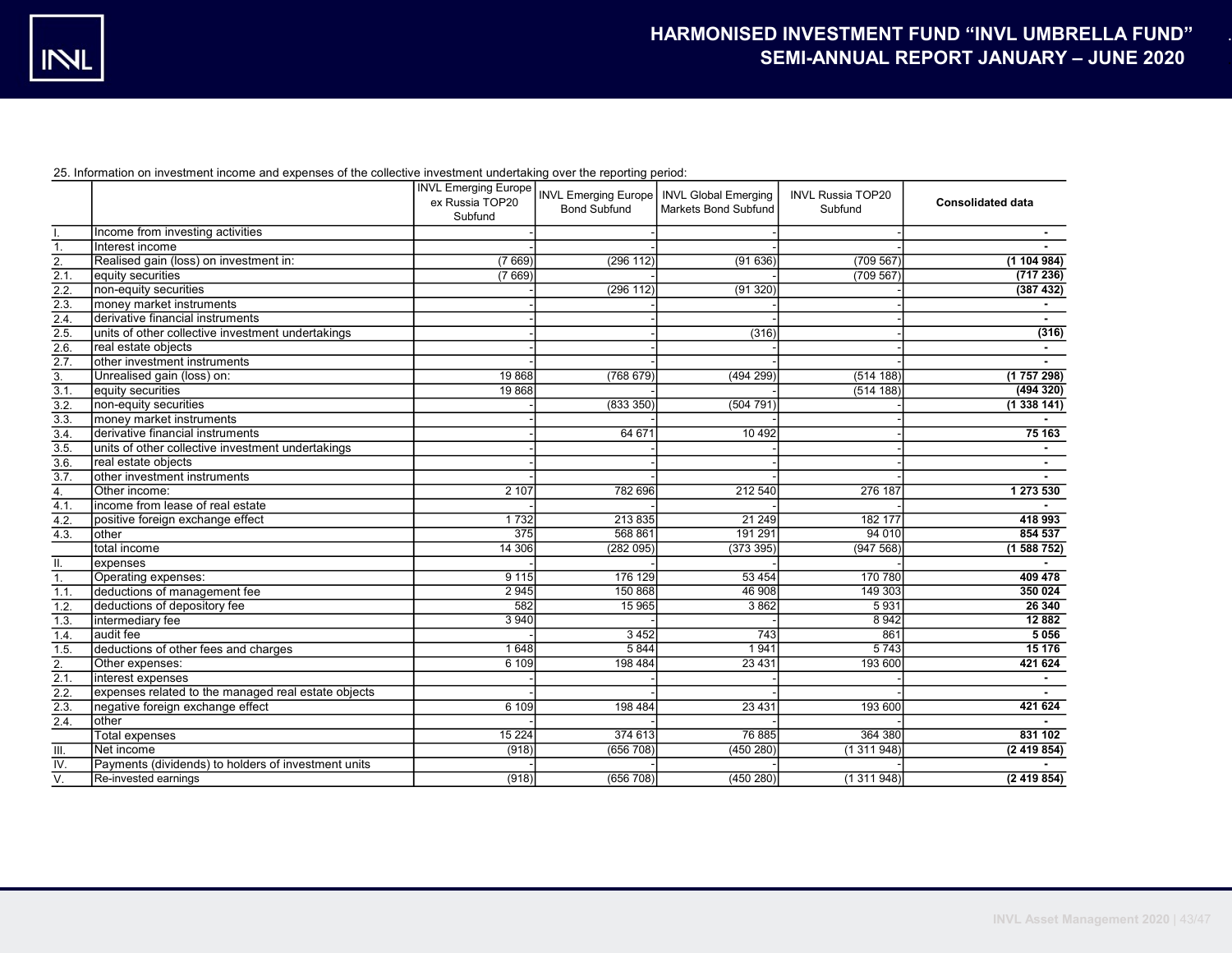

26. Other significant information on the financial position of the collective investment undertaking, factors and circumstances that had impact on assets and liabilities of the collective investment undertaking: There is no other significant information on the financial position of the fund.

# VII. INFORMATION ON PAYMENT OF DIVIDENDS

27. Information on dividends declared and/or paid: Information is provided in Note 10.

# VIII. INFORMATION ON COLLECTIVE INVESTMENT UNDERTAKING'S BORROWINGS FOR ITS OWN NEEDS

28. Collective investment undertaking's borrowings for its own needs as at the end of the reporting period: Information is provided in Note 11.

# IX. OTHER INFORMATION

29. Explanations, comments, graphic illustrations and other important information on the activities of collective investment undertaking enabling the investor to assess appropriately all changes in and results of operations of the undertaking:

Change in value of unit and benchmark index during the period between 1 January 2020 and 15 January 2020:



On 15 January 2020 INVL Emerging Europe ex Russia TOP20 subfund of the harmonized investment fund INVL Umbrella Fund was merged to the open-ended harmonized investment fund INVL Baltic Fund. Following the merger of the funds:

- INVL Emerging Europe ex Russia TOP20 subfund expired;

INVL Baltic Fund continues operation with more participants and assets. Assets of INVL Baltic Fund increased by EUR 5 533 249 following the merger.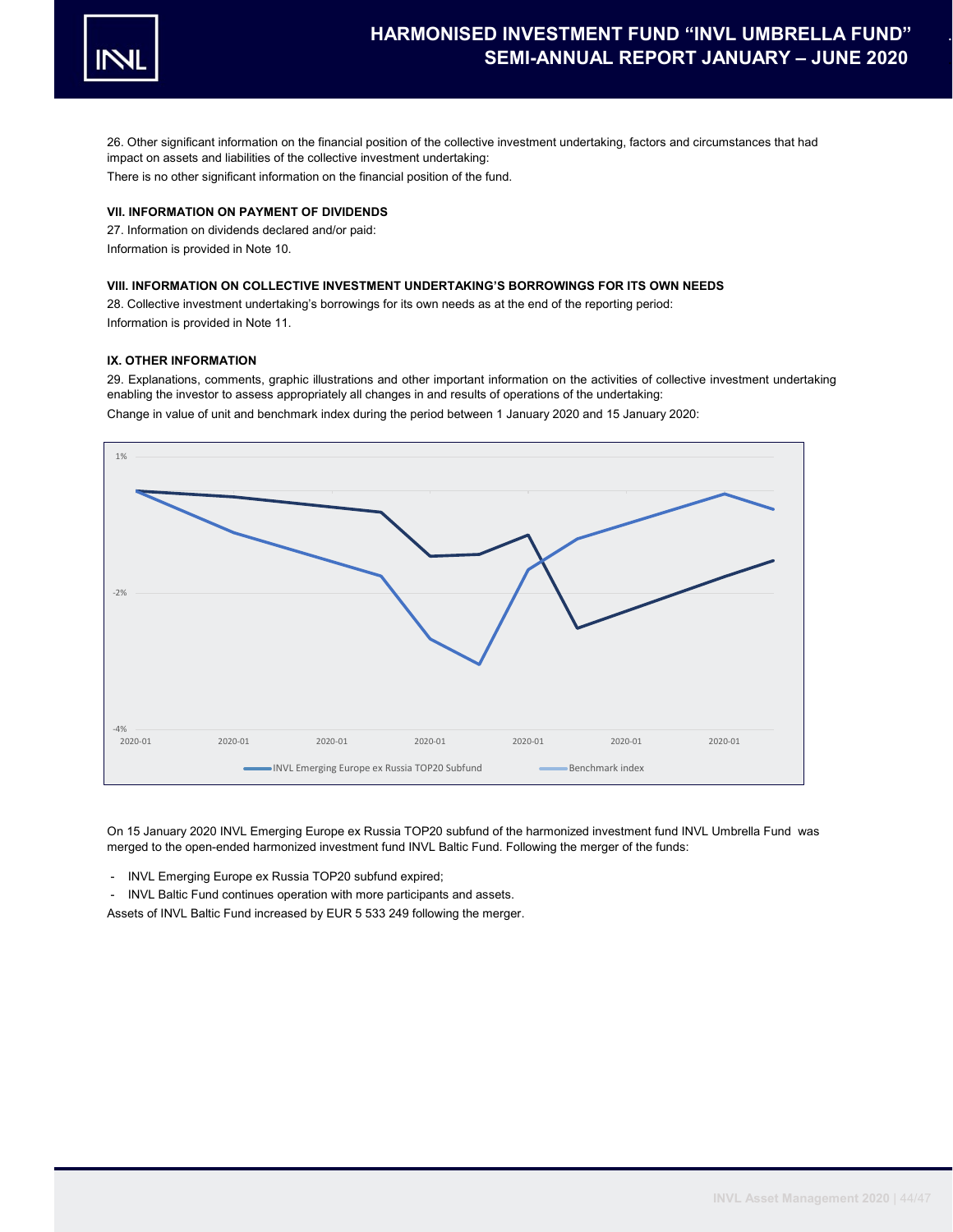

29. Explanations, comments, graphic illustrations and other important information on the activities of collective investment undertaking enabling the investor to assess appropriately all changes in and results of operations of the undertaking (continued)

Change in value of unit and benchmark index during the period between 1 January 2020 and 30 June 2020:



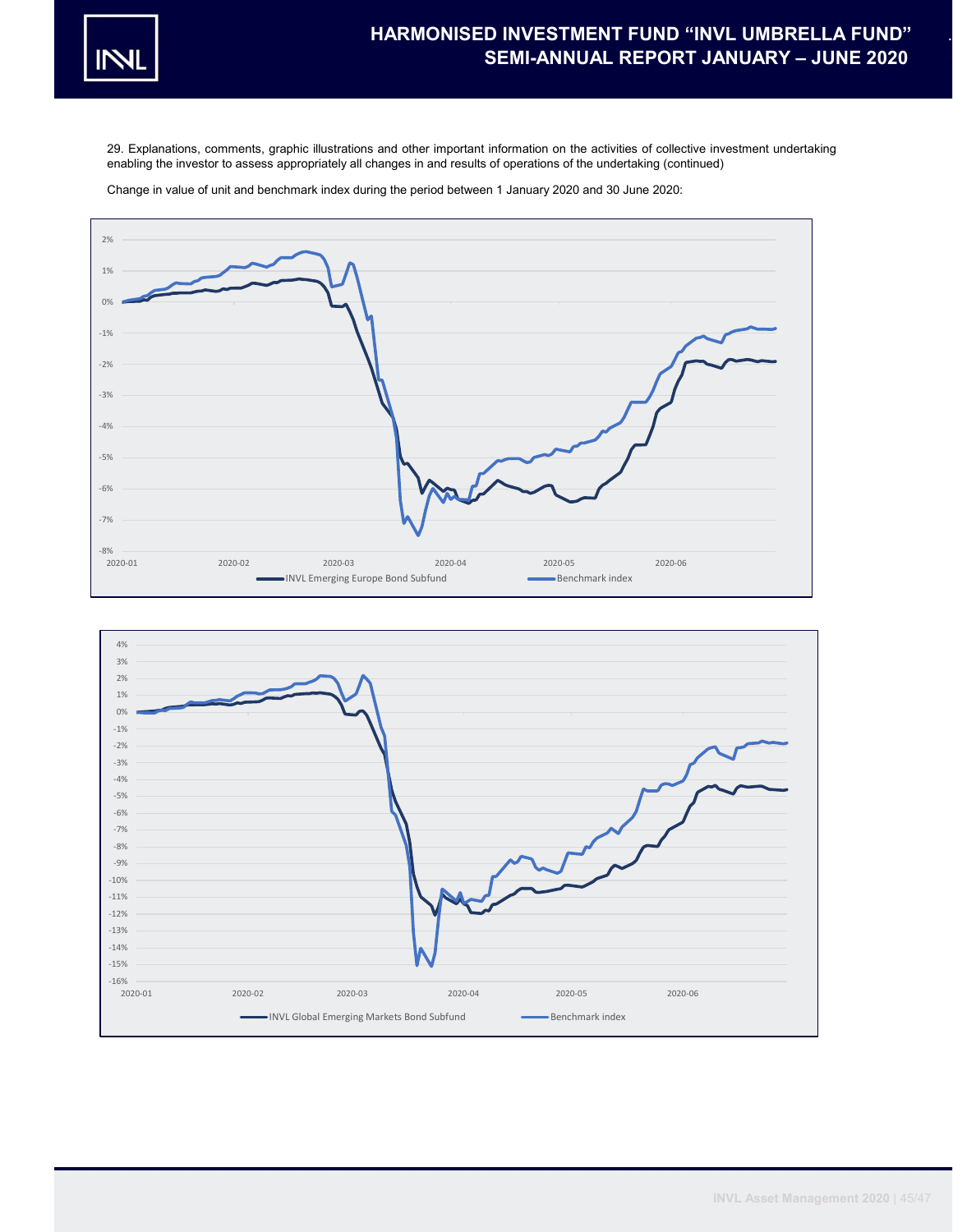

29. Explanations, comments, graphic illustrations and other important information on the activities of collective investment undertaking enabling the investor to assess appropriately all changes in and results of operations of the undertaking (continued)

Change in value of unit and benchmark index during the period between 1 January 2020 and 30 June 2020: